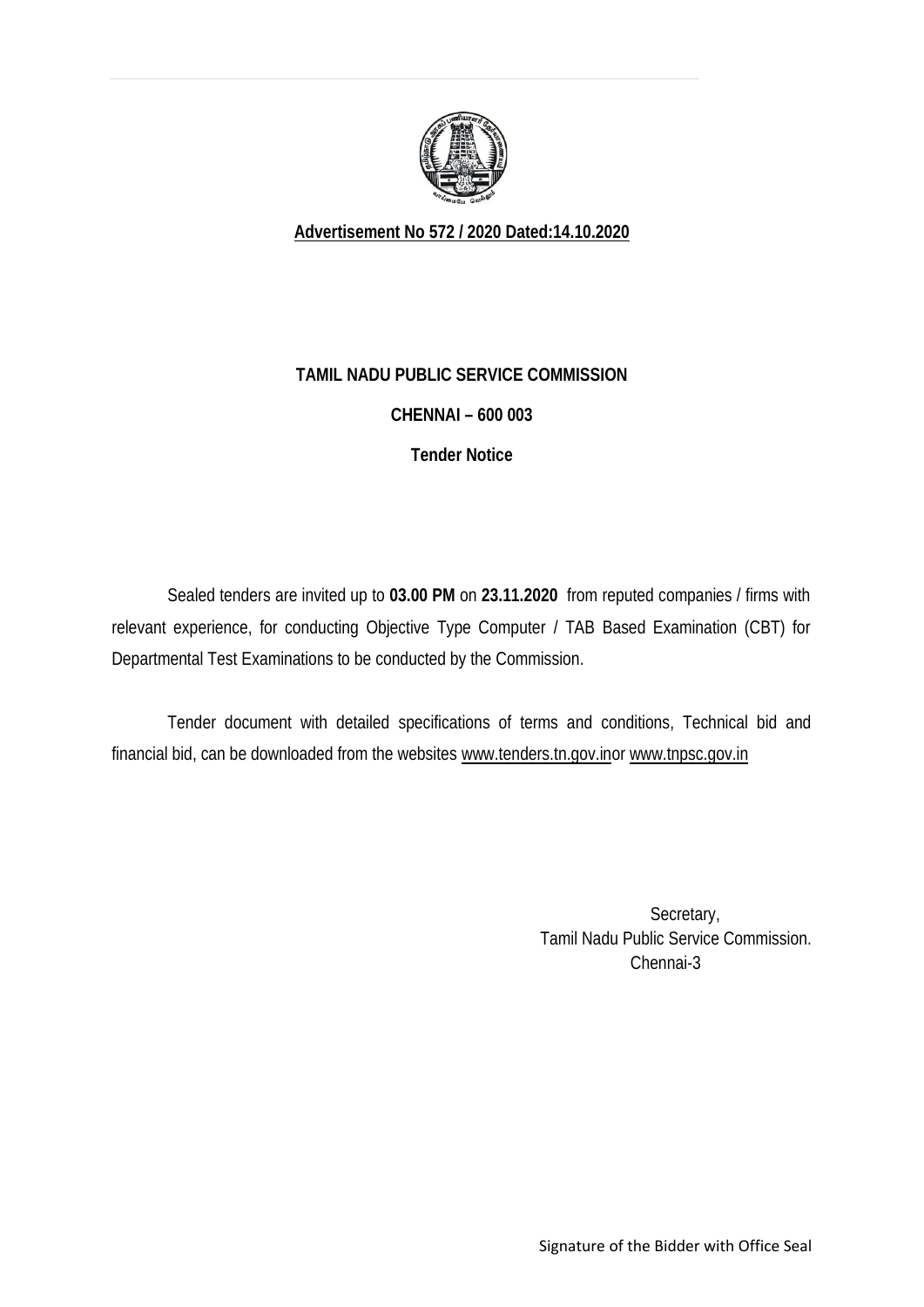

**For Online Examination Conduct and Processing of Various Departmental Test Examinations of Tamil Nadu Public Service Commission (TNPSC), Chennai**



**Tamil Nadu Public Service Commission TNPSC Road, Park Town, Chennai, Tamil Nadu 600003** http://www.tnpsc.gov.in/

Signature of the Bidder with Office Seal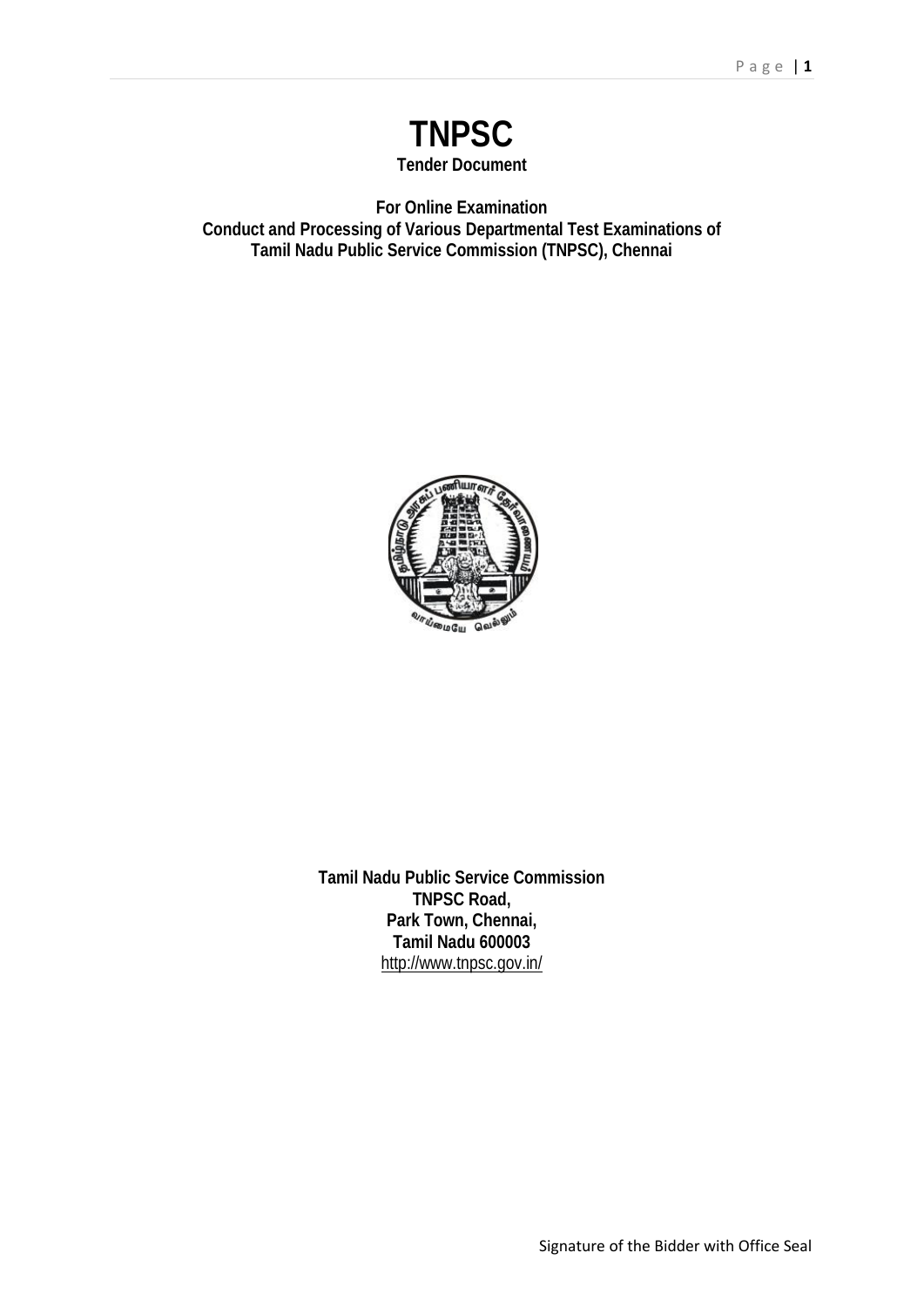#### **INDEX**

| SI.No           |       | Topic                                                   | Page            |
|-----------------|-------|---------------------------------------------------------|-----------------|
|                 |       | <b>Fact Sheet</b>                                       | 3               |
| 1               |       | <b>About TNPSC</b>                                      | 4               |
| $\overline{2}$  |       | Definitions                                             | $4-5$           |
| 3               |       | Interpretation                                          | 5               |
| 4               | 4.1   | Purpose / Objective of the Tender                       | 5               |
|                 | 4.11  | Request for proposal                                    | 6               |
|                 | 4.111 | Key Information                                         | 6               |
|                 | 4.1V  | <b>Basic Information</b>                                | 6               |
| 5               |       | Scope of Work                                           | $\overline{7}$  |
|                 | 5.1   | Deliverables from TNPSC                                 | $\overline{7}$  |
|                 | 5.2   | Deliverables by the Selected Bidder                     | $7-8$           |
|                 | 5.3   | Conduct of Examination                                  | $8 - 14$        |
|                 | 5.4   | <b>CCTV Surveillance</b>                                | 15              |
| 6               |       | <b>Eligibility Criteria</b>                             | $15 - 16$       |
| 7               |       | <b>Other Conditions</b>                                 | 16-20           |
| 8               |       | <b>Security Audit</b>                                   | 20-21           |
| 9               |       | General Information                                     | $21 - 23$       |
| 10              |       | Submission of Bids                                      | 24-25           |
| 11              |       | <b>Evaluation of Bids</b>                               | 25              |
|                 | 11.1  | <b>Technical Evaluation</b>                             | 25              |
|                 | 11.4  | Minimum Qualifying Marks in Technical evaluation        | 26              |
|                 | 11.5  | <b>Financial Evaluation</b>                             | 26              |
|                 | 11.6  | Evaluation and Comparison of Bids                       | 27              |
|                 | 11.7  | Final Evaluation Criteria - QCBS                        | 27              |
|                 | 11.8  | <b>Award Criteria</b>                                   | 27              |
|                 | 11.9  | Right to accept / reject any or all proposal            | 27              |
|                 | 11.10 | Notification of award                                   | 27              |
| 12              |       | Performance Guarantee                                   | 28              |
| 13              |       | Penalty                                                 | 28              |
| 14              |       | Delay in the Selected bidder's Performance              | 28-29           |
| 15              |       | Signing of Contract                                     | 29              |
| 16              |       | <b>Termination of Contract</b>                          | $\overline{29}$ |
|                 | 16.1  | <b>Termination for Default</b>                          | $29-30$         |
|                 | 16.2  | Termination for convenience                             | 30              |
|                 | 16.3  | Termination of insolvency                               | 30              |
| 17              |       | Suspension                                              | 30              |
| 18              |       | Confidentiality                                         | $\overline{31}$ |
| 19              |       | <b>Fraudulent and Corrupt Practices</b>                 | $31 - 32$       |
| $20\,$          |       | Force Majeure                                           | 32              |
| 21              |       | <b>Resolution Disputes</b>                              | 32              |
| $\overline{22}$ |       | Proprietary Rights                                      | 33              |
| $\overline{23}$ |       | Clarifications to the RFP                               | 33              |
| 24              |       | Amendment to the Tender                                 | 33              |
| $\overline{25}$ |       | Arbitration                                             | 33              |
| $\overline{26}$ |       | TNPSC reserves the right to                             | 33-34           |
| 27              |       | <b>Execution of Contract</b>                            | 34              |
| 28              |       | Release of Work Order                                   | 34              |
| $\overline{29}$ |       | Refund of EMD                                           | 34              |
| 30              |       |                                                         | 34              |
| $\overline{31}$ |       | Release of Security Deposit<br>Forfeiture of EMD and SD | $\overline{34}$ |
| $\overline{32}$ |       | <b>ANNEXURE-I-VII</b>                                   | 35-48           |
|                 |       |                                                         |                 |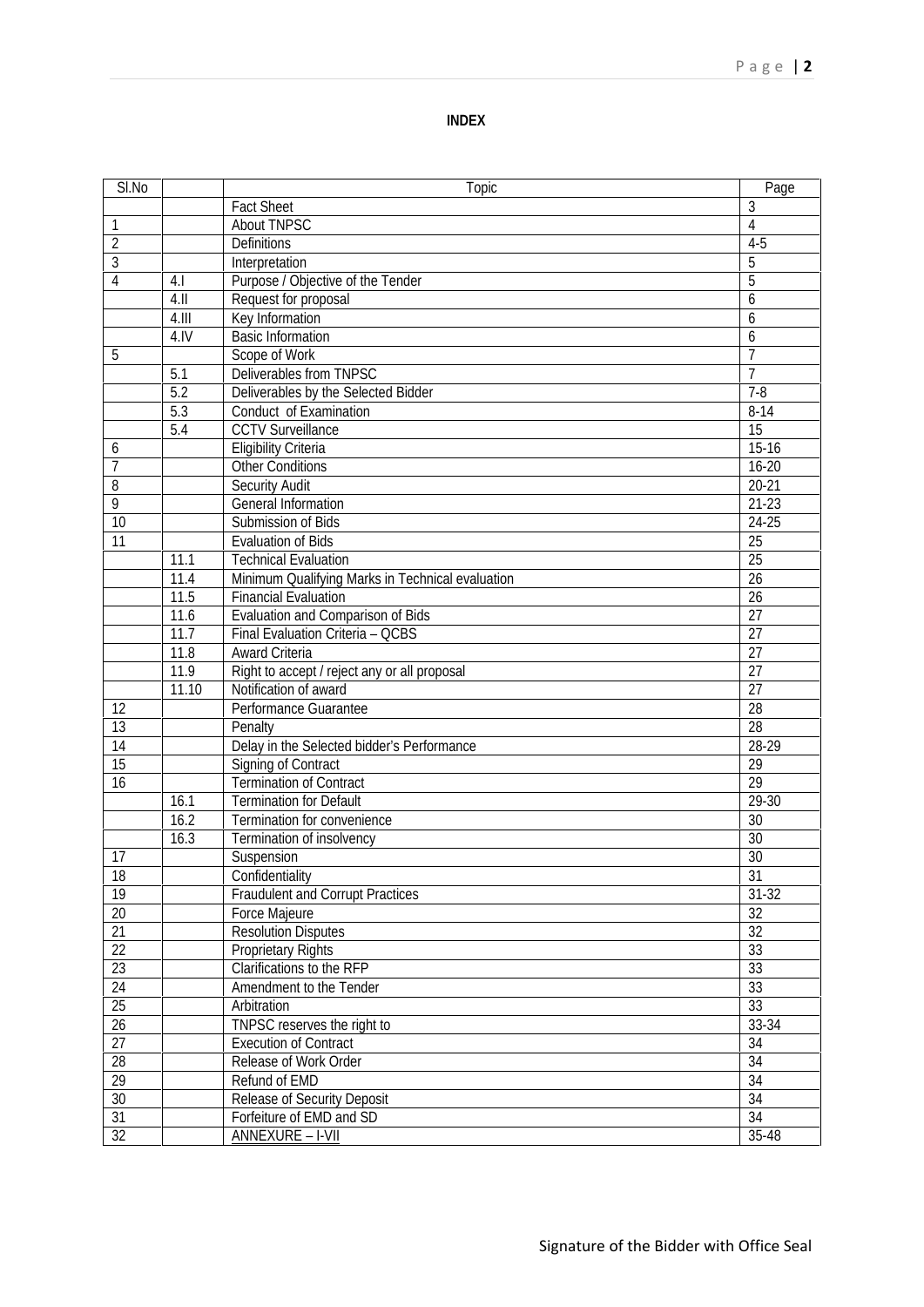## **Fact Sheet**

| SI.No | <b>Particulars</b>                      | <b>Details</b>                                   |
|-------|-----------------------------------------|--------------------------------------------------|
|       | <b>Tender No.</b>                       | 572/2020                                         |
|       | <b>Tender notification Date</b>         | 14/10/2020                                       |
|       | <b>Selection Method</b>                 | Tender will be awarded to the Bidder with the    |
|       |                                         | highest score based on the QCBS Evaluation       |
|       |                                         | Method                                           |
|       | <b>RFP Issued by</b>                    | <b>Tamil Nadu Public Service Commission</b>      |
|       |                                         | (TNPSC)                                          |
|       | <b>EMD</b>                              | Earnest Money Deposit of Rs.2,00,000/-(Rupees    |
|       |                                         | Two Lakh only). Demand Draft in favour of        |
|       |                                         | details to be filled by TNPSC payable at Chennai |
|       |                                         | from any of the nationalized bank                |
|       | Nodal Officer for Correspondence and    | <b>Controller of Examinations, TNPSC</b>         |
|       | <b>Clarifications</b>                   | 044-25300351; 044-25300305                       |
|       |                                         | tnpsc.mcd@gmail.com                              |
|       | Last date for receiving Pre-bid         | 24/10/2020 @5.00 PM                              |
|       | <b>Queries</b>                          |                                                  |
|       | Pre-bid Meeting date and Time           | 28/10/2020 @11 AM                                |
|       | Issue if addendum/clarification if any  | 02/11/2020                                       |
|       | and required                            |                                                  |
|       | Last date for bid submission            | 23/11/2020 @3 PM                                 |
|       | <b>Opening of Technical bid cover I</b> | 23/11/2020 @4 PM                                 |
|       | Declaration of qualified bidders as per | 24/11/2020                                       |
|       | the details furnished in Questionnaire  |                                                  |
|       | and Annexure                            |                                                  |
|       | Presentation & demonstration by         | 30/11/2020 @ 10 AM                               |
|       | <b>Qualified bidders</b>                |                                                  |
|       | <b>Opening of Financial Bid of</b>      | 02/12/2020 @4 PM                                 |
|       | technically eligible bidders.           |                                                  |
|       | <b>Bid validity Period</b>              | 180 days                                         |
|       |                                         |                                                  |

**Note: The above dates are tentative and subject to change.**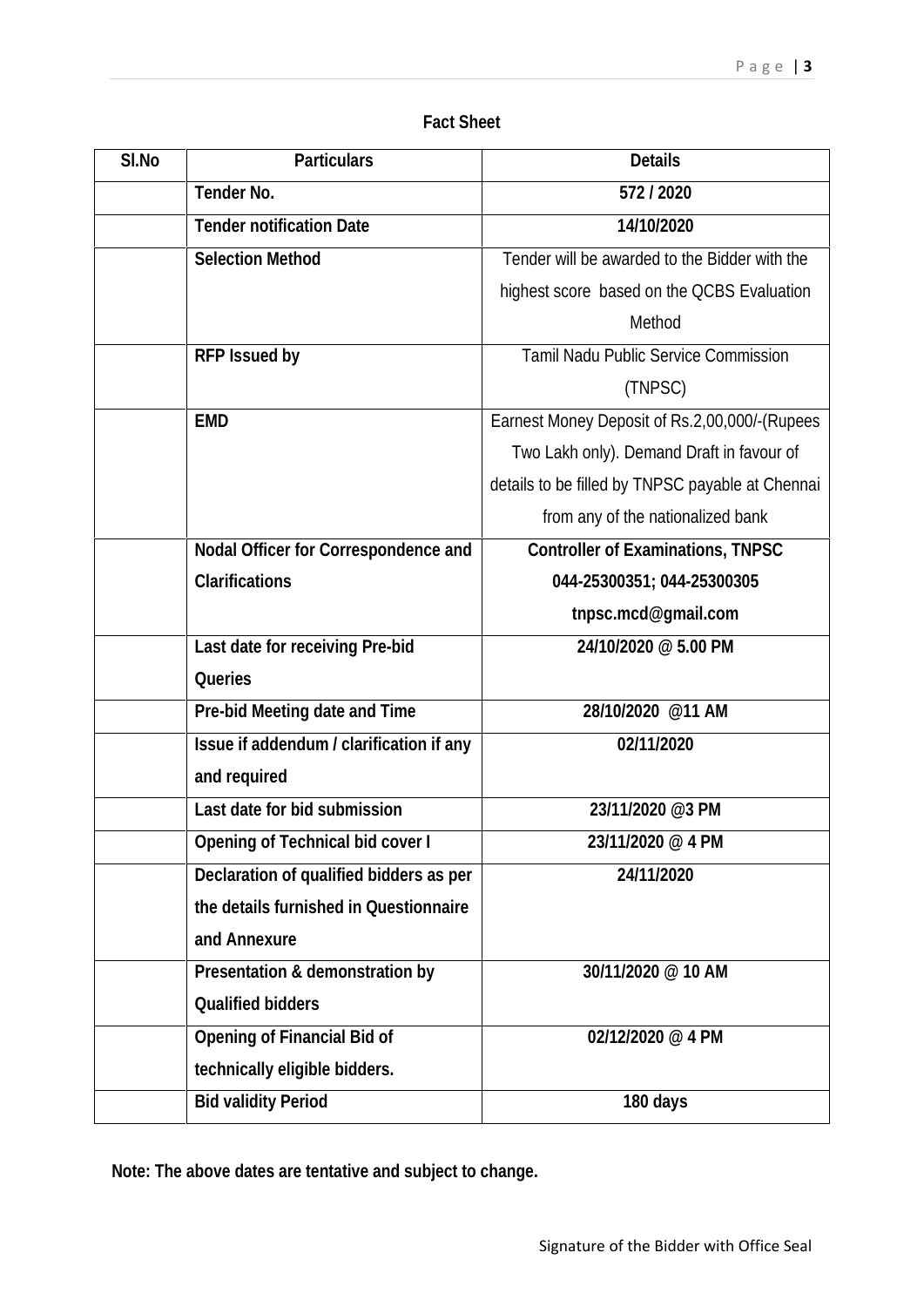# **1. About TNPSC**

Tamil Nadu Public Service Commission is a Constitutional body which recruits Civil Servants for the State and Subordinate Services. In addition to the recruitment examination, TNPSC also conducts the Departmental Test examination both in Descriptive and Objective mode.

# **2. Definitions**

In this Contract, the following terms shall be interpreted as indicated below:-

- I. "Contract" means the agreement entered into between the Tendering Authority and the Service Provider, as recorded in the document signed by the parties, including all the attachments and appendices thereto, and all documents incorporated by reference therein;
- II. "Computer / TAB Based Test" (CBT) means the computer / TAB based objective type examination under LAN / Wi-Fi mode in which the candidates have to choose the best answer among the options (Multiple Choice Questions) given for each questions and record it in the computer allotted to them at the respective test centers. Both CBT and Online examinations are used interchangeably and mean one and the same.
- III. "Data Processing" includes Data Extraction from database, Data Verification and Data Validation and generation of Reports as required by the Commission from time to time.
- IV. "Bidder" The word "Bidder" when used in the pre award period shall be synonymous with "Selected Bidder" which shall be used after award of the contract.
- V. 'Bid' means the Technical, Commercial and Financial bids
- VI. "The Contract Rate" means the rate offered by the Service provider and accepted by the Tendering Authority under the Contract for the full and proper performance of its contractual obligations.
- VII. "Services" means services ancillary to the Scope of Work herein-above, transportation, any other incidental services and other obligations of the Service provider covered under the Contract.
- VIII. "Service Provider" means the Selected Bidder who becomes the successful bidder after the final evaluation of the tender and to whom this contract is awarded by TNPSC.
- IX. "Day" means all the 7 days of the week including Holidays.
- X. The Term "Test" and "Examination" wherever used in this tender document means the test to be conducted online for the candidates who have applied for the same.
- XI. "Tendering Authority" means The Secretary, Tamil Nadu Public Service Commission or any Officer of the Tamil Nadu Public Service Commission who has been authorized to issue a work order under this contract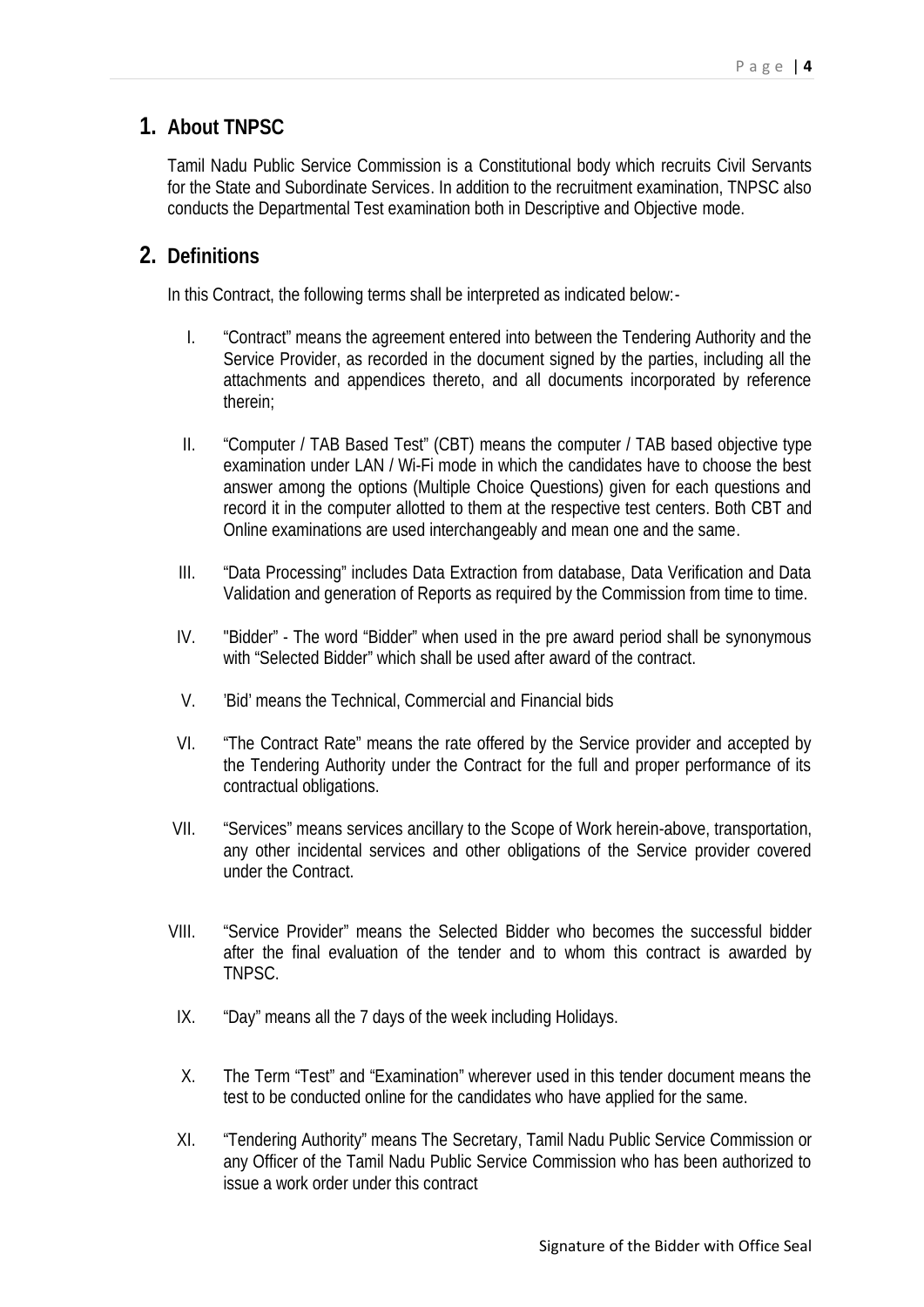- XII. "Tender Accepting Authority": The Hon'ble Chairman of TNPSC
- XIII. "Test Taker" means the candidate who gets registered with TNPSC and takes up the examination conducted by the Commission
- XIV. "Service Level Agreement" or shortly called SLA refers to the minimum performance criteria the service provider promises to meet while delivering and executing the contract entered into with the Commission. It includes service hours, service availability, throughputs and responsiveness, customer support levels, service levels to be provided during contingency and any other services that are related to or incidental to the execution of the contract
- XV. "Commission" means Tamil Nadu Public Service Commission
- XVI. **"TNPSC"** means Tamil Nadu Public Service Commission

## **3. Interpretation**

- a) References to laws shall mean the applicable laws of India and references in the singular shall include references in the plural and vice versa
- b) References to a particular article, paragraph, sub-paragraph or schedule shall, except where the context otherwise requires, be a reference to that article, paragraph, subparagraph or schedule in or to this tender
- c) The headings are inserted for convenience and are to be ignored for the purposes of construction
- d) Whenever provision is made for the giving of notice, approval or consent by any Party, unless otherwise specified such notice, approval or consent shall be in writing and the words 'notify', 'approve', and 'consent' shall be construed accordingly.
- e) In case of any inconsistency between this tender and the Bid made to TNPSC, the terms of this Tender shall prevail. In case the tender is silent on the items contained in the bid, and/or any ambiguity in the tender document or in the agreement to be signed, the decision of TNPSC shall be final & binding on the Bidder/ Bidders.

## **4. Purpose / Objective of the Tender**

I. This Tender establishes the fundamental requirements for Online Examination (Computer / TAB based Test) Conduct and Processing for Various Departmental Examinations of the Tamil Nadu Public Service Commission (TNPSC) Chennai, for entering into a contractual relationship with a qualified respondent entity which is willing and able to meet the expectations of TNPSC. The overall objective of the **Online Examination (Computer / Tab Based Test)** is to provide a fair, secured, transparent and better **Test Delivery Mechanism** at a reduced cycle time and publish the results at the earliest possible time duration. This shall have to be achieved by choosing such technology by the bidder which could give TNPSC the required flexibility in choosing the examination venues.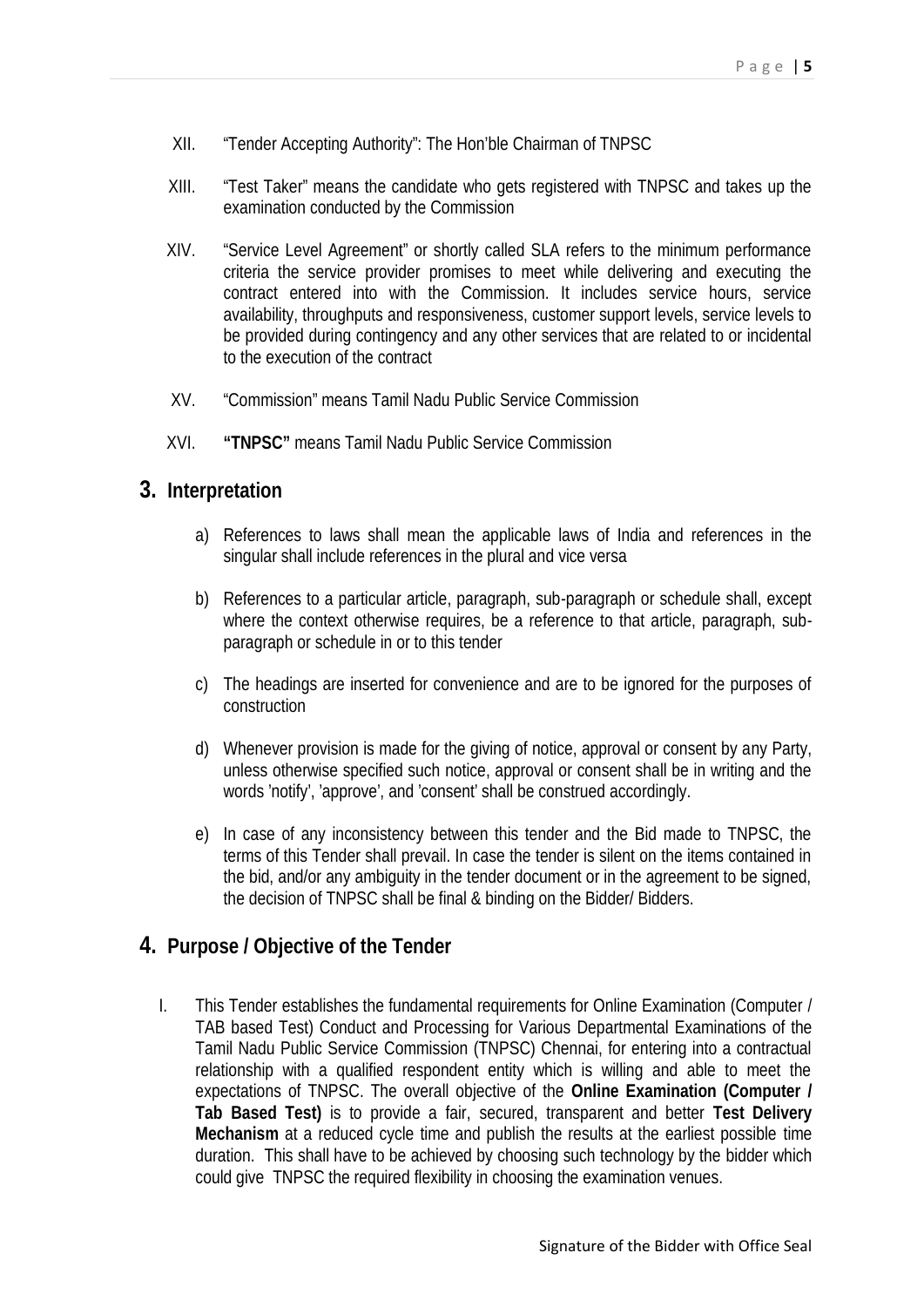### **II. Request for Proposal**

Tenders are invited from eligible, reputed and qualified IT Firms with sound technical and financial capabilities for implementation and maintenance of Computer / TAB Based System for Departmental Test Examination Process for TNPSC, Chennai as detailed out in the Scope of Work of this RFP Document. This invitation to bid is open to all Bidders meeting the pre-qualification criteria as mentioned in this RFP Document.

#### **III. Key Information:**

- a) Departmental Test Examination will be conducted by TNPSC twice in a year (May and December every Year).
- b) In a year total number of candidates to be assessed will be around 3 lakh in approximately 200numbers of examinations.
- c) Exam will be conducted in the major cities / towns / District Head Quarters of Tamil Nadu (multiple Venues) and at New Delhi (one Venue).
- d) Exam shall be conducted in one or more shifts per day.
- e) Examination time may vary from 30 minutes to 3 hours
- f) Number of objective type questions will vary from 50 to 200 based on the scheme of examination.
- g) Examination shall be conducted in LAN connected computer labs using Desktop Computers (Cable Dependent) or in a Wifi Connected examination venues using TABS (Cable independent).

### **IV. Basic Information**

a) TNPSC, Chennai invites responses ("Proposals") to this Request for Proposals ("RFP") from Companies / Agencies ("Bidders") for selection of "Service Provider".

b) Proposals must be received not later than the time, date at the venue mentioned in the Fact Sheet. Proposals received after the deadline **WILL NOT BE CONSIDERED**in this service procurement process.

c) Interested bidders are advised to study the RFP document carefully. Submission of response shall be deemed to have been done after careful study and examination of the RFP document with full understanding of its implications and in case of any ambiguity the TNPSC's clarification will be final.

### **d) Period of Contract:**

Initially the contract will be for Three years and may be extended for 2 more year depending upon successful completion of the job and performance review.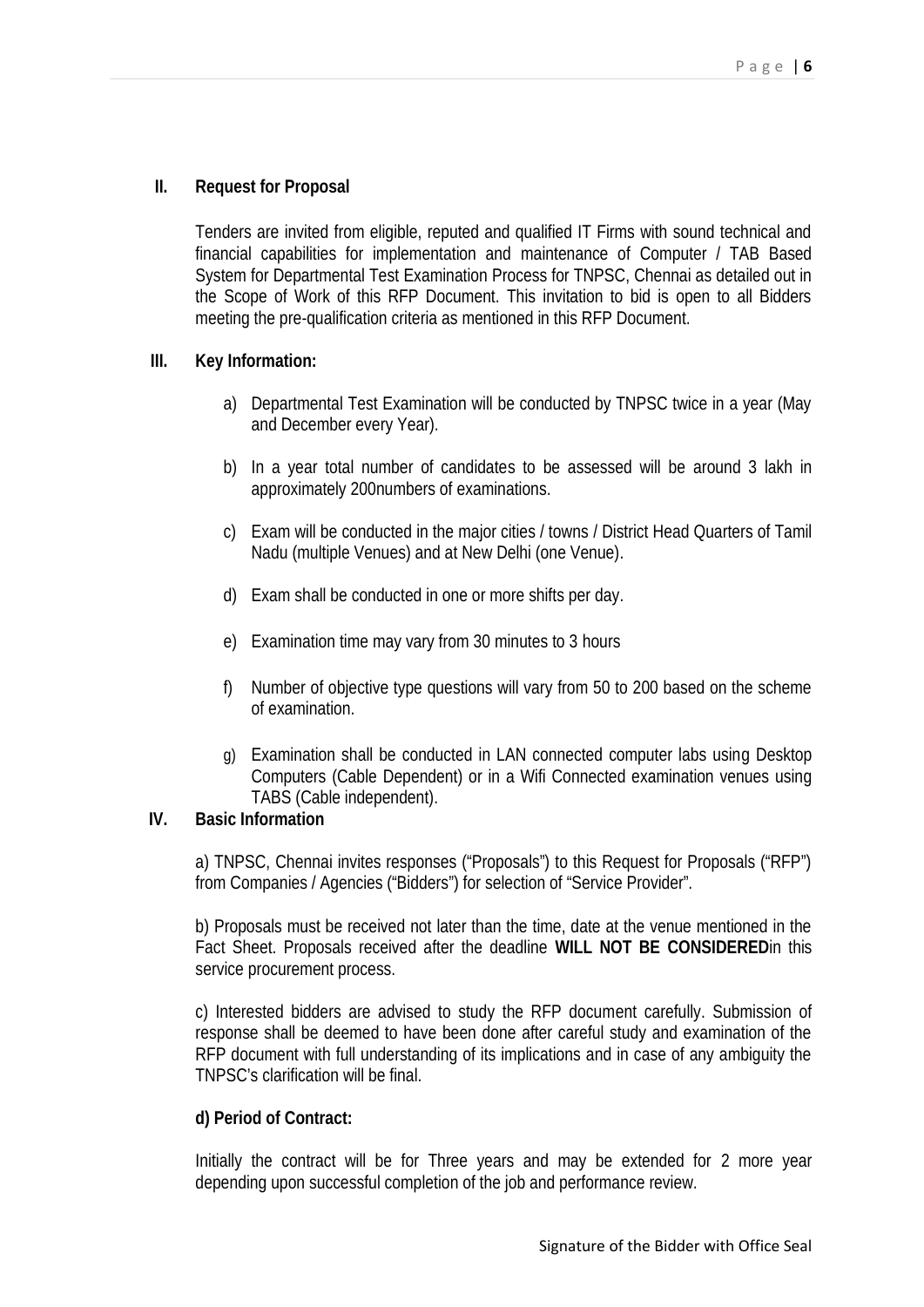# **5. Scope of the work**

This Scope of Work with regard to conduct of Computer / TAB Based system of Examination has been divided into following three broad phases

- Pre- Examination Phase
- Examination Phase
- Post Examination Phase

Above Scope is not rigid and is subject to marginal modifications based on the advancements of industrial practices related to theconduct of the CBT.If such marginal modifications increase the cost of the bidder, necessary adjustments shall be made in the contract price and delivery schedule and contract shall accordingly be amended.

### **5.1 Deliverables from TNPSC:**

- a. Centerwise/ Subjectwisetentative Number of candidates applied for the CBT (One Month before the examination)
- b. Soft copy of candidates application master data base having Name, Register number, Subject Name /Code, Centre / Venue Name, Photograph, Signature, OTR login ID of the finally admitted candidates
- c. Questions for conducting the examinations/Tests. Question sets will be given by TNPSC just 2 hours before the commencement of examination and to be hosted from the TNPSC premises.To avoid difficulties arising in conversions, the Firms have to share template or the frame work for furnishing the questions.
- d. Content translation in respect of question papers will be done by TNPSC
- e. Appointment Observer / Inspection Staff or Officers (atleast One per venue)
- f. Hosting of Hall ticket

### **5.2 Deliverablesfrom the Selected Bidder**

- a. Soft Copy of Centre Master having Centre No. and Centre Details two months before the examination / test.
- b. Arrangements of Servers, Computers / TABS; LAN / Wi-Fi, Internet Connectivity.
- c. Conversion of question papers from hard copy to softcopy to upload in the server.
- d. Verification of Aadhaar details (Biometric)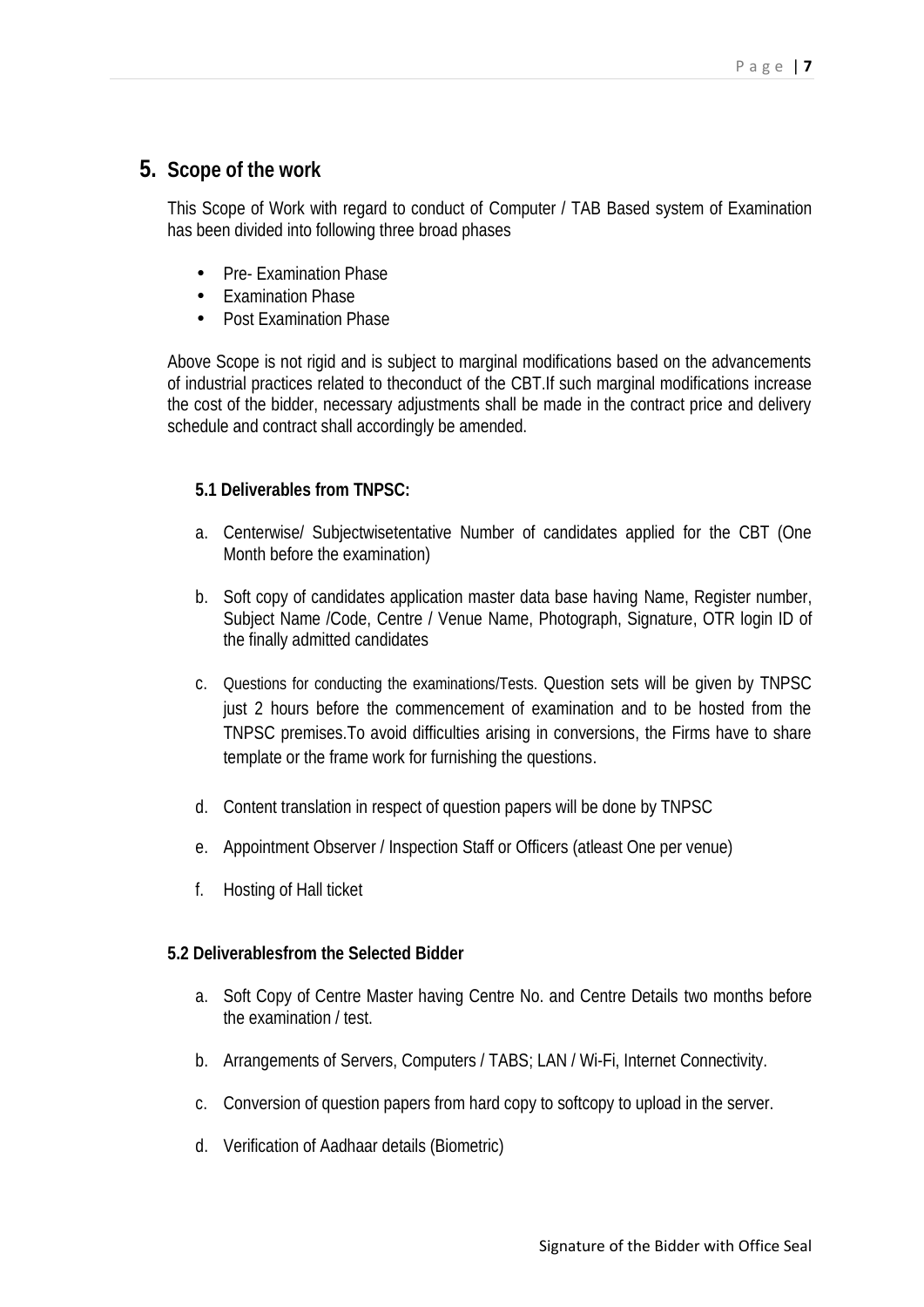- e. Complete candidates' response related data of all the candidates during the examinations, audit trail and biometric data
- f. Complete response related data of all the candidates
- g. Other works assigned in this tender documents

#### **5.3 Conduct of Examination**

- I. The Selected Bidder is expected to draw the examination plan and design the examination processes as follows:
	- a. Complete Security management processes
		- Physical Security
			- **Information Security**
			- **Server Security**
			- Network Security
	- b. Candidate handling process
		- **Napping of candidates details with Exam Centers**
		- Validation and verification of identity (AadhaarBiomatric)
		- Desktop Computer/ TABS and Seat allocation and handling of security parameters
		- Sending Bulk/individualized SMS and emails to the candidates and other stakeholders at various stages of the examination.
		- **-** Help Desk number for responding to queries in consultation with TNPSC
		- **Any other process relating to conduct of Examination.**
- II. Examination Centre Administrator shall act as Examination Superintendent (ES). The Examination Superintendent appointed by the selected bidder, shall depute the examination staff based on the guidelines provided by TNPSC. TNPSC will appoint at least One Officer from TNPSC and One Officer from District Administration (Dist. Collector) to supervise the examination proceedings. The Lab where the Examination Centre is established shall be sealed in the presence of the Examination Superintendent, the Inspection staff of TNPSC and District Administration once the examination data is deployed in the computer lab.
- III. The Selected Bidder shall prepare and provide Standard Operating Procedure (SOP) for all processes for safe and secure conduct of examination along with rules for contingency and exception handling/ emergency procedures.
- IV. The Selected Bidder shall provide Hardware and Software required at all stages of the examination.
- V. Devices and systems to be used for authentication and audit trail mechanisms required for Exam.
- VI. The Selected Bidder shall provide consulting, training and manpower support to handle the entire Examination. The required Hardware, Software, networking including Internet (leased line) shall be installed by the Selected Bidder whose cost would be covered under the commercial bid.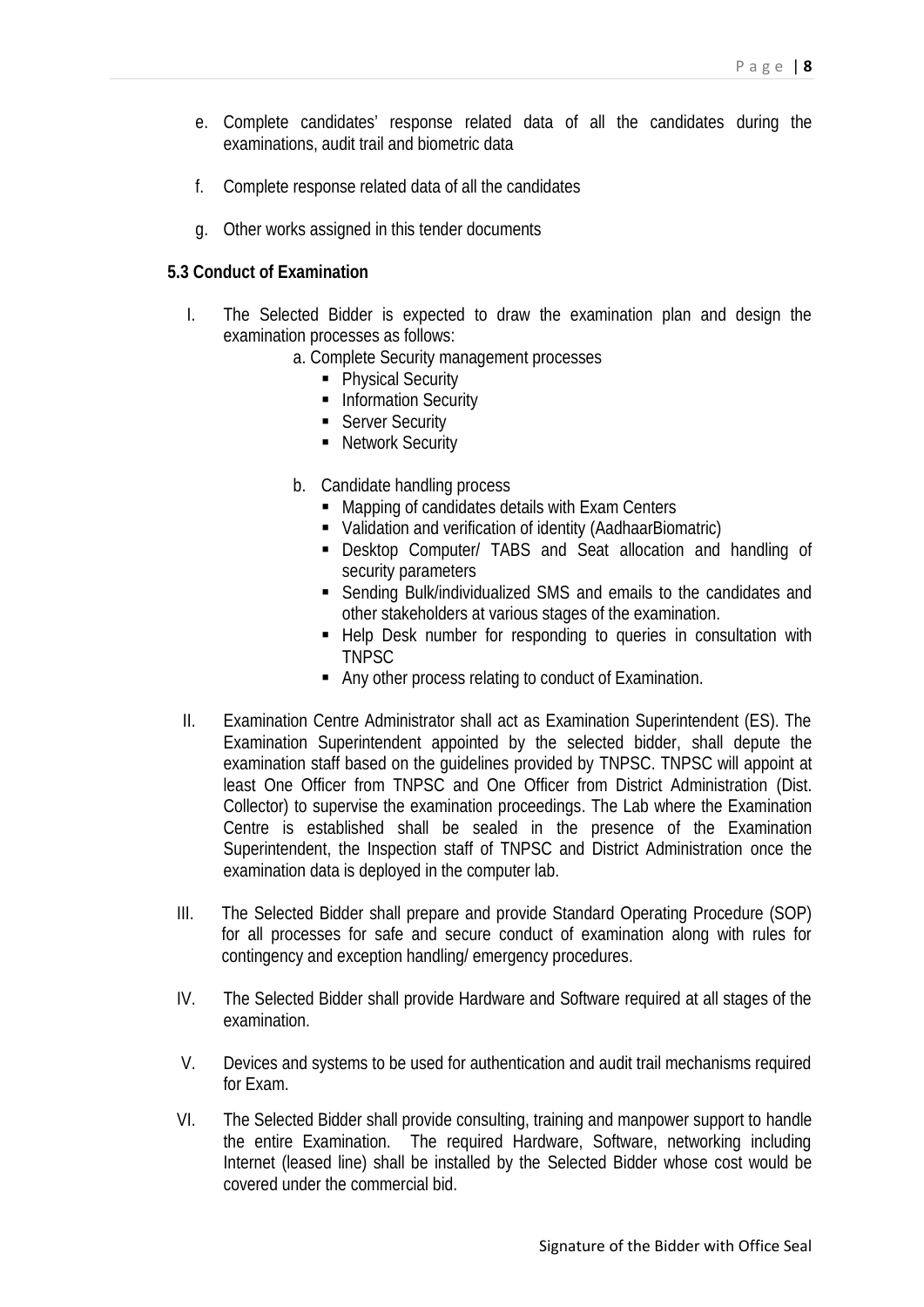- VII. The Selected Bidder shall provide a question paper authoring tool which will ensure end-to-end security of the question paper with 256 bit AES or better encryption along with proper training for the usage of the software.
- VIII. Selected Biddershall identify exam centre infrastructure before bidding and accredit the same after ensuring necessaryarrangement that exists as per standards defined in the tender. It must be clearly defined and ensure availability of exam center on all the dates as per schedule of Computer / TAB BasedTest for full day and comply with all the standards set for Exam Centres in the tender. The selected biddershall also visit each of such accredited centers and plan to ensure necessary updation to meet defined standards.
- IX. In order to avoid examination venue dependency, the Bidder shall have the capacity / facility to conduct the CBT in the venues identified by TNPSC where the computer labs / desktop systems are not available. In such venues the bidder shall use the TABS and Wifi Connectivity for the conduct of examination.
- X. The Selected Bidder shall identify required Exam Centers in each of the cities / Towns in Tamil Nadu ensuring that 10% of the systems / TABS are available as backup per shift i.e. If 100 candidates are allotted a particular center, the center shall have 110 systems / TABS available per shift.
- XI. For differently abled candidates, who are appearing for the examination with the help of scribe, shall be allotted to a separate rooms. The Bidder shall give better assistive equipment with suitable software solution.
- XII. In case of the examination conducted in computer labs with fixed Desktops computers, there shall be a sufficient gap (at least 3 feet) between any two candidates to avoid copying. If no such gap is not available, then the bidder shall arrange cardboard canopy to avoid copying. In case of the examination with TABS sufficient space ( minimum 3 Feet) shall be ensured.
- XIII. There shall be a provision for maximum possible shuffling of question number orders and answers so that the adjacent candidates of same test should not get same questions in display.
- XIV. If the examination is proposed to be conducted using TABS, shuffling shall be done among the candidates and TABS as well.
- XV. The Selected Bidder shall ensure that all Exam Centers have the prescribed Hardware, Software, Internet and LAN / Wi-Fi connectivity for conducting Examination. If the examinations are conducted in a venues where the computer labs are not available Wi- Fi and internet connectivity shall be arranged by the bidder.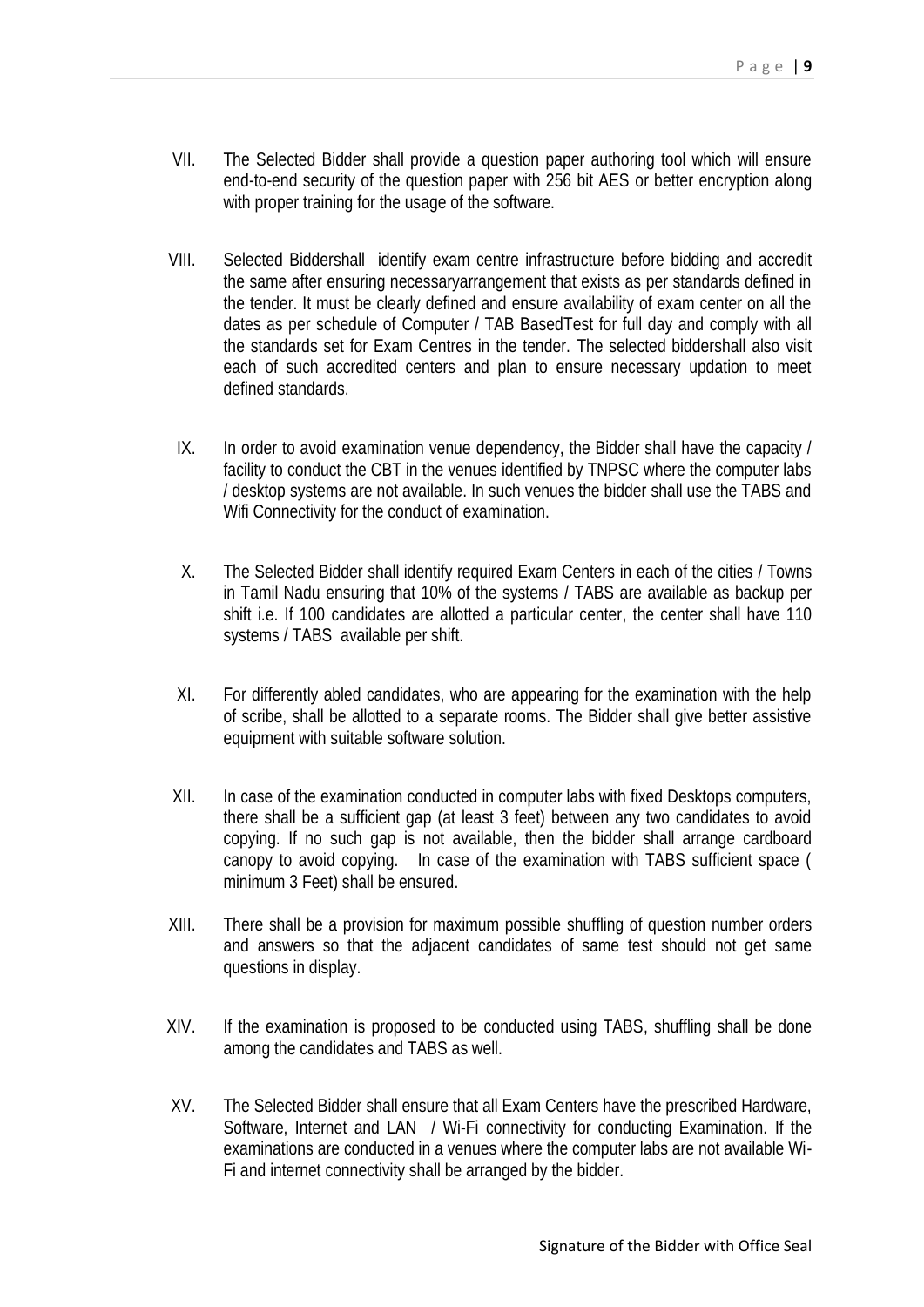- XVI. The Selected Bidder shall ensure that UPS facilities and Generator facility are available at each Exam Centre for un-interrupted power supply. The UPS / power Generators shall have power back up support for all the systems, server and CCTV and other electrical and electronic items involved in examination process from the commencement of the examination to closure of examination; There shall not be any interruption in the examination process due to the power failure / Shutdown.
- XVII. The Selected Bidder shall carry periodic audit at Exam Canters for
	- o Hardware, Operating System, Processor Speed, RAM, Network and internet connectivity, Key Boards etc.
	- o Software Screen resolution, bandwidth for internet and LAN / Wi-Fi connectivity, Browser.
	- o Working condition of UPS and Generator / Computers / TABS
- XVIII. The Selected Bidder shall ensure suitable drinking water and separate toilet facilities for both Men and Women at each examination center.
- XIX. The Selected Bidder shall provide a facility to candidates for static mock link for mock test for different types of tests within a fortnight of signing the contract. The same facility should also be available online to be run through web server of the service provider. The mock test should be a replica of the examination.
- XX. TNPSC prefers the technology which is user-friendly to the candidates. In order to make the tests very easy and comfortable to the candidates TNPSC prefers the touch screen facility rather than mouse click to choose the answers by candidates.
- XXI. The Selected Bidder shall provide help to candidates through a Help desk (telephone/email) ensuring service quality on a 9 x 7 basis, preferably before and after 10 days of the examination.
- XXII. The Selected Bidder shall host and manage the examination process through intranet / Wi-Fi based solution at Exam Centers.
- XXIII. The Selected Bidder shall securely transmit, download, install and implement Question Papers from TNPSC.
- XXIV. The Selected Bidder shall ensure checking of original documents and admit card of the candidates at the examination gate. Before allowing the candidate into the examination hall (Lab) Aadhaar Biometric verification shall be done. After confirmation, the system in which the candidate has to sit for taking examination shall be allotted randomly and a User ID shall be generated by a program installed in the server. Password shall be the date of birth of the candidate. In case of the examination using TABS, both the candidates and TABS shall be shuffled and randomly allotted.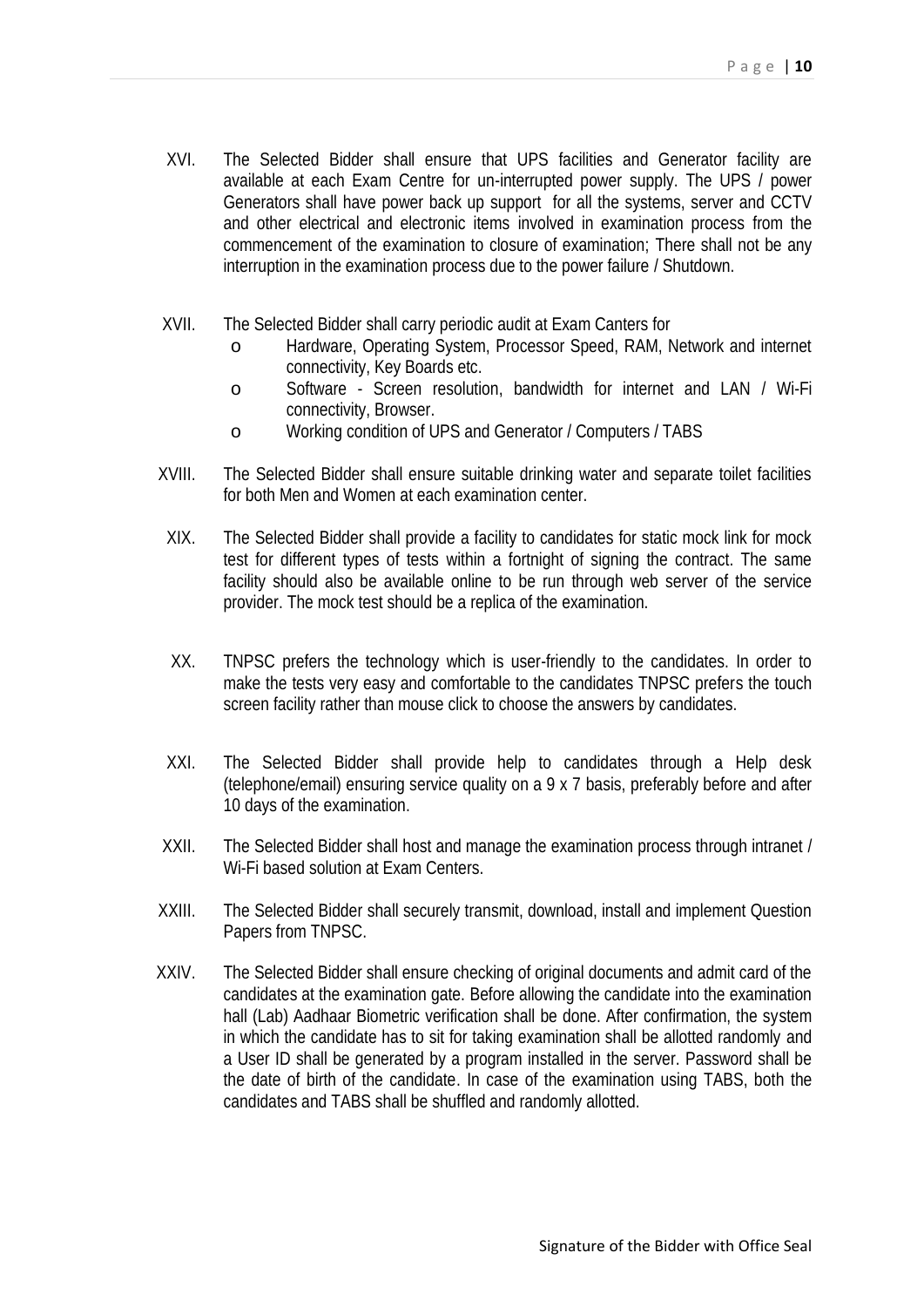- XXV. The Selected Bidder shall ensure that the right Candidate sits in front of system allotted /TAB. There shall be a mechanism to raise alarm in case there is suspicious movement of the candidate while taking the test.
- XXVI. The Bidder has to get signature of the candidate on the attendance sheet generated by the bidder and the Photograph, sig, name etc shall be verified with the Hall tickets and the details available in the system. Attendance sheets shall be handed over to the Observer / Inspection Officer deputed by TNSPC.
- XXVII. The Selected Bidder shall ensure complete registration process of the candidates (AadhaarBiomatric) and allow candidates to appear for exam at Exam Centre through pre-allotted seat/machine. The biometrics taken at this stage shall be used later on for authentication purposes.
- XXVIII. The Selected Bidder shall arrange/provide adequate displays and provide required instructions/ information to the candidates appearing for exam at Exam Centers.
- XXIX. The Selected Bidder shall provide adequately trained manpower as per the ratio mentioned below:

Each Exam Centre should have the following minimum number of personnel, as described below, to be deployed by the Selected Bidder;

- i. Exam Centre Administrator 1
- ii. IT Manager 1 per 250 Lab (minimum 1 per center)
- iii. Invigilators 1 per 20 nodes
- iv. Support Staff Minimum 1 per 100 candidates (Suitability need to be justified with centers) and locations
- v. Security Guards Minimum 1 per 100 candidates (Suitability need to be justified with centers)
- vi. Menial staff Minimum 2 per 100 candidates
	- The above staff should be increased proportionately on the basis of size of the center in terms of nodes for exam.
- XXX. Verification of candidates and capturing figure print and photograph, aadhaar verification shall be started well ahead of examination atleast one hour before.
- XXXI. All the candidates must be thoroughly checked before they are allowed to enter the examination hall. No candidates shall be allowed to carry any electronic items or any other materials except the Hall ticket.
- XXXII. Cloak room shall be arranged to keep the belongings of the candidates.
- XXXIII. No candidate shall be allowed to enter into the examination hall / lab without valid hall ticket.
- XXXIV. Systems / TABS may be allotted to the candidates in a randomized manner. No candidate shall be allowed to choose the system /TABS. Modalities to be worked out to have it in a most transparent manner, so as to avoid pre-determined tagging of candidates with computer systems / TABS.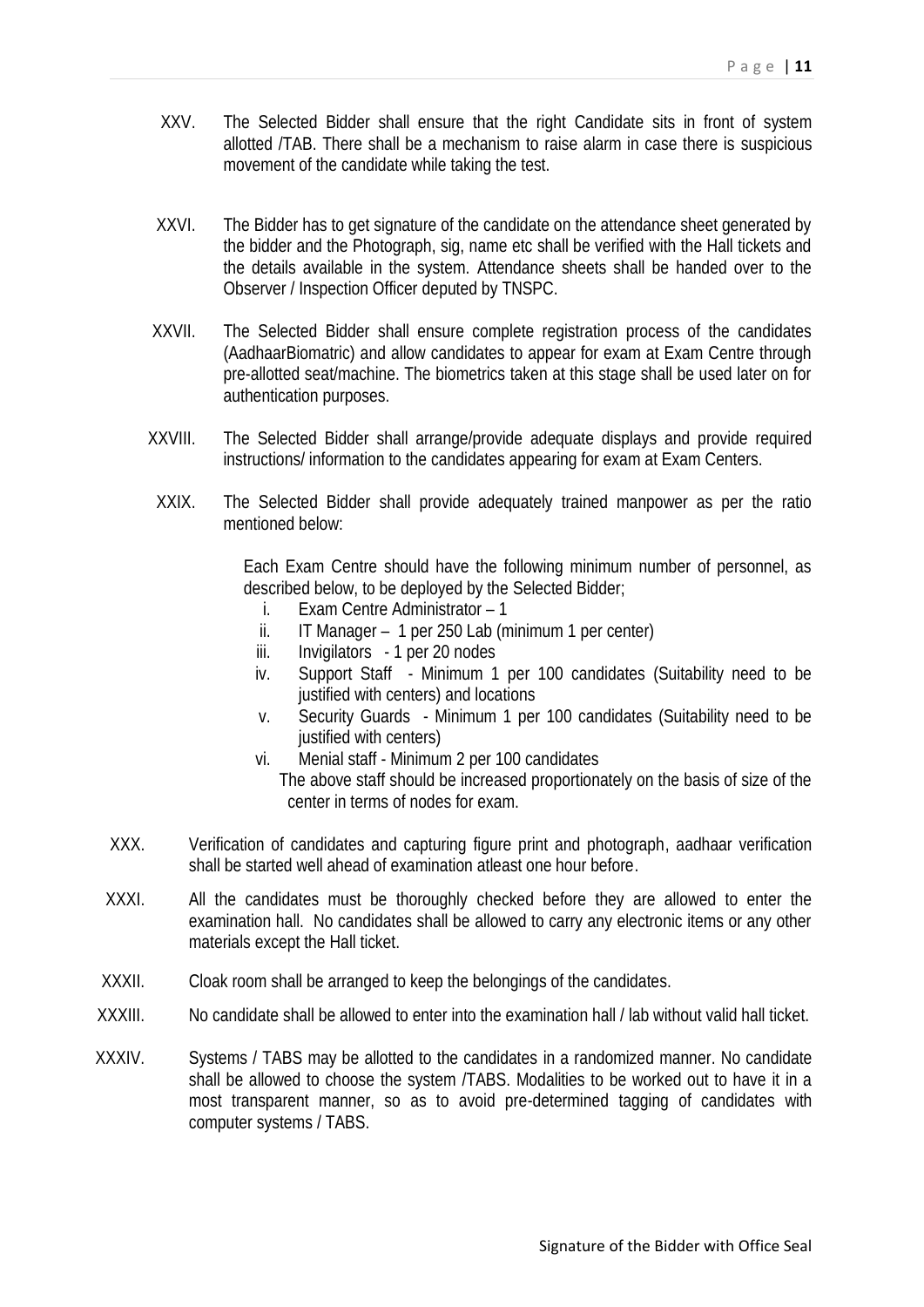- XXXV. The Examination shall be Computer / TAB Based with the questions being provided onscreen on a random basis with multiple choice answers, without any manual intervention.
- XXXVI. Candidates should not be allowed to the examination center / lab after the commencement of examination.No candidate is allowed to leave the examination hall till the closure of examination.
- XXXVII. Sufficient time of 10 minutes shall be allotted before the exam for providing orientation to the candidates on the structure of the exam, time limits and guidelines for answering the questions.
- XXXVIII. Computer / TAB Based exam software should support standard features such as time left, flag questions for review, navigation to unanswered questions and prompt for submission.
- XXXIX. The LAN / Wi-fiset up shall be virus / intrusion / hacking free and properly fire-walled. The terminals and the servers shall be free from all vulnerabilities.
	- XL. The software and Hardware of Computer Nodes / TABS and Server shall be the latest higher end configuration so as to cater the need of the examination center.
	- **XLI.** To host the test and manage the test delivery process, Computer systems / TABS, servers, LAN / Wi-Fi and internet connectivity shall be suitable enough to handle the traffic in real time with proper backup and redundancy at each level.
	- XLII. Required number of servers (atleast 2) for a center must be provided by the Selected Bidder for assured performance. Additional equivalent and suitable servers for backup and mirror services will need to be provided by the Selected Bidder.
	- XLIII. Candidates are not allowed to carry any Book, Guide, Handbooketc inside the examination hall (lab). Authorized books shall be made available in the Local Server of the Bidder for the tests identified as "With Books". Candidate can download the books from the local server and view for reference. The copies of books will be supplied by TNPSC. For certain tests the candidates have to appear of the examination without books. For such test, no such provision shall be given.
	- XLIV. For certain tests, the candidates shall use the simple calculators / scientific calculators as per the requirement. Hence, the bidder shall provide the calculator facility in the test module. For downloading books and using calculators, necessary link shall be provided in the test module. No candidates is allowed to carry any electronic gadgets inside the examination hall.
	- XLV. If the Commission desires to have mirror server in the premises of the TNPSC, at later date, all the necessary hardware and bandwidth will be provided by the TNPSC. The Bidder has to give provision to install the mirror server at free of cost.
	- XLVI. The selected bidder shall display the schedule and instructions on the notice board of the institution/ exam centre at the reception area as well as outside the computer lab (examination hall).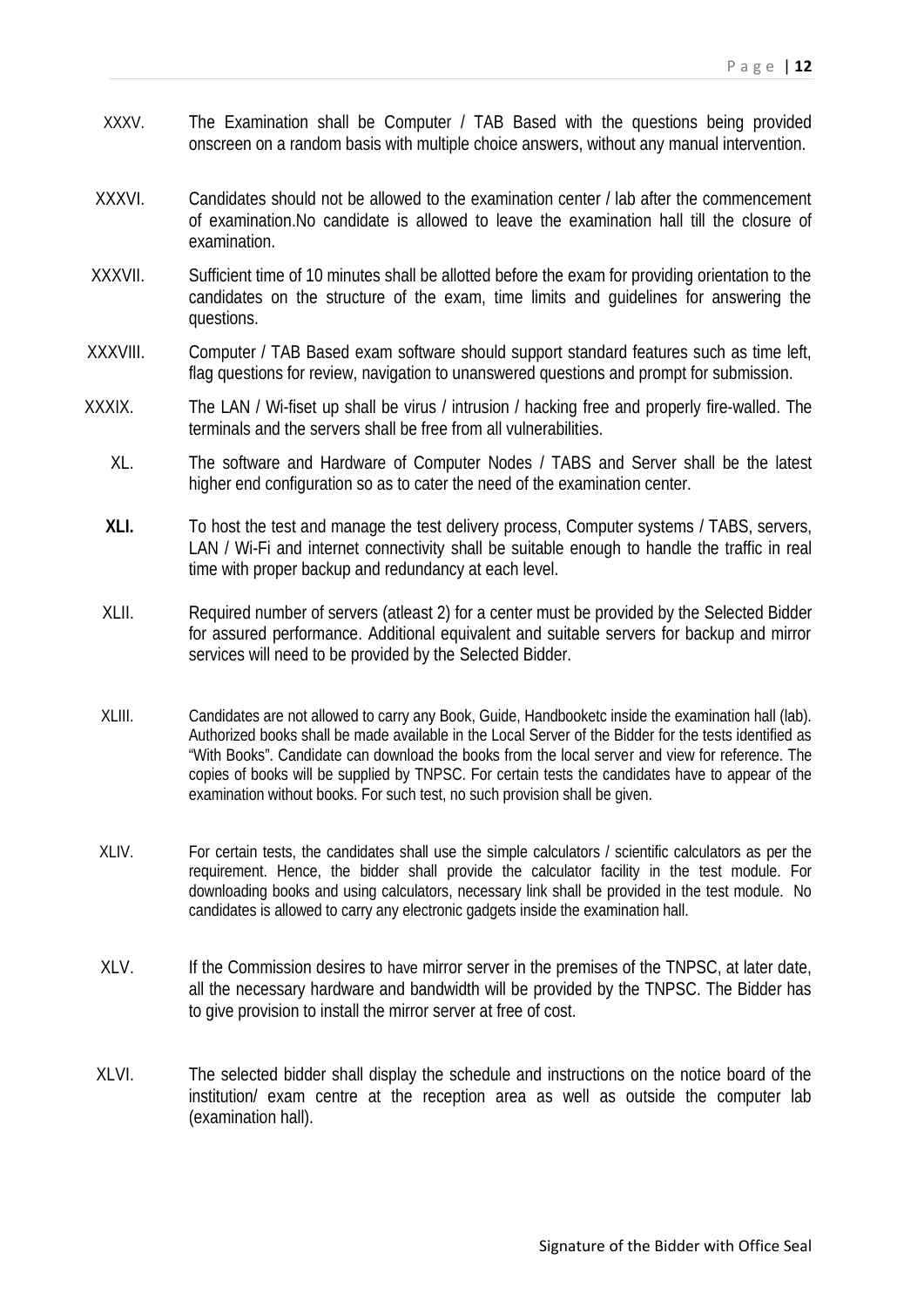- XLVII. The selected bidder shall allow only those candidates, whose names appear in the list of candidates supplied by TNPSC to appear for Examinations at the Test Centre. However, arrangements to be made by the selected bidder, to accommodate certain additional number of candidates, in case TNPSC allows even just before the commencement of examination.
- XLVIII. While exam is conducted on local LAN / Wi-Fi, data of test progress should be transferred to central server every 5 minutes for monitoring purposes. Each and Every time of transfer, complete data shall be sent in encrypted format. Selected Bidder should provide Dash board / reports to TNPSC to view the test progress venue wise / candidate wise.
	- XLIX. The Selected Bidder shall maintain audit trails of all activities of the candidate (screen recording of Click by click or touch)during the course of the examination.
		- L. The Selected Bidder shall obtain candidate's feedback through online Feed Back Form, after the examination is over.
		- LI. The Selected Bidder shall provide blank paper sheet/s to the candidates as per requirement following the instructions from TNPSC from time to time.
		- LII. In case of Special sheets are required for the examination, the same will be supplied by TNPSC.
		- LIII. The Selected Bidder shall have a contingency plan for Candidate management / Shifting in case of any emergency.
		- LIV. There shall be a provision to monitor and supervise Exam Centre activities on monitoring console to be installed by the Selected Bidder in TNPSC office at Chennai. The data should be real time data generated from each Exam Centre during the examination.
		- LV. At the end of the exam, transfer/export of candidate response and audit trails shall be done by the Selected Bidder on secured channel from local server to Central server of the Selected Bidder within one Hour from each exam center. The response data of test shall also be copied in a CD/DVD from each Servers stationed at all Exam Centers and handed over to Inspection Officer of TNPSC immediately after completion of examination, along with other data such as attendance sheet, finger print, photograph, seating plan etc.
	- LVI. After conducting the exam and uploading the candidate responses successfully from all the examination centres, the selected bidder will ensure that candidate responses are stored safely in more than one data centres in encrypted manner and hash value of the response of each candidate is stored in safe repository located in Data Centre, safely. Apart from this, the Agency will also ensure that audit trail and logs are properly maintained at different levels. The Agency will be required to submit a certificate in this regard to TNPSC within 24 hours of exam completion.
	- LVII. The Selected Biddershould provide admin panel to monitor the examination progress across the centers on the day of examinations.
	- LVIII. The selected bidder shall host the responses of the candidates who have appeared for the examination in their website and there shall be a provision to view the replay of the exact flow of examination process (screen recording of Click by click or touch)to the select candidates based on receipt of such request from them. Towards which adequate facility may be done by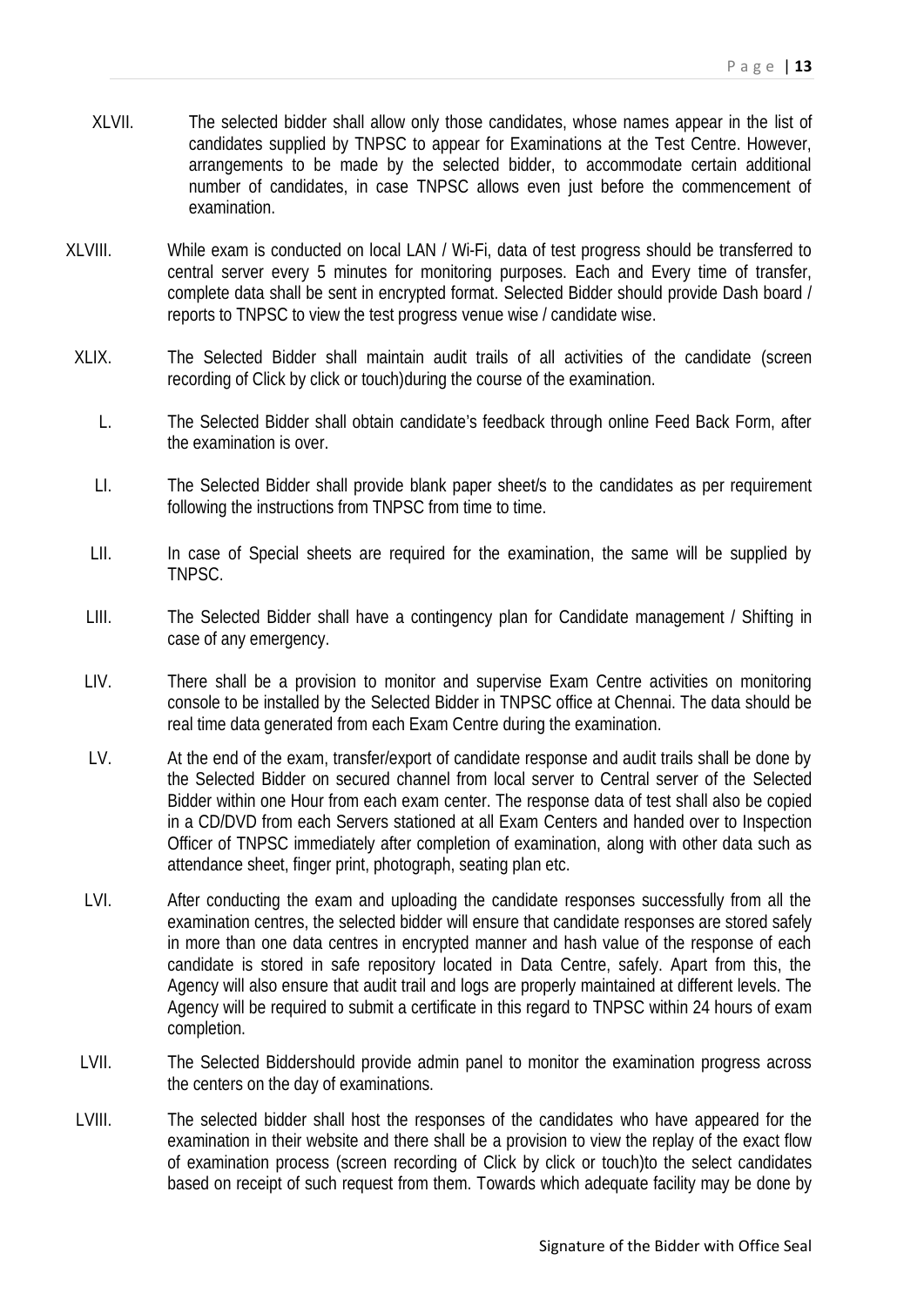the Firm. TNPSC shall fix the norms for viewing screen recording of Click by click or touchflow of his / her examination and viewing of their responses. Moreover, the Firm shall also capture all critical activities of the Server from the beginning to end in all the examination centers along with time stamp. The same may be made available to TNPSC for audit purpose.

- LIX. The bidder shall share the API to TNPSC to provide screen recording of Click by click or touch activities of the candidate.
- LX. Immediately after the commencement of examination, the list of presentee and absentee shall be finalized and reported to TNPSC. Inclusion / deletion of presentees / absentee is not allowed.
- LXI. Necessary dashboard facilities shall be given to the Monitoring team to monitor the examination progress from the Office of TNPSC. The requirement will be informed by TNPSC to the bidder from time to time.
- LXII. The candidate's responses, biometric, photograph, Aadhaar verification details, audit trails should be uploaded automatically from the local server to Selected Bidder's data center in a secured manner. There should not be any traces of data pertaining to candidate, left in the local exam server.
	- LXIII. The Selected Bidder should be able to hand over the raw responses/data to TNPSC immediately (same day) after the candidate's response upload from local exam server.
	- LXIV. Questions and Response sheet shall be hosted to the candidates within 24 hours after conduction of exam or at the time suggested by TNPSC from time to time.
	- LXV. The Selected Bidder shall provide documented inputs and support for handling
		- a. Candidates queries
		- b. RTI queries
		- c. Court Cases

#### **Note:**

- a) The Selected Bidder will have to carry/ demonstrate complete System Test Run (STR) with test data to TNPSC before implementation of the software. The Selected Bidder should also be able to demonstrate screen recording of Click by click or touchaudit trail for any type of enquiry.
- b) The Bidder should also be able to demonstrate Application server logs to capture all errors, warnings and exceptions that are generated in applications along with the time at which they occurred.
- c) Test Data Archiving: The bidder shall archive examination data for future references for the time specified as per requirement of TNPSC from time to time.
- d) Customized MIS reports Generation: The Selected Bidder shall provide MIS reports customized to TNPSC's requirement.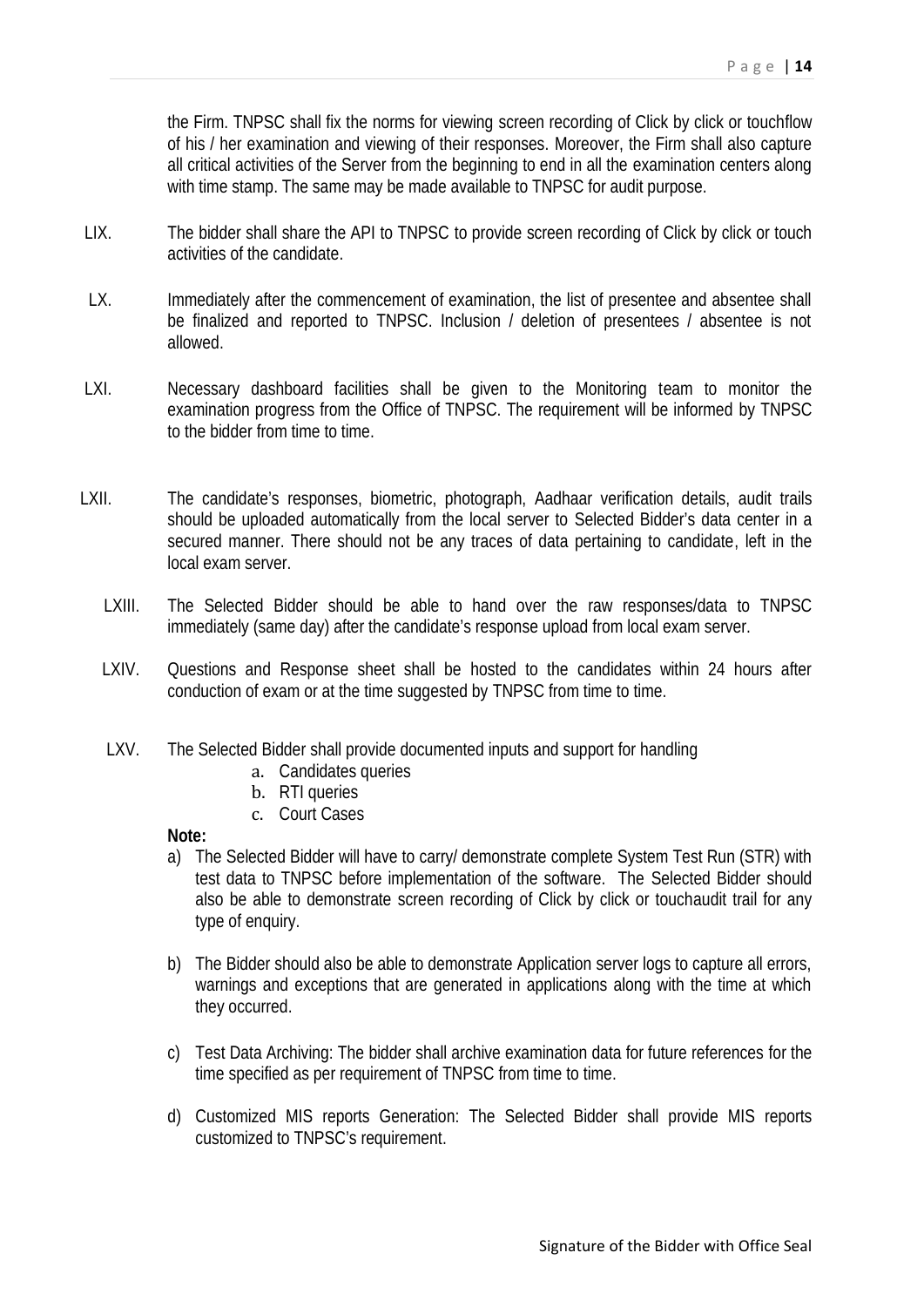#### **5.4 CCTV Surveillance**

- 1. At least 2 CCTV cameras should be installed diagonally in an exam center having seating capacity of 50 Candidates. After that 2 additional CCTV Cameras will be required for each additional 50 Candidates.
- 2. CCTV footages should be delivered to TNPSC within 2 days.
- 3. CCTV camera should record all the Exam Center activities from 30 minute before the commencement examination to 30 minutes after the closure of examination.
- 4. The local Server located in the Examination venues should also be in CCTV Surveillance and the feeds of the same also to be supplied to the TNPSC.

## **6. Eligibility Criteria**

- I. The bidder should participate as a single entity, no consortium or group companies will be allowed.
- II. The bidder should have a functional office at Chennai.
- III. The bidder should be a company/ firm registered (minimum 10 years old) in India. The registered bidder should be operating in India for a minimum of 5 years with an objective of offering relevant Computer / TAB Based Examination Services that are the subject matter of this tender.
- IV. The average turnover of the bidder should be minimum 50 crore (after tax) in each of during last 3 consecutive financial years. The turnover should be of the bidder and not of the group companies or consortium. The turnover refers to a company and not the composite turnover of its subsidiaries/sister concerns etc. for 2017–18, 2018-19 and 2019-20.
- V. The bidder's Average Annual Turnover during last three financial years should be Rs 25 crore or more in India from Computer / TAB Based Examination (Attach documentary evidence).
- VI. The bidder should not have incurred any loss during last three years up to financial year ending 31 March 2019. The bidder should submit certified copies of their company Balance Sheet and Profit and Loss Account duly audited for the last three financial years (2016-17, 2017–18 and 2018-19).
- VII. The Bidder should be registered with appropriate tax authorities such as Income Tax, GST and should submit valid certificates of registration with these authorities.
- VIII. The bidder must have successfully executed atleast 5 CBTs on all India basis, out of which at least one project should be Conduct of Computer / TAB Based Examination with capability of 50,000 or more candidates in single shift. The documentary evidence in form of work order/contract and performance report must be enclosed on the client's letterhead. (Bidder's past achievement in this regard shall be considered for technical evaluation).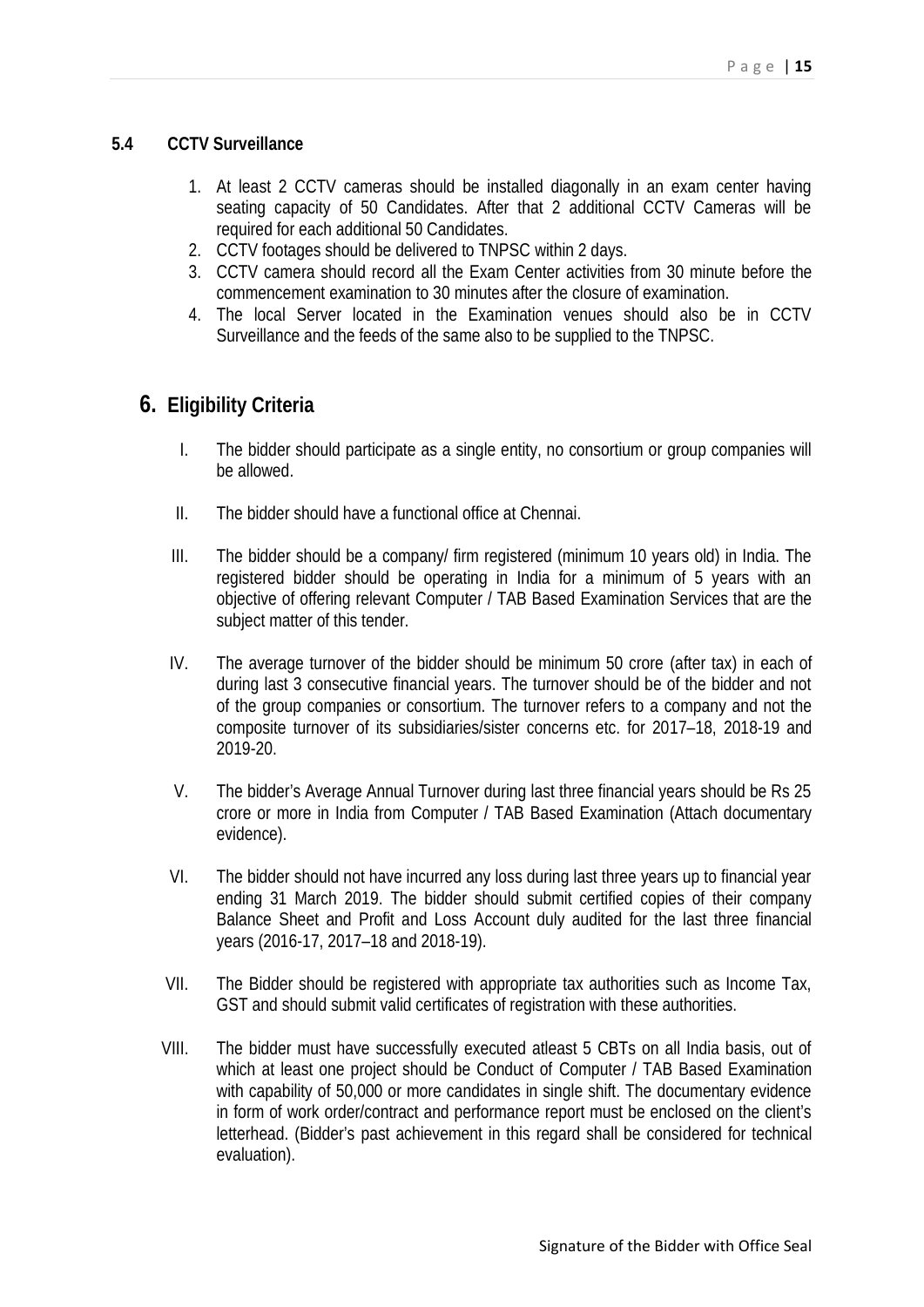- IX. The bidder should have conducted the CBT examination with TABS in Wi-Fi Mode at least in two examinations with 5000 candidates each. That means the bidder should have the capacity to conduct the examination in the venues identified by TNPSC where no internet connectivity, computer labs are available.
- X. The bidder should have executed CBT for Public Sector Undertakings / Public Service Commission / Staff Selection Commission / Government Recruitment Boards / Government Academic Institutions.
- XI. Any experience as a consortium partner will not be considered.
- XII. The bidder should have at least regular 200 or more technical employees employed in house in India for Conduct of exam, development of software, maintenance of software, networking and data security. The proof of ESI/PF registration or self-declaration shall be submitted.
- XIII. The bidder must have data center with DR site infrastructure for data Security. Both the Data Centers should be located in India in different seismic zones. The data center must be Tier III or better and ISO certified.
- XIV. Data Center infrastructure should be certified as per the Government of India Guidelines.
- XV. The Bidder should have infrastructure in all the major cities / towns in Tamil Nadu with validated nodes/computers/TABS, appropriate technology, hardware and software, dedicated connectivity, trained proctoring staff, adequate security measures and due diligence etc.
- XVI. The bidder should not have been Black Listed by any Firm/ Government or PSU School/Board/University/ Institution. The affidavit in this respect that their firm is not blacklisted as cited above shall be submitted by the bidder along with the bid document.

Note: Bidder has to attach documentary proof for all the Eligibility conditions and Other Conditions specified in the tender document.

# 7. **Other Conditions**

- I. The Selected Bidder shall not subcontract the awarded contract or part thereof without written consent of the TNPSC.
- II. The bidder shall be single point of contact with TNPSC and shall be solely responsible for the execution and delivery of the work. The Bidder will provide examination delivery software.
- III. The Bidder should follow defined Software Change Management processes to manage changes in the software. Such a process would include Change Request Management, Impact Analysis, Change Approval, Change Implementation, Version Control, Version labelling, Testing, OA Certification and Deployment into production.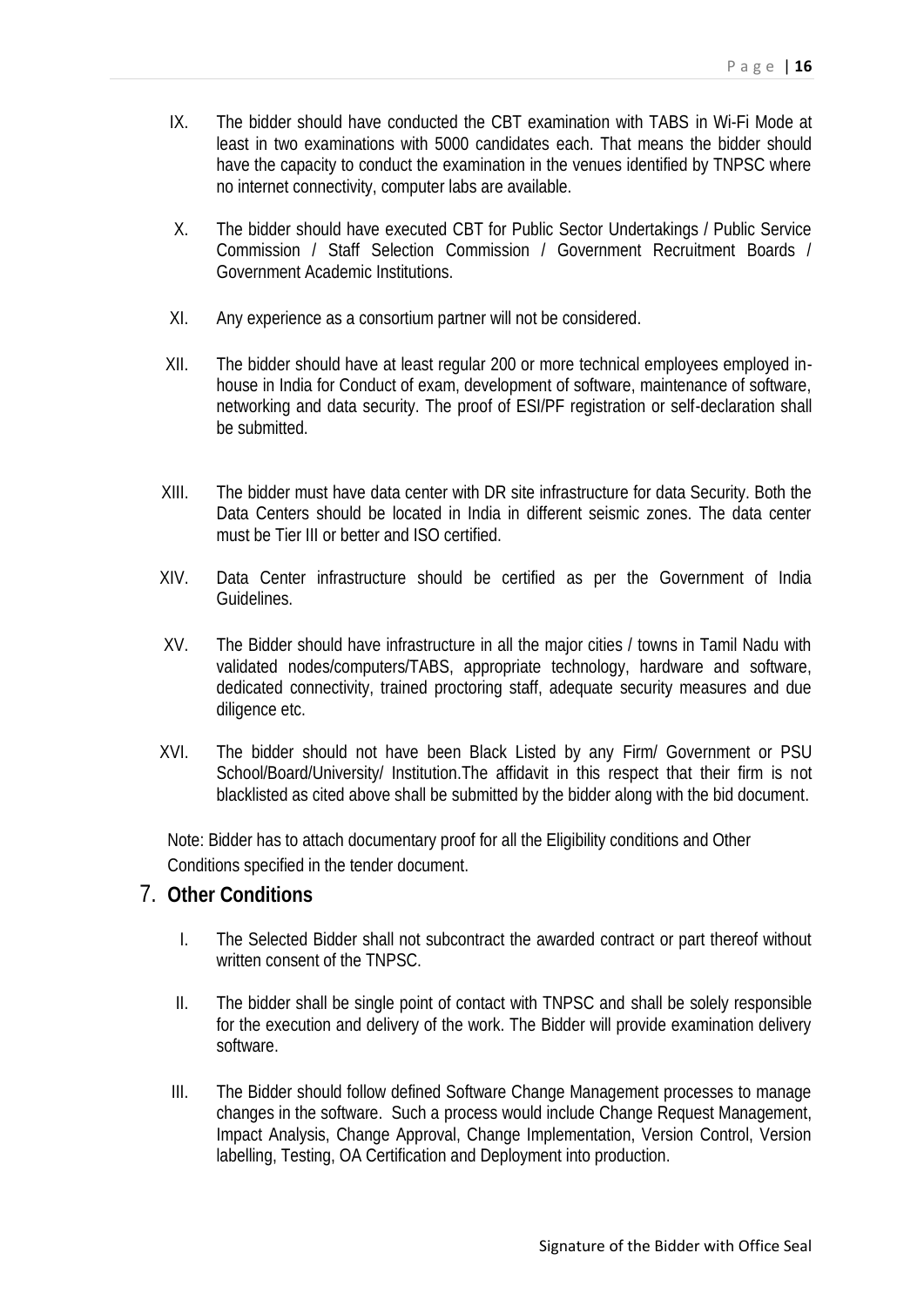- IV. The Bidder must employ multiple backup systems including offline backups to securely maintain the software and its corresponding source code.
- V. The Bidder should have an in-house quality assurance and product testing team with a robust quality management processes that are followed to test and certify the system used to conduct the exam. The bidder should maintain documented test cases and maintain evidence of successful test execution covering all test cases. Rigorous testing must be done for major as well as minor and patch releases. TNPSC would seek specific exam-wise feedback session with quality assurance and product testing teams of the selected bidder.
- VI. Testing should not be limited to system features and functionality. The system used to conduct the exam must be tested for Performance, Security, Usability, High-Availability, Business Continuity, and Disaster-Recovery.
- VII. The Selected Bidder should design a high-performance system and conduct performance tests to verify successful achievement of high concurrency, fast response time, and long-stress duration required of the system used to conduct the exam. Results of such performance tests should be made available for each major release of the system used to conduct the exam.
- VIII. The Selected Bidder should design a highly secure system and conduct security tests to verify that there are no vulnerabilities that can make the system susceptible to attacks. Comprehensive testing of source code, software binaries, and the infrastructure must be carried out. Results of such security tests should be made available for each major release of the system used to conduct the exam.
- IX. Suitable emergency management plans towards any crisis situations/redundancy of servers, nodes additional center locations, Candidates' data etc. should be maintained by the Selected Bidder.
- X. The bidder should have developed and completely own the CERT-IN certified software for Computer / TAB Based Online Examination. The software developed by the bidder will be subjected for 3<sup>rd</sup> party audit preferably by STQC or as decided by the tender inviting authority. The cost towards the security audit will be borne by the TNPSC.
- XI. The bidding agency must have latest relevant ISO/IEC certification in respect of Information Technology (IT) activities and Security measures. The relevancy of ISO Certificate will be decided by the expert of Technical Evaluation Committee.
- XII. Bidder should have authorized and globally accepted software certification, Capability Maturity Model Integration (CMMI) Level-5 or Level-3 certification.
- XIII. All documents submitted in the Bid shall be in English. In case the certificate viz experience, registration etc. is issued in any other language other than English, the Bidder shall attach an English translation of the same duly attested by the Bidder & the translator to be true copy in addition to the relevant certificate. All documents should be duly attested/ signed by the Bidder.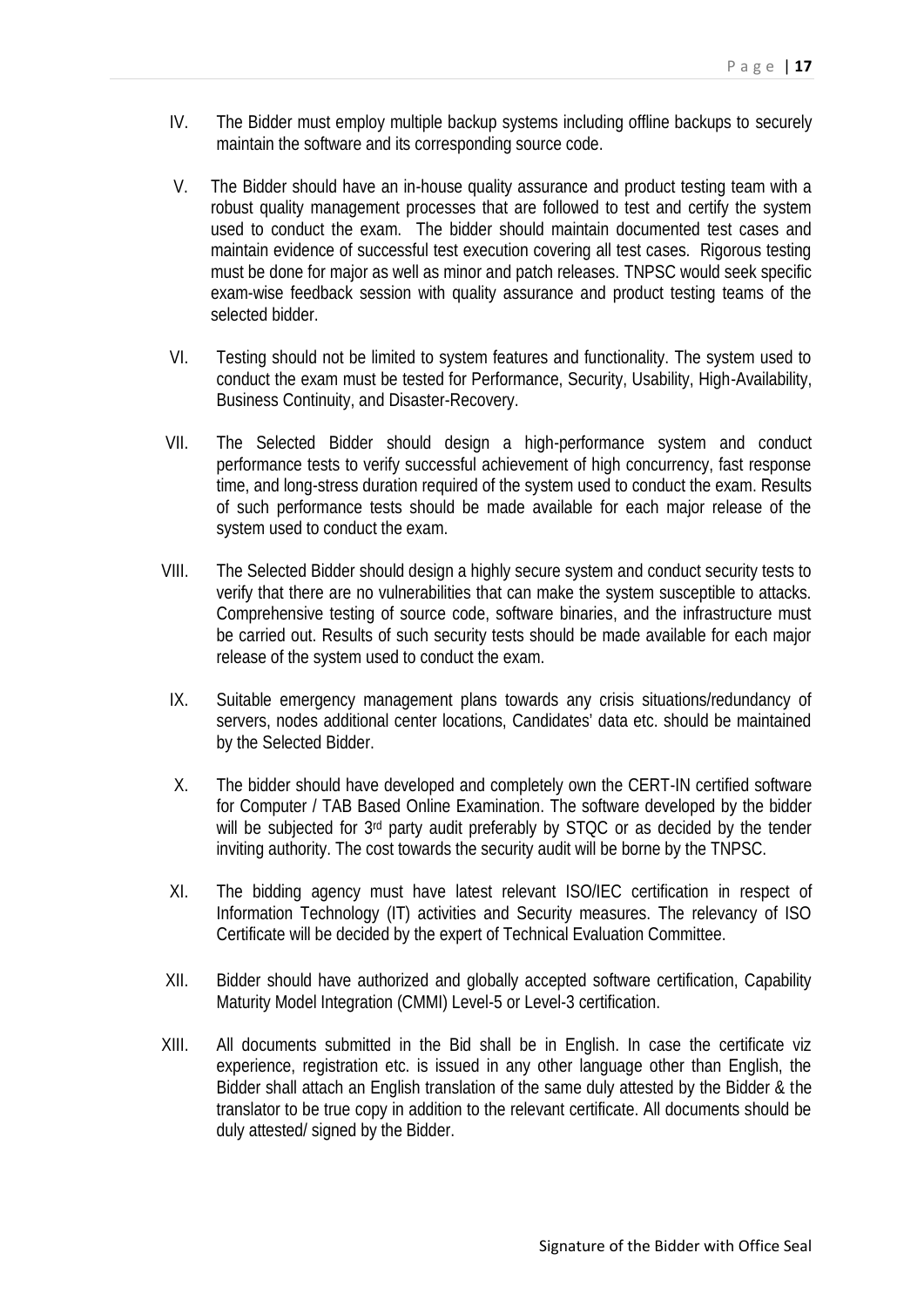- XIV. The bidder shall ensure the maximum security of processes, infrastructure, servers, networks etc. as per the plan drawn in consultation with TNPSC.
	- a. The proposed software should be in-house developed by the bidder and the bidder must own the complete source code of the software being used for conducting the Computer / TAB Based exam. They must have the copyright of the source code and all its components. The bidder shall have to explain the complete flow to TNPSC and should incorporate changes as suggested by TNPSC from time to time.
	- b. The bidder should have all the necessary components and dependency of source code of Computer / TAB Based examination system in place so that any change required in any of the components of the software can be undertaken by their in house technical team. Required skills should be made available to make necessary configuration changes. The major/minor configuration changes in software requested by TNPSC must be met immediately.
	- c. Different versions of Software code should be managed appropriately in a standard version control system within the organization.
	- d. Software code should have multiple backup systems in place so that anytime source code can be recovered in case of any disaster.
	- e. The bidder should own the test cases and regression testing code to produce, to prove that they have done necessary testing of the software to scale up to conduct large scale assessments. Testing should not be limited to system features and functionality. The system used to conduct the exam must be tested for Performance, Security, Usability, High-Availability, Business Continuity, and Disaster-Recovery.
	- f. The Selected Bidder should design a highly secure system and conduct VAPT security tests to verify that there are no vulnerabilities and penetrations that can make the system susceptible to attacks. Comprehensive testing of source code, software binaries and the infrastructure must be carried out. Results of such security tests should be made available for each major release of the system used to conduct the exam.
	- g. The bidder should have in-house quality assurance group and a strong quality management system to do quality check of the software.
	- h. Proper security provision for source codes shall be maintained.
- XV. The bidder must use 256 bit AES or better encryption for Question paper transfer.
- XVI. The Selected Bidder must be able to conduct Computer / TAB Based examination in multidisciplinary / multiple subjects as well.
- XVII. The module / Test Engine should support bilingual test papers (Tamil and English).
- XVIII. The venues should have experience of conducting popular online (CBT) examination. The institution/ exam centre should be well connected with public transport and located at feasible distance from the nearest bus stand/railway station/metro station.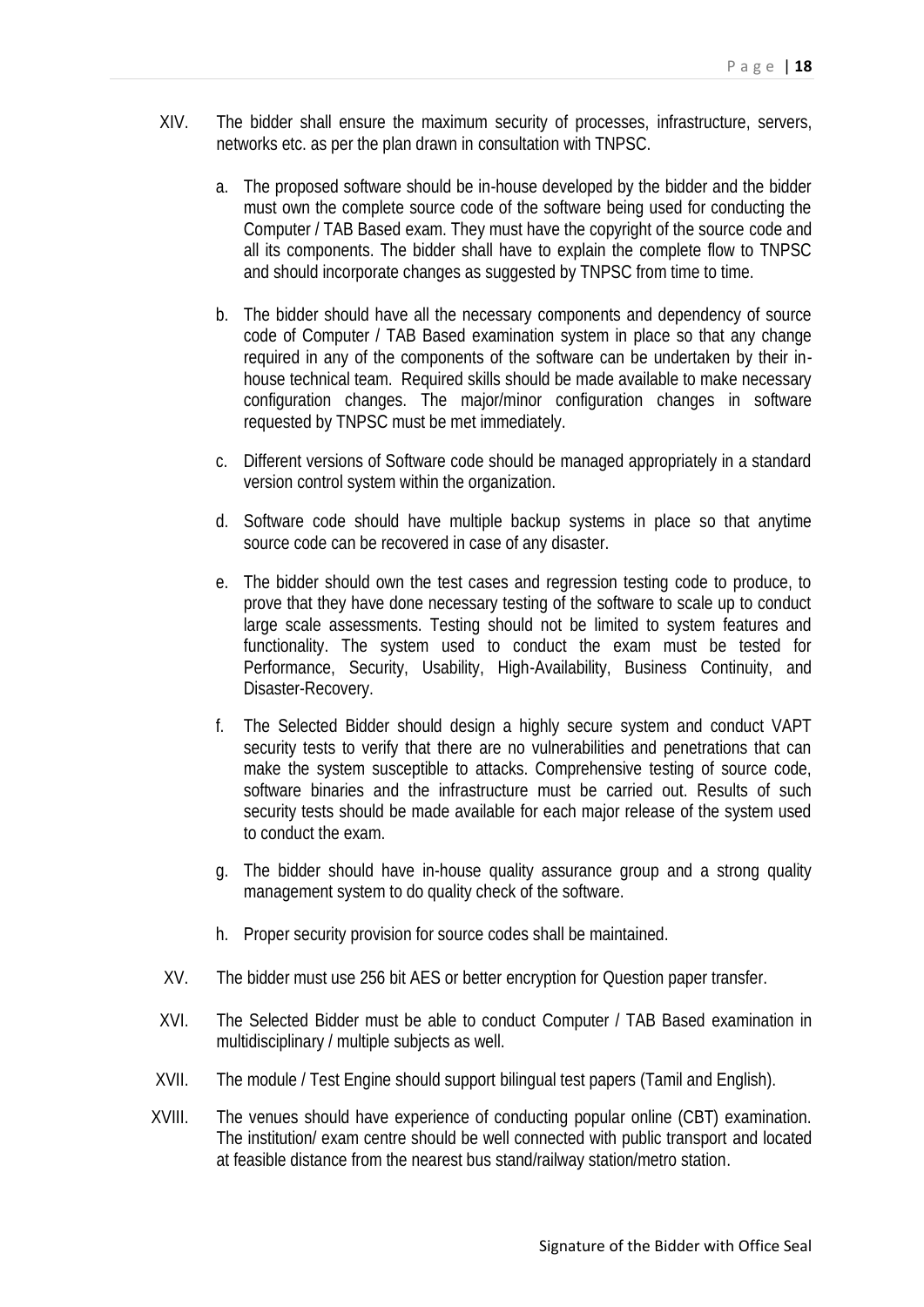- XIX. The labs / Examination centre should have adequate lighting and ventilation and should not cause any discomfort to the candidates and it should not affect the examination process.
- XX. Location map of the test centers shall be shared to the candidates by the bidder.
- XXI. Once selected, the Selected Bidder should be capable of conducting CBT with in a notice period of 1 month for candidate strength of 60,000 in a single session.
- XXII. The contract shall be on "End to End outsource basis" and the Selected Bidder should have all relevant facilities and logistics available to execute the work.
- XXIII. The bidder must show and submit suitable emergency management plan during any crisis situations/ redundancy of servers, switches, nodes additional center locations, Candidates' data.
- XXIV. The bidder should be able to support the entire solution (across Tamil Nadu) on a 9 x 7 basis with a maximum response time of one hour. Bidder shall provide an experienced resource, exclusively deployed as one point contact to liaise with TNPSC. No dislocation of such resource shall happen in first two years of the contract period.
- XXV. Candidate application related Queries will be managed by TNPSC. However, the venue related queries, technical queries, if any received from the candidate, will be forwarded to the bidder and the bidder has to reply within 24 hours.
- XXVI. At any time before the submission of bids, TNPSC may amend the tender by issuing an addendum in writing or by standard electronic means. If the amendment is substantial, Bidder(s) shall be given reasonable time to make amendment or to submit revised bid and the last date for submission of bids will be extended if required by the TNPSC. **TNPSC has right to cancel or modify the tender.**
- XXVII. **Modification in the tender / Corrigendum / Clarification will be made available only in the websites concerned. No advertisement will be given in dailies.**
- XXVIII. Even though bidders may satisfy the above requirements, they may be disqualified if they have:
	- a) Made misleading or false representation or facts or deliberately suppressed the information to be provided in the forms, statements and enclosures of this document. Record of poor performance such as abandoning work, not properly completing the contract or financial failures/weaknesses.
	- b) If confidential inquiry reveals facts contrary to the information provided by the bidder.
	- c) If confidential inquiry reveals unsatisfactory performance in any of the selection criteria.
	- d) If bidder is engaged in any activity such as conducting of coaching classes etc. which can influence conduct of professional exam.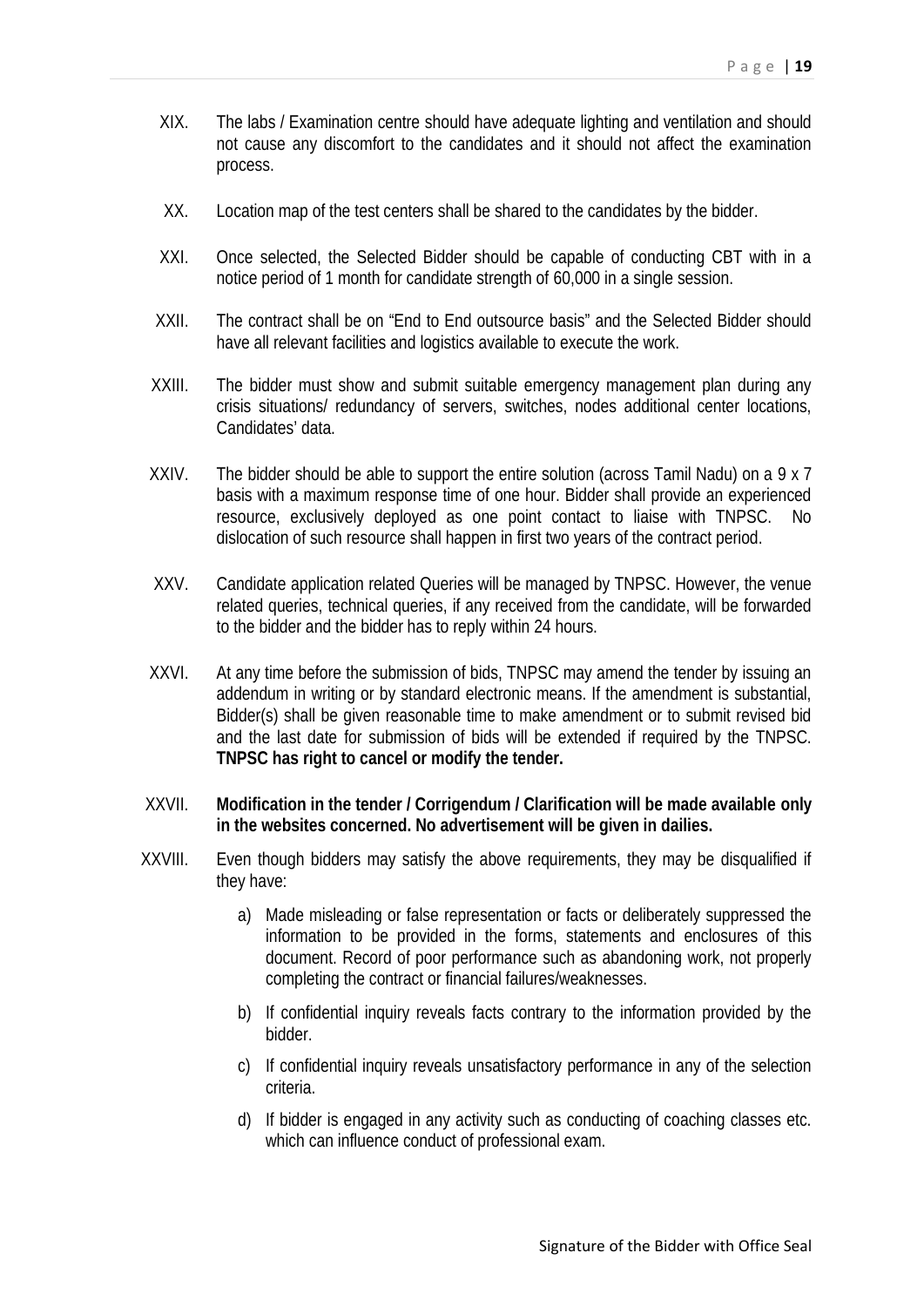- XXIX. The Agency will be bound by the details furnished by it to the TNPSC, while submitting the tender or at subsequent stage. In case, any of such documents furnished is found to be false at any stage, it would be deemed to be a breach of terms of contract making the firm liable for legal action besides termination of contract.
- XXX. In respect of examination venues / labs, LAN / Wi-Fi connectivity, Server Security and prevention of intrusion from unauthorized nodes, the bidder has to submit a standard operating procedure, jointly signed by the bidder and Institution (College) authority.
- XXXI. The bidder has to submit a detailed report on the number of venues and nodes available in each district of Tamil Nadu.
- XXXII. TNPSC is not responsible for any damage of Computers / TABS by the candidates during the examination hours.
- XXXIII. If TABS are used, the bidder should take care of the Battery Charge / Recharging facilities.
- XXXIV. Since the examinations are planned to conduct in two or more shifts, the bidder should have necessary power back up / recharge facilities.
- XXXV. If the Computer / Tabs malfunctions during the examination hours, there shall be a mechanism to continue the examination by the candidates without any data loss.
- XXXVI. The bidder should have the tracing mechanism to identify in case of any swapping of **TARS**
- XXXVII. It would be preferred if there is a mechanism to find out the location of the TABS during the examination hours.
- XXXVIII. In case of TABS used for examination, the tagging of TABS with candidates shall be done.
- XXXIX. Device shall be a secured and locked-in and the applications are not made accessible outside the Device environment.
	- XL. Necessary pre-examination check should be done.
	- XLI. No data shall be made available in the devices after the examination is over.

### 8. **Security Audit:**

The Service provider shall be subjected to a Pre-installation Security Audit which includes Vulnerability Assessment and Penetration Testing (VAPT) by a third party to be appointed by TNPSC. The expenses towards Security audit shall be borne by the TNPSC. The Service provider shall also ensure the following:-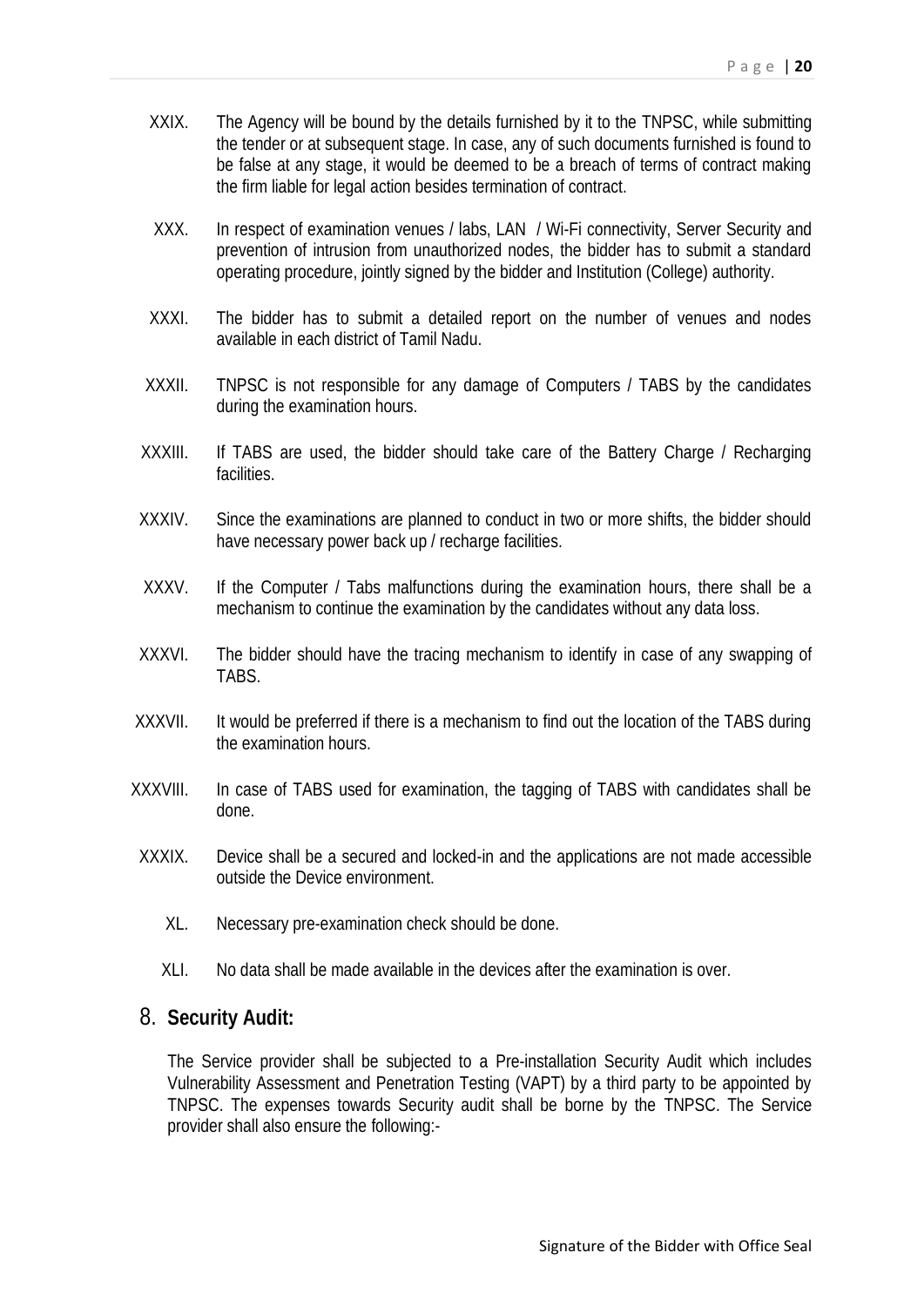Restriction of Access to system processing functions / programmes / files to appropriately Authorised Users, Prevention of unauthorised penetration into the Data uploaded into the website etc. And TNPSC shall cause an audit over the infrastructural facilities available across all the centres in the state, by a Third Party.

### **9. General Information**

- I. The Bidders are requested to examine the instructions, terms and conditions and specifications given in the Request for Proposal (RFP). Failure to furnish all required information in every respect will be at the Bidder's risk and may result in the rejection of bid.
- II. It will be imperative for each Bidder(s) to familiarize itself/ themselves with the prevailing legal situations for the execution of contract. TNPSC shall not entertain any request for clarification from the Bidder regarding such legal aspects of submission of the Bids.
- III. It will be the responsibility of the Bidder that all factors have been investigated and considered while submitting the Bids and no claim whatsoever including those of financial adjustments to the contract awarded under this tender will be entertained by TNPSC.
- IV. Neither any time schedule nor financial adjustments arising thereof shall be permitted on account of failure by the Bidder to appraise themselves.
- V. The Bidder shall be deemed to have satisfied itself fully before Bidding as to the correctness and sufficiency of its Bids for the contract and price quoted in the Bid to cover all obligations under this Tender.
- VI. It must be clearly understood that the Terms and Conditions and specifications are intended to be strictly enforced. No escalation of cost in the Tender by the Bidder will be permitted throughout the period of Agreement or throughout the period of completion of contract whichever is later on account of any reasons whatsoever.
- VII. The Bidder shall make all arrangements as part of the contract to conduct CBT to TNPSC at various locations at their own cost and transport.
- VIII. The Bidder should be fully and completely responsible to TNPSC and State Government for all the deliveries and deliverables.
- IX. The tender is a "Two Bid' document, viz One envelope for Technical bid and another envelope for Financial bid. Technical bid document should in turn have two covers viz., Cover – 1 Cover – 2 as specified in para 10 of this tender document. The technical bid should contain all the relevant information and desired enclosures in the prescribed format along with Earnest Money Deposit (EMD). The financial bid should contain only commercials. In case, any bidder encloses the financial bid within the technical bid, the same shall be rejected summarily.
- X. The technical and financial documents should be kept separately in sealed envelopes and both these envelopes should be kept in one master envelope super scribing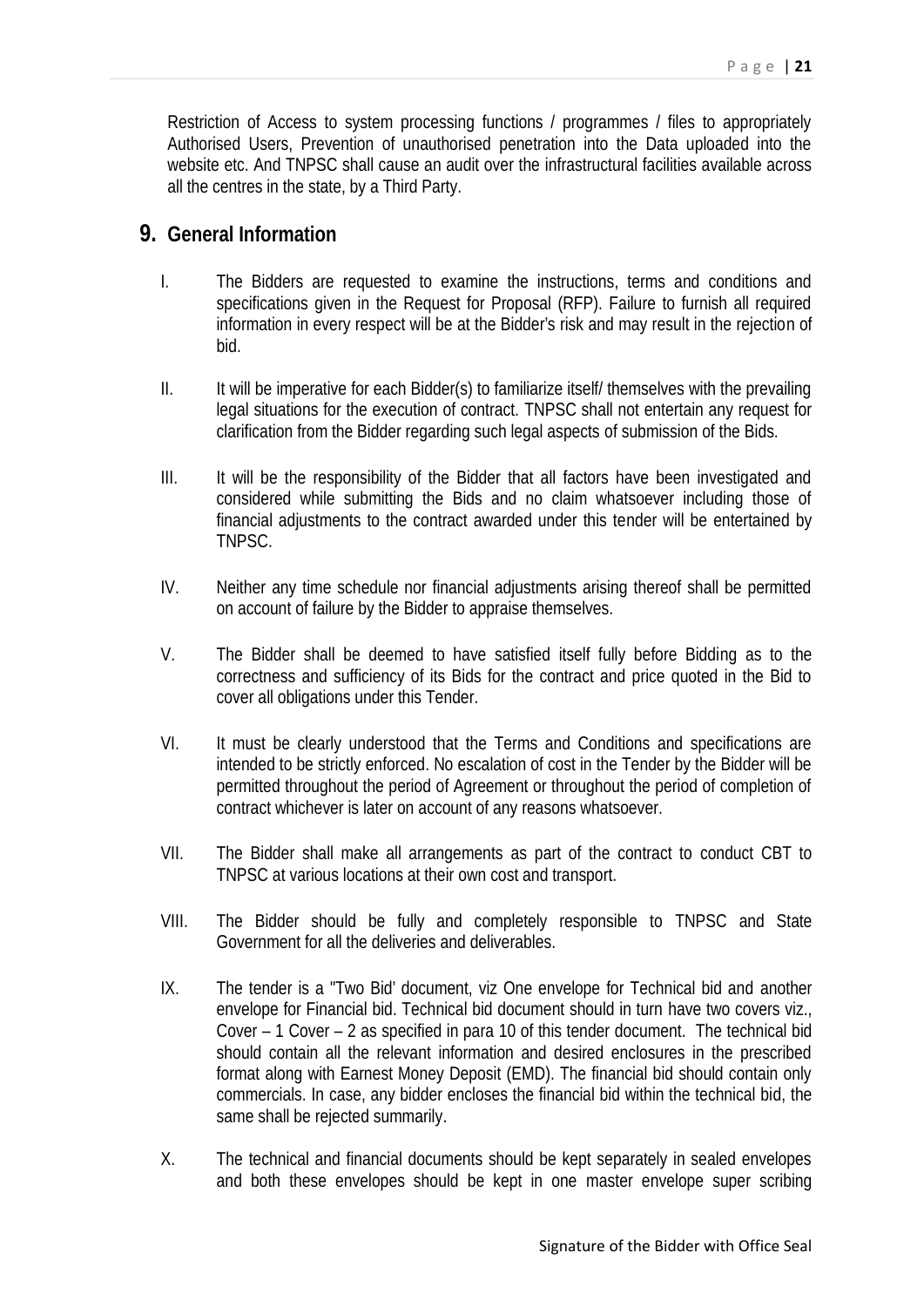"Tender for Computer / TAB Based Exam Delivery, Administration and Processing" for Departmental Test Examination conducted by the TNPSC so as to reach TNPSC on or before the date indicated in the fact sheet. Late tenders shall not be accepted. The technical bid shall be opened on the same day in the presence of bidders who may like to be present.

- XI. All information called for in the enclosed forms should be furnished against the respective columns in the forms. If information is furnished in a separate document, reference to the same should be given against respective columns in such cases. If any particular query is not applicable, it should be stated as "Not Applicable". However the bidders are cautioned that not giving complete information called for in the tender forms or not giving it in clear terms or making any change in the prescribed forms or deliberately suppressing the information may result in the bidder being summarily disqualified. Tenders made by fax and those received late will not be entertained.
- XII. Though the supporting documents are enclosed along with the tender documents in technical bid, the bidder should produce the copy of the relevant documents at the time of technical presentation / evaluation to evaluate the technical capability.
- XIII. The Responses should be typewritten or handwritten but there should not be any overwriting or cutting. Correction, if any, shall be made by neatly crossing out, initialing, dating and rewriting. The name and signature of bidder's authorized person should appear on each page of the application. All pages of the tender document shall be numbered and submitted as a package along with forwarding letter on bidder's letter head.
- XIV. Bidders must keep their offer open for a minimum period of 180 days from the date of opening of the tender, within which the bidders cannot withdraw their offer. However, subject to the period being extended further, if required, by mutual agreement from time to time.
- XV. All explanatory remarks and clarifications, which the Bidder may desire to make, must be, incorporated in the offer form, failing which the remarks / clarifications shall be ignored and the tender shall dealt with as it stands.
- XVI. The bidder should enclose bid security (EMD) of Rs.2,00,000/- in form of Demand Draft drawn in a favor of The Secretary, TNPSC. The tenders without EMD shall be summarily rejected (Except those having exemptions from depositing EMD). The EMD of the unsuccessful bidders shall be returned without interest after award of work to the successful bidder. The EMD of the successful bidder shall be returned only after the signing of the contract along with deposition of performance security deposit. The EMD stands forfeited in case the bidder unilaterally withdraws the offer or unilaterally amends, impairs or rescinds the offer within the period of validity, after submission of tender document.
- XVII. Reference, information and certificates from the respective clients certifying technical, delivery and execution capability of the bidder should be signed and the contact numbers of all such clients should be mentioned. TNPSC may also independently seek information regarding the performance from the clients.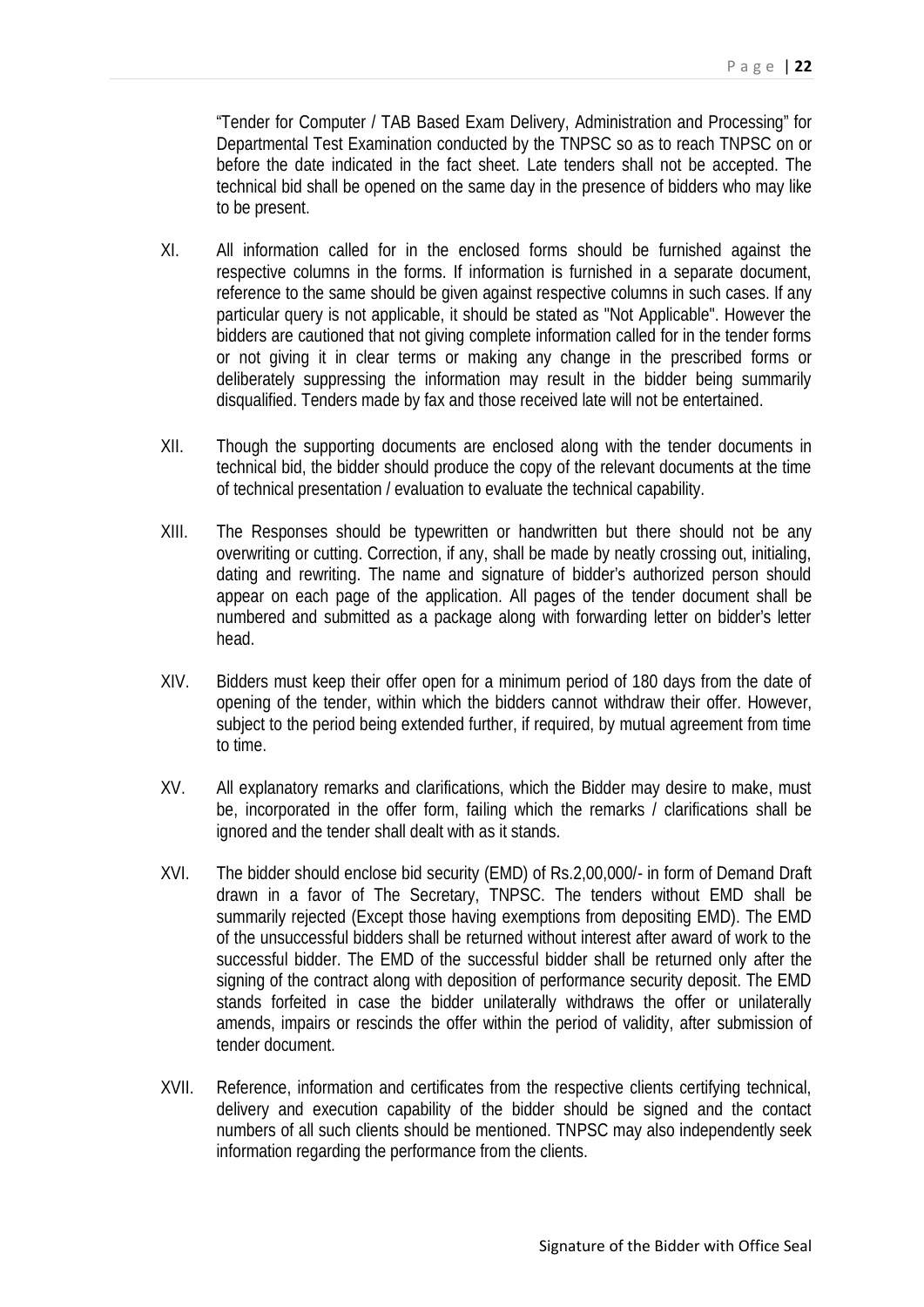- XVIII. The Bidder is advised to attach any additional information, which they think is necessary in regard to their capabilities to establish that the bidder is capable in all respects to successfully complete the envisaged work. They are however, advised not to attach superfluous information. No further information will be entertained after tender document is submitted, unless TNPSC calls it for.
- XIX. Even though bidder may satisfy the qualifying criteria, they are liable for disqualification if they have a record of poor performance or not able to understand the scope of work etc.
- XX. Offers should be sent by Registered post with date/ Postmark so as to reach us before the closing date and Time. The sealed bid may also be dropped in Tender box of the Commission.
- XXI. Apart from the original quotation to be submitted in the manner detailed above, no copies should be sent to any other office of TNPSC. Such offers will not be valid quotations. Offers sent through telegram/telex, and offers not submitted in the standard formats given in the tender document will be summarily rejected.
- XXII. Prospective bidders may seek clarification regarding the project and/ or the requirements for prequalification, in writing through mail within a reasonable time.
- XXIII. The tender document can be downloaded from the websites http://www.tenders.tn.gov.in and www.tnpsc.gov.in at free of cost.
- XXIV. All disputes arising shall be subject to the jurisdiction of appropriate court in Chennai only and shall be governed by the law of India. TNPSC reserves right to award the work/cancel the award without assigning any reason. In case of differences, if any, the decision of TNPSC shall be final. The work can be awarded to one or more agencies, if need arises.
- XXV. The payment shall be in Indian Rupees and shall be paid only after successful completion of work. The successful bidder has to sign an agreement on non-judicial stamp paper which shall contain clauses related to liquidated damages on account of delays, errors, cost and time over runs etc. The Bidder shall raise the bill after one month from the completion of the examination and payment shall be made by TNPSC within 45 days from the bill date. However, the 45 days deadline for payment may go beyond in financial year endings or for want of fund from the Government.
- XXVI. In case the Selected Bidderfails to execute the contract, the TNPSC shall have liberty to get it done through any other agency with full cost recoverable from the Selected Bidder in addition to damages and penalty.
- XXVII. Bidders are neither allowed to join hands to participate in the tender nor allowed to submit multiple bids. Any such act will make the bid liable for rejection.
- XXVIII. Any disputes arising out of this tender will be subject to the courts in Chennai only.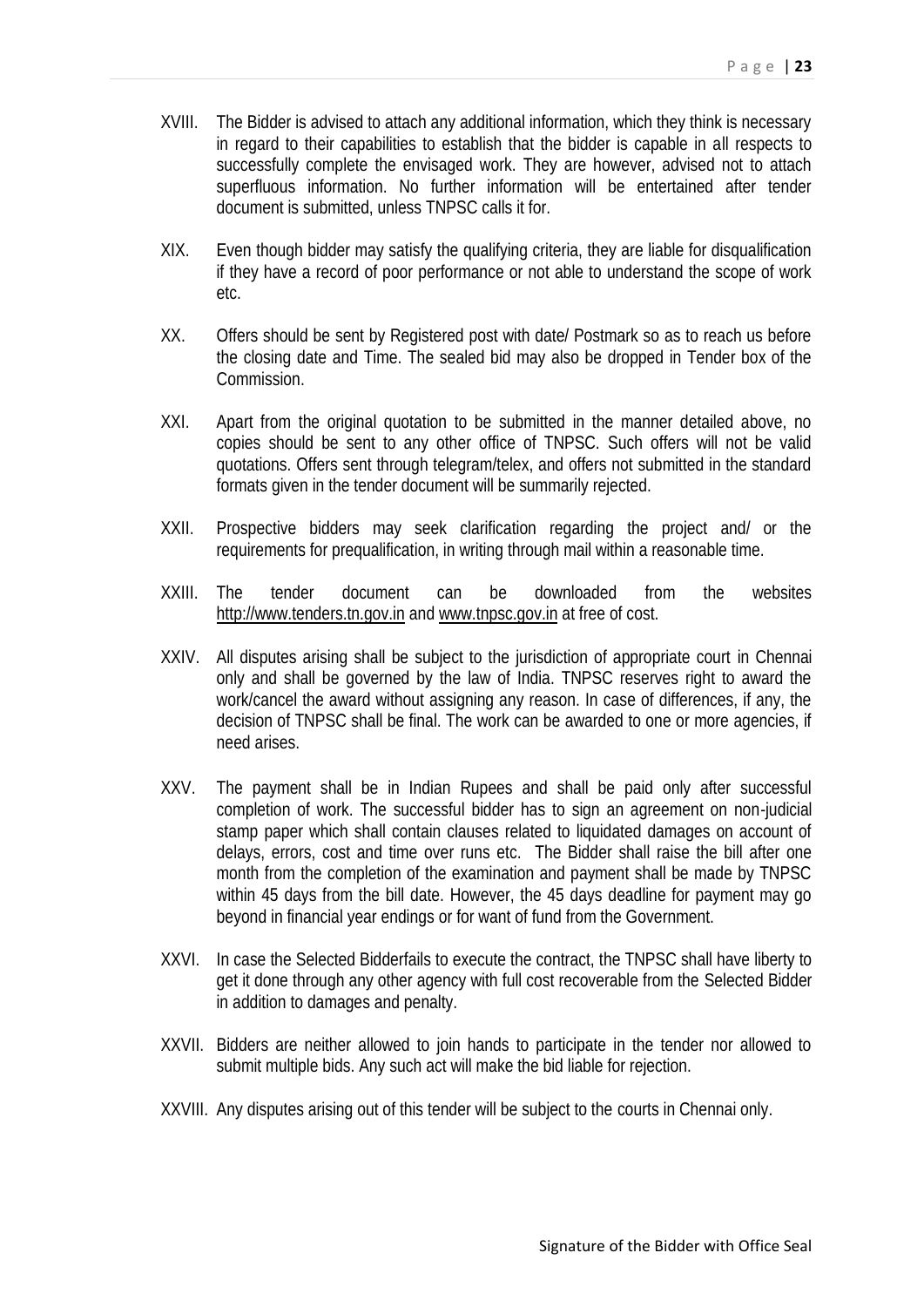## **10. Submission of Bids**

- I. The Bids shall be submitted in two cover system. The Cover I shall contain the Technical Bids and the Cover – II shall contain the financial bid.
- II. The **Technical Bid** envelop will contain two covers
	- a. **Cover – IA**shall carry only the duly filled questionnaire and Annexure I to V. The prima facie eligibility of firms will be decided based on the contents filled in questionnaire and Annexure I to V. Only based on eligibility, Cover II of these firmswill be opened and taken up for further scrutiny process.
	- b. **Cover – IB** shall contain necessary documentary evidences to substantiate the parameters indicated in
		- i. In Annexure I to V
		- ii. Scoring Model as para 11.3
- III. The **Financial Bid (Cover-II)** should contain only Price Bid as in Annexure VII. In case, any bidder encloses the financial bid within technical bid, the same shall be rejected summarily.
- IV. All information required in the forms / Annexure enclosed should be furnished against the respective columns in the forms. If information is furnished in a separate document, reference to the same should be given against respective columns in such cases. If any particular query is not applicable, it should be stated as "Not Applicable".

However the bidders are cautioned that not giving complete information called for in the tender forms or not giving it in clear terms or making any change in the prescribed forms or deliberately suppressing the information may result in the bidder being summarily disqualified.

V. The Tenders should be computer generated but there should not be any overwriting or cutting or interpolation. Correction, if any, shall be made by neatly crossing out, initialling, dating and rewriting. The name and signature of bidder's authorized person should be recorded on each page of the application including the tender document. For this purpose the authorised signatory should produce an authorization certificate duly signed by the Head of the Organization or a resolution adopted by the Board authorities to sign the documents on behalf of the organization. All pages of the tender document shall be numbered and submitted as a package along with forwarding letter on agency's letter head.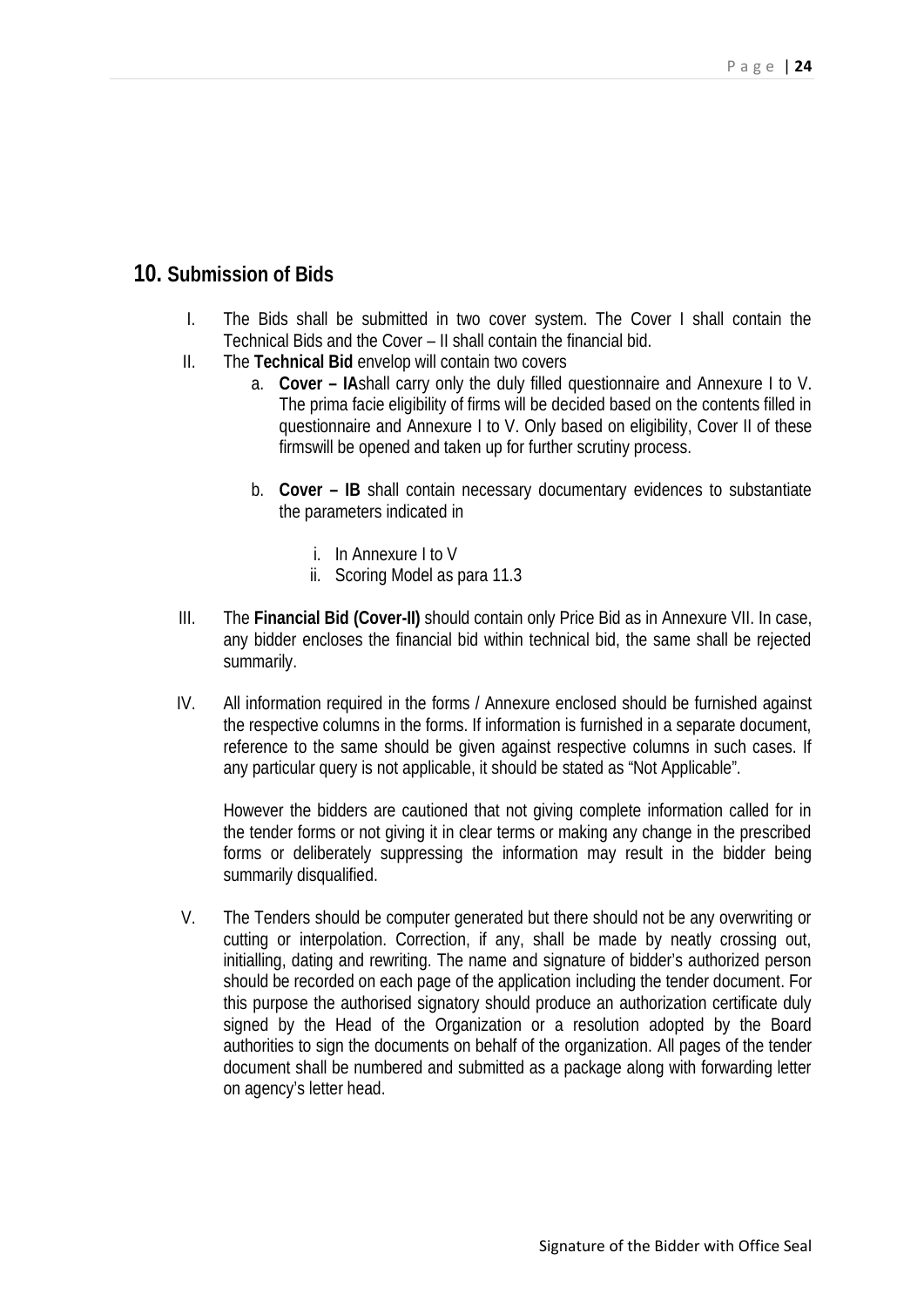### **VI. Price Quotation**

- a) The bidder shall indicate the prices/rates in the Price bid format (Annexure- VII).
- b) The bidders should quote their most competitive prices/rates and it should be noted that their quotations would not ordinarily be subject to further negotiations. Negotiations may however, be carried out as per rules and instructions on the subject at the discretion of the TNPSC.
- c) All prices/rates should be clearly written both in figures and in words. Failure to write prices/rates both in figures and in words shall render the tender liable for rejection. Bidders should avoid alterations / corrections in the prices/rates submitted by them. However, if alterations / corrections in prices/rates are inescapable each alteration / correction should be indicated both in figures and words and duly attested under the full signature of the Bidder/Authorized Signatory.
- d) In case of a discrepancy between the prices/rates in figures and words, the lower of the two will be considered.
- e) The prices/rates quoted shall be firm throughout the period of the validity of the offer and subsequently during the currency of the contract and shall not be subject to any variation/revision. If TNPSC insist for any additional services apart from the work mentioned in this document, to improve the system, the additional cost shall be paid on mutually agreed basis as per approved norms.

### **11. Evaluation of Bids**

#### **11.1 Technical Evaluation**

- a) Tender Scrutiny Committee shall evaluate Cover-I to determine the substantial responsiveness.
- b) Detailed technical evaluationshall be carried out by a technical evaluation committee along with other conditions in the tender document to determine the substantial responsiveness of each tender. For this clause, the substantially responsive bid is one that conforms to all the eligibility and other conditions of this tender document without any material deviation.
- The Technicalexpert Committee may call the responsive bidder(s) who comply with all the eligibility and other conditions of this tender document for discussion and presentation to facilitate and assess their understanding of the scope of work and its execution. The bidder should give a detailed presentation on how their technology is best suited for TNPSC. However, the committee shall have sole discretion to call for discussion/presentation.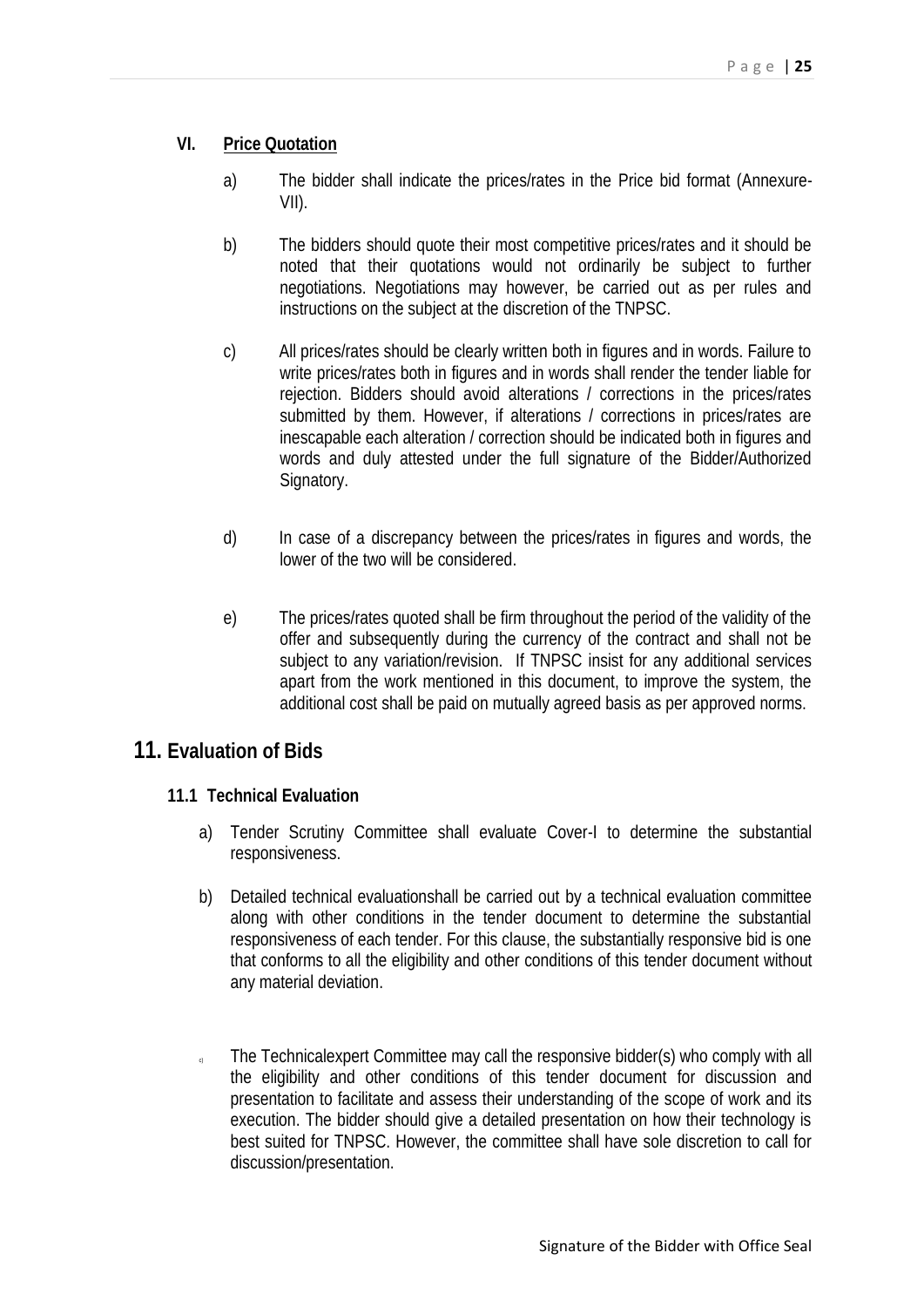- **11.2** The substantial responsive bidder will be evaluated by given scores out of maximum 100 points as per Scoring Model illustrated below, before opening of price bid, the same will be intimated to the bidders.
- **11.3** Generally, the techno-commercial evaluation may be on the following parameters:-
	- 1. Technical
		- a) Infrastructure management
		- b) Candidate management
		- c) Venue Management
		- d) Monitoring and Control Management
		- e) Security Management
		- f) Database, Database Management
		- g) Risk Management
		- h) ISO, CMMi level
		- i) No. of CBT Conducted
		- j) Software solution and approach methodology
	- 2. Techno Commercial
		- a) Legal Structure
		- b) IT Staff Strength
		- c) Project Management
		- d) Financial Capability
	- 3. Any other features to improve the examination systems

This is not an exhaustive list of parameters against which the technical score will be decided. In case the Technical Evaluation Committee desires to modify the scoring parameters, they shall reserve the right to do so. Weightage given to the different technical parameters for arriving at the final technical score shall be at the desecration of the technical evaluation committee.

#### **11.4 Minimum Qualifying Marks in Technical evaluation**

In technical evaluation, the firmshould secure a Minimum Scoreof 60%.

**11.5 Financial Evaluation**

**The financial bid of the company who have scored 60% and above marks in the technical evaluation shall alone will be considered for Financial evaluation; The financial bids of the companies who have scored less than 60% in technical evaluation will not be opened;**

- a) The Financial Bid of those Bidders who have been found to be technically eligible will alone be opened. The Financial bids of ineligible bidders will not be opened.
- b) The Financial Bids shall be opened in the presence of representatives of technically eligible Bidders, who may like to be present. Financial bid will be opened on the date and time mentioned in the fact sheet at the office of TNPSC .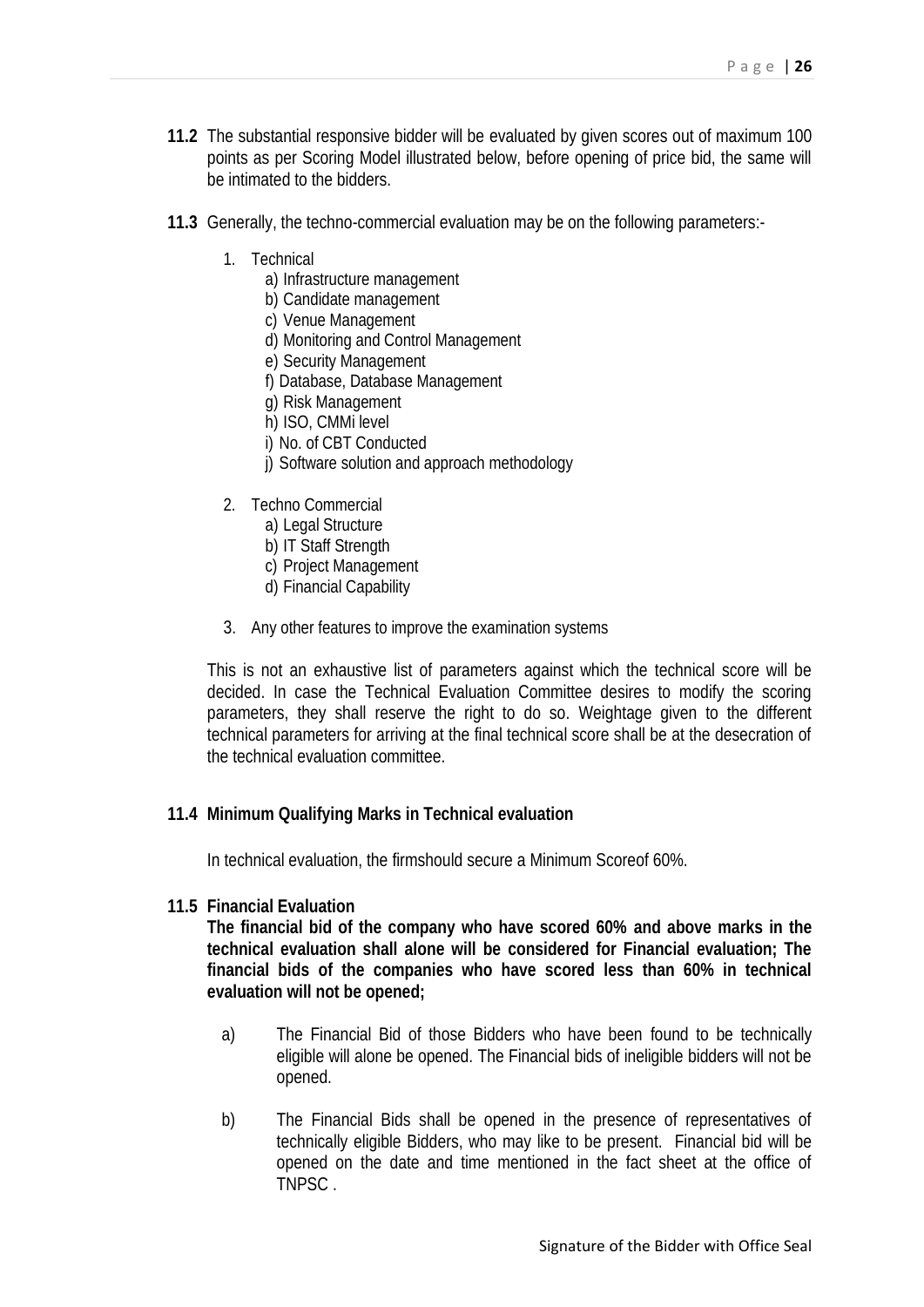#### **11.6 Evaluation and Comparison of Bids**

- o 70 % weightage will be awarded for Technical Evaluation and 30 % weightage will be awarded for Financial Evaluation.
- o Technical Bid will be assigned a Technical score (TS) out of a maximum of 100 points, as per the Scoring Model.

#### **11.7 Final Evaluation Criteria - Quality and Cost based selection (QCBS)**

The individual Bidder's commercial scores (CS) are normalized as per the formula below:

#### **Fn= Fmin/Fb \* 100**

(rounded off to 2 decimal places) Where, Fn= Normalized commercial score for the Bidder under consideration Fb= Absolute financial quote for the Bidder under consideration Fmin= Minimum absolute financial quote

**Composite Score (S)** = Ts \* 0.70 + Fn \* 0.30

The Bidder with the highest Composite Score(S) would be awarded the contract, subject to the fulfillment of tender conditions given in this tender documents.

#### **11.8 Award Criteria**

TNPSC will award the Contract to the successful bidder whose proposal has been determined to be substantially responsive and has been determined as the most responsive bid as per the process outlined above.

#### **11.9 Right to Accept / Reject Any or All Proposal(s)**

TNPSC reserves the right to accept or reject any proposal, and to annul the tendering process / service procurement process and reject all proposals at any time prior to award of contract without thereby incurring any liability to the affected bidder or bidders or any obligation to inform the affected bidder or bidders of the grounds for TNPSC action.

#### **11.10Notification of Award**

Prior to the expiration of the validity period, TNPSC will notify the successful bidder in writing or by fax or email, that its proposal has been accepted. In case the tendering process / service procurement process has not been completed within the stipulated period, TNPSC may request the bidders to extend the validity period of the bid.

The notification of award will constitute the formation of the contract. Upon the successful bidders furnishing of Performance Guarantee, TNPSC will notify each unsuccessful bidder and return their EMD. The EMD of successful bidder shall be returned only after furnishing of Performance Guarantee and signing of Contract.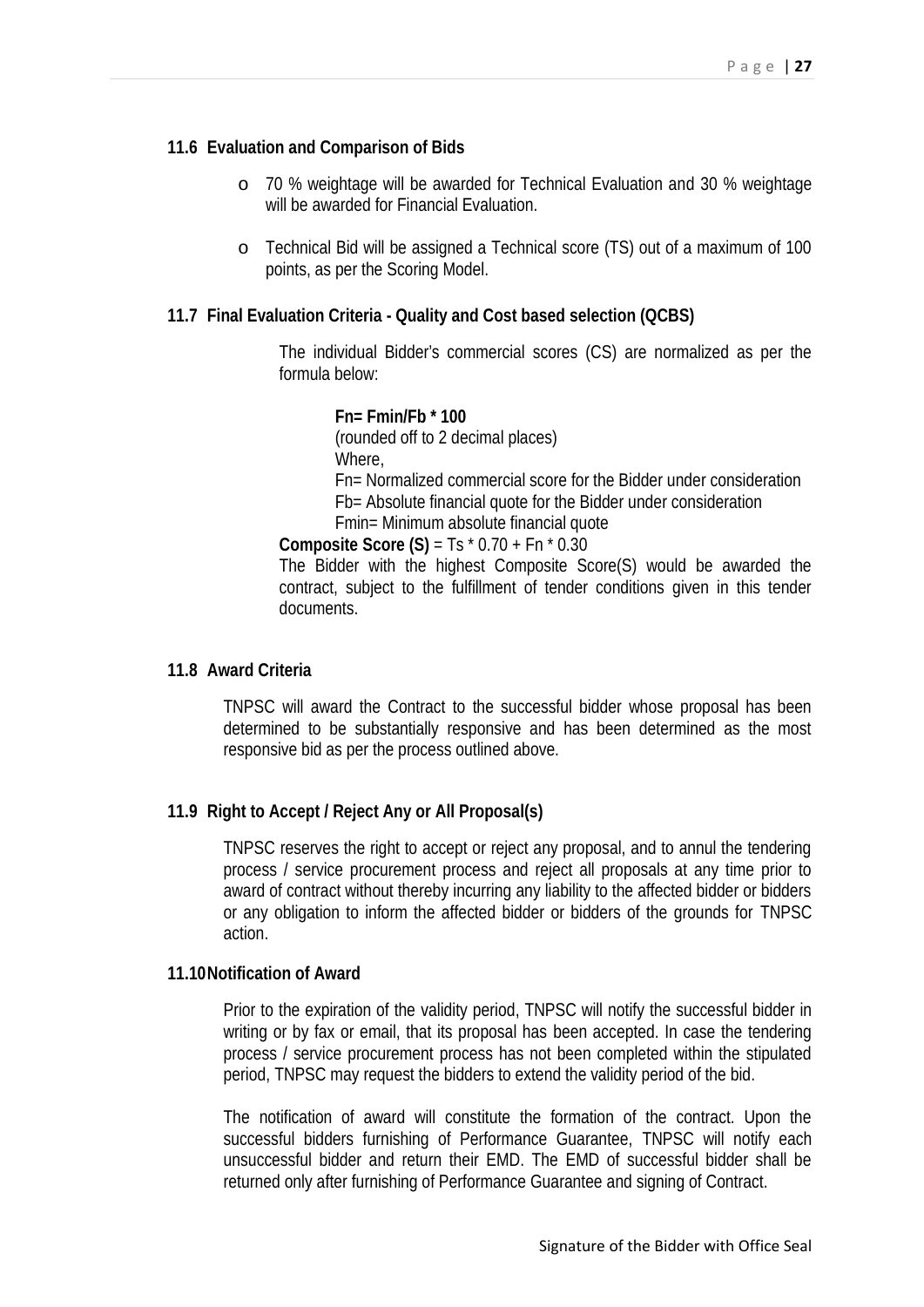### **12. Performance Guarantee**

TNPSC will require the selected bidder to provide an irrevocable, unconditional Performance Bank Guarantee within 15 days from the Notification of award, for Rs. 15,00,000/- (Rupees Fifteen Lakh only). The Performance Guarantee should be valid for a minimum period of 36 months. The Performance Guarantee shall be kept valid till completion of the contract. In case the selected bidder fails to submit performance guarantee within the time stipulated, TNPSC at its discretion may cancel the order placed on the selected bidder without giving any notice. TNPSC shall invoke the performance guarantee in case the selected Vendor fails to discharge their contractual obligations during the period of contract or TNPSC incurs any loss due to Vendors negligence in carrying out the project implementation as per the agreed terms & conditions.

### **13. Penalty**

- a. The Selected Bidder shall re-conduct assessment at no additional cost to TNPSC if deficiency in services (failure to conduct and complete the assessment on the scheduled date due to any technical issues such as network issues, server issues, power issues) are for reasons solely and entirely attributable to the Selected Bidder that has been proved.
- b. If any of the stages specified, either not completed or not completed satisfactorily as per the approved time schedule, forming part of the contract agreement due to reasons solely and entirely attributable to the Selected Bidder and not in any way attributable to the delay on the part of TNPSC, a penalty @ 1.0% of the bid value (ie. 1% of the total cost towards the conduct of the particular exam / Test) of the delayed stage of the item, per day (subjected to maximum 10%) may be imposed and accordingly the time for the next stage be reduced by the TNPSC, to account for the delay.
- c. If the delay adversely affects conduct of examination the security deposit and performance security will be forfeited and other legal action would be initiated as per terms and conditions of contract. The TNPSC may rescind this part of the contract and shall be free to get it done from any other agency at the risk and cost of the Selected Bidder.
- d. In case of breach of any of terms and conditions mentioned in this tender document or contract, the TNPSC will have the right to cancel the work order without assigning any reason thereof and to impose penalty to the tune of 10% of the tender value (ie. 10% of the total cost towards the conduct of the particular exam / Test) and the security deposit shall also stand forfeited. An agreement between TNPSC and the vendor shall be signed in this regard.

### **14. Delays in the Selected Bidder's Performance**

Conduct of the examination as per timeline is the main aspect of the work and performance of the Services shall be made by Selected Bidder in accordance with the approved time schedule as notified from time to time by the , TNPSC to the Selected Bidder and will become the forming part of the Contract Agreement.

The activities involved are time bound and it is expected that no extension of time for performance of any activity/ activities will either be sought or given in this project. However, if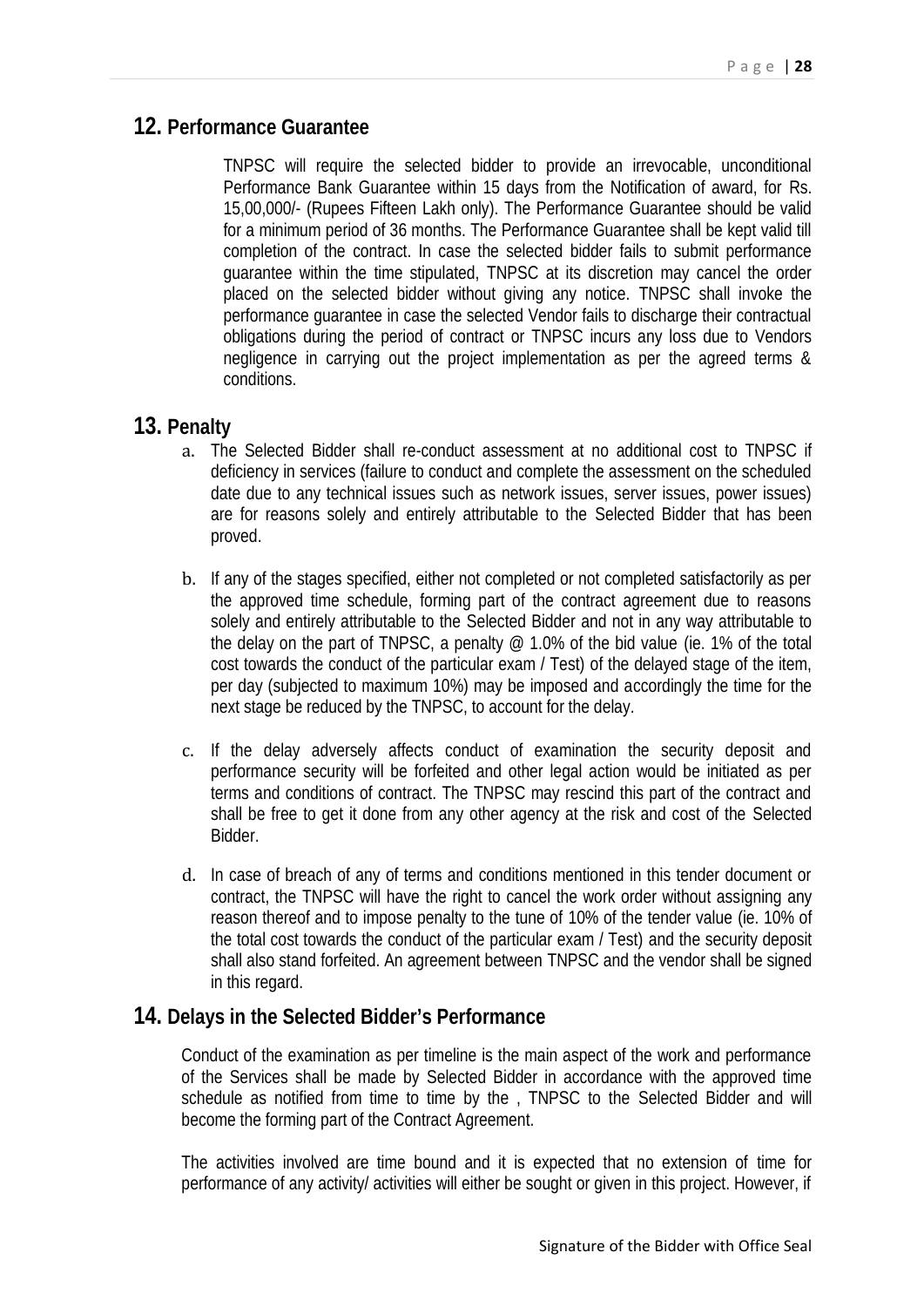at any time during the course of the contract, the Selected Bidder encounters conditions impeding the timely delivery of the items and the performance of the service, the Selected Bidder shall promptly notify to the TNPSC in writing the fact of the delay, it is likely duration and its cause(s). The TNPSC will evaluate the situation and in the exceptional circumstances and in the interest of work may extend the

Selected Bidder's time for execution of said item of work, But in no case extension shall be granted having adverse effect on scheduled conduct of examination. The dates declared for examinations are absolute unless changed by the TNPSC on its own.

Delay on part of the Selected Bidder in the performance of its delivery obligations shall render the Selected Bidder liable to the imposition of penalty unless an extension of time is agreed upon.

### **15. Signing of Contract:**

After TNPSC notifies the successful bidder that its proposal has been accepted, TNPSC shall enter into a contract, incorporating all clauses, pre-bid clarifications and the proposal of the successful bidder between TNPSC and the successful bidder with mutually agreed terms and conditions.

## **16. Termination of contract:**

#### **16.1 Termination for Default**

Either Party may, without prejudice to any other course of action for breach of contract, by written notice of 60 days to the other party, terminate the agreement in whole or in part, if:

- The defaulting party fails to perform any or all of the obligations within the time period(s) specified in the agreement or any extension thereof granted, by the other party.
- The quality of the delivery of various tasks is not up to the satisfaction of the TNPSC.
- The defaulting party fails to perform any other obligation under the agreement.
- In the event of the TNPSC terminating the contract in whole or in part, the TNPSC may procure, upon such terms and in such a manner as it deems appropriate, items or services similar to those undelivered, and the Selected Bidder shall be liable to the TNPSC for any excess costs for such similar items or services. However, the Selected Bidder shall continue with the performance of the contract to the extent not terminated.
- The Selected Bidder shall stop the performance of the contract from the effective date of termination and hand over all the documents, data, equipment etc. to TNPSC for which payment has been made. The Selected Bidder may withdraw items, for which payment has not been made. No consequential damages shall be payable to the Selected Bidder in the event of termination.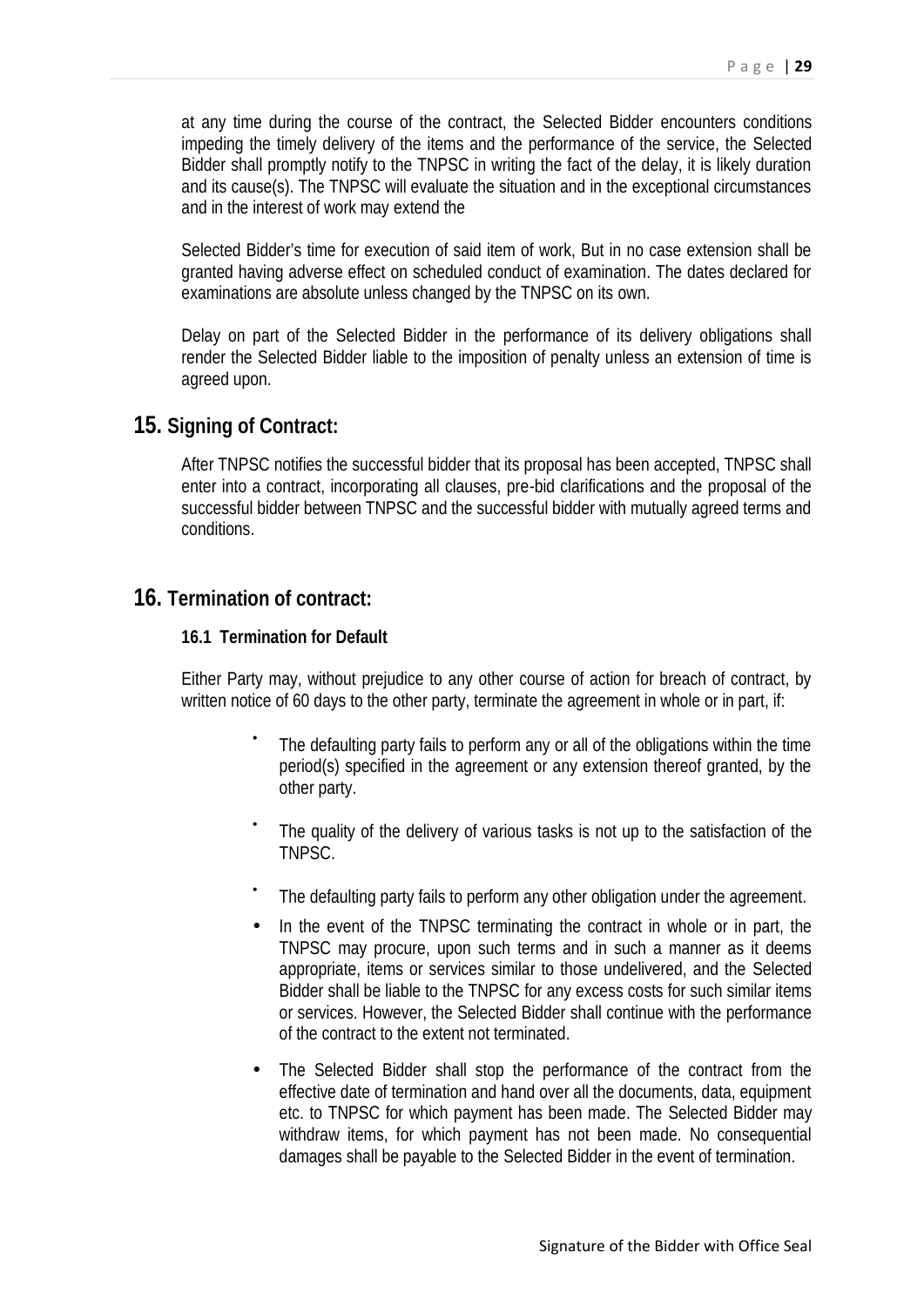- In case of termination of contract, all Bank Drafts/ FDRs furnished by the Selected Bidder by way of Bid Security / Performance Security shall stand forfeited.
- In case of suspension/termination, the Selected Bidder shall be liable to pay compensation for any direct loss or additional liability, if incurred due to completion of work by another agency.

#### **16.2Termination for convenience**

- a) The TNPSC, by written notice of at least 90 days sent to the Selected Bidder, may terminate the contract, in whole or in part thereof, at any time for its convenience. The notice of termination shall specify that termination is for the TNPSC's convenience and also the extent to which performance of the Selected Bidder under the contract is terminated, and the date on which such termination becomes effective.
- b) The TNPSC shall accept the items/services, which are completed and ready for delivery within
- c) 30 days after the Selected Bidder's receipt of notice of termination, at the contract terms and prices.
- 
- d) For the remaining items/services, the TNPSC may elect: To have any portion completed and delivered at the contract terms and prices;
	- and /or To cancel the remainder and pay to the Selected Bidder an agreed amount for partially completed items/services and for services previously accomplished by the Selected Bidder.

#### **16.3 Termination for Insolvency**

The TNPSC may at any time terminate the contract by giving notice to the Selected Bidder, if the Selected Bidder becomes bankrupt or otherwise insolvent. In this event, termination will be without compensation to the Selected Bidder, provided that such termination will not prejudice or affect any right of action or remedy, which has accrued or will accrue thereafter to the TNPSC.

### **17. Suspension**

The TNPSC may, after giving a written notice of suspension to the Selected Bidder, and considering the representation, if any, submitted to him within a period of 15 days from receipt of such notice, suspend all payments to the Selected Bidder, if the Selected Bidder fails to perform any of its obligations (including the carrying out of the services) provided that such notice of suspension:

- **i.** Shall specify the nature of the failure and
- ii. Shall direct the Selected Bidder to remedy such failure within a specified period from the date of receipt of such notice of suspension by the Selected Bidder.

The TNPSC may engage some other agency for the completion of suspended work, which will be carried out at the risk, and cost of the Selected Bidder.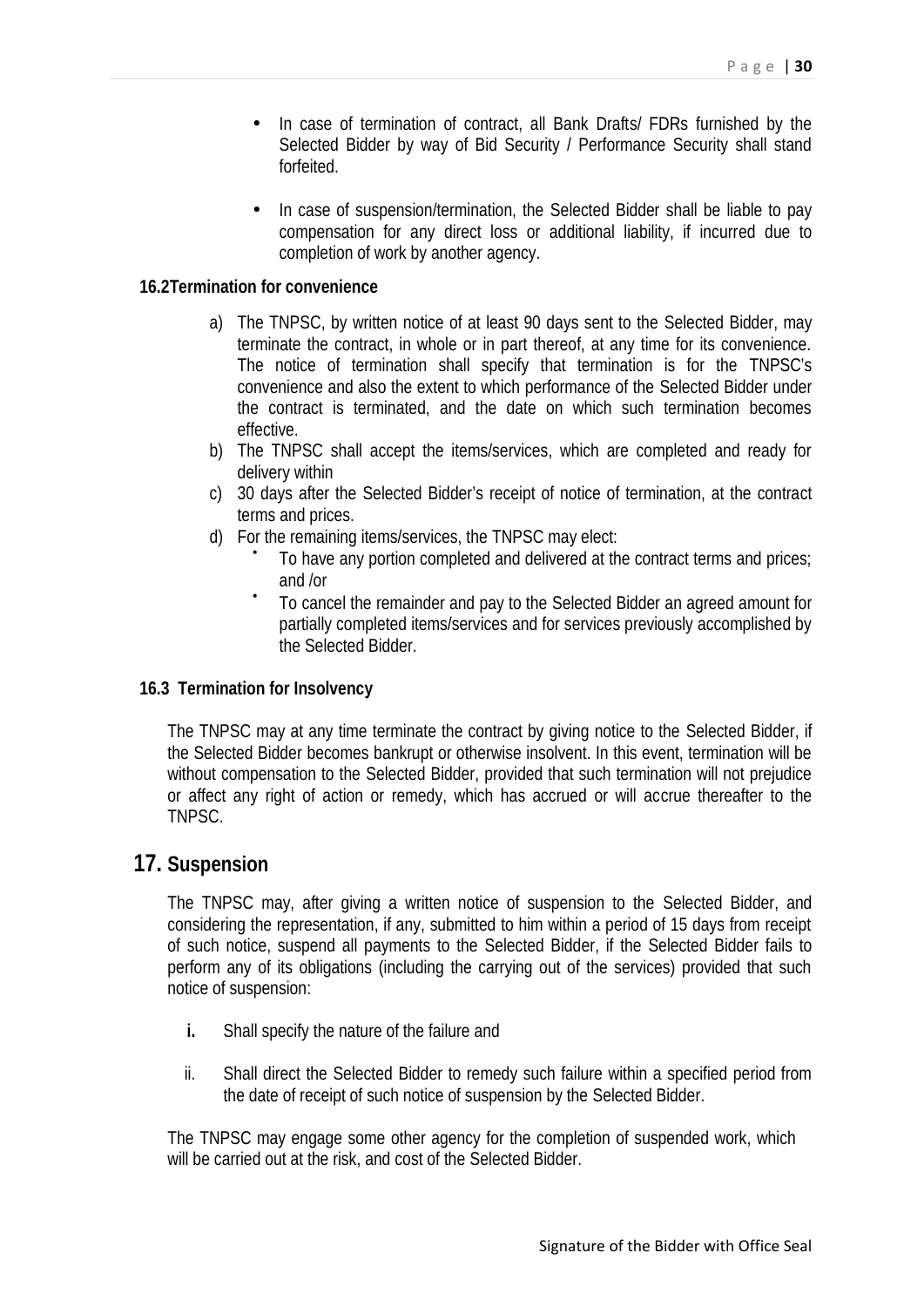## **18. Confidentiality**

The Selected Bidder and their personnel shall not, either during implementation or after completion of the project, disclose any proprietary or confidential information relating to the services, agreement or the TNPSC's business or operations without the prior consent of the TNPSC. The legal liability for breach of confidentiality by the bidder and its employees solely lies with the bidder.

## **19. Fraudulent and Corrupt Practices**

The Selected Bidders and their respective officers, employees, agents and advisers shall observe the highest standard of ethics during the Selection Process. Notwithstanding anything to the contrary contained in this RFP, TNPSC shall reject a Proposal without being liable in any manner whatsoever to the Selected Bidder, if it determines that the Selected Bidder has, directly or indirectly or through an agent, engaged in corrupt practice, fraudulent practice, coercive practice, undesirable practice or restrictive practice (collectively the "Prohibited Practices") in the Selection Process. In such an event, TNPSC shall, without prejudice to its any other rights or remedies, forfeit and appropriate the Performance Security.

For the purposes of this Section, the following terms shall have the meaning hereinafter respectively assigned to them:

- **COULD corrupt practice**" means
- o the offering, giving, receiving, or soliciting, directly or indirectly, of anything of value to influence the action of any person connected with the Selection Process (for avoidance of doubt, offering of employment to or employing or engaging in any manner whatsoever, directly or indirectly, any official of TNPSC who is or has been associated in any manner, directly or indirectly with the Selection Process or the LOI or has dealt with matters concerning the Agreement or arising there from, before or after the execution thereof, at any time prior to the expiry of one year from the date such official resigns or retires from or otherwise ceases to be in the service of TNPSC, shall be deemed to constitute influencing the actions of a person connected with the Selection Process); or
- o engaging in any manner whatsoever, whether during the Selection Process or after the issue of the LOA or after the execution of the Agreement, as the case may be, any person in respect of any matter relating to the Project or the LOA or the Agreement, who at any time has been or is a legal, financial or technical consultant/ adviser of TNPSC in relation to any matter concerning the Project;
- ii. "fraudulent practice" means a misrepresentation or omission of facts or disclosure of incomplete facts, in order to influence the Selection Process;
- iii. "coercive practice" means impairing or harming or threatening to impair or harm, directly or indirectly, any persons or property to influence any person s participation or action in the Selection Process;
- iv. "undesirable practice" means (i) establishing contact with any person connected with or employed or engaged by TNPSC with the objective of canvassing, lobbying or in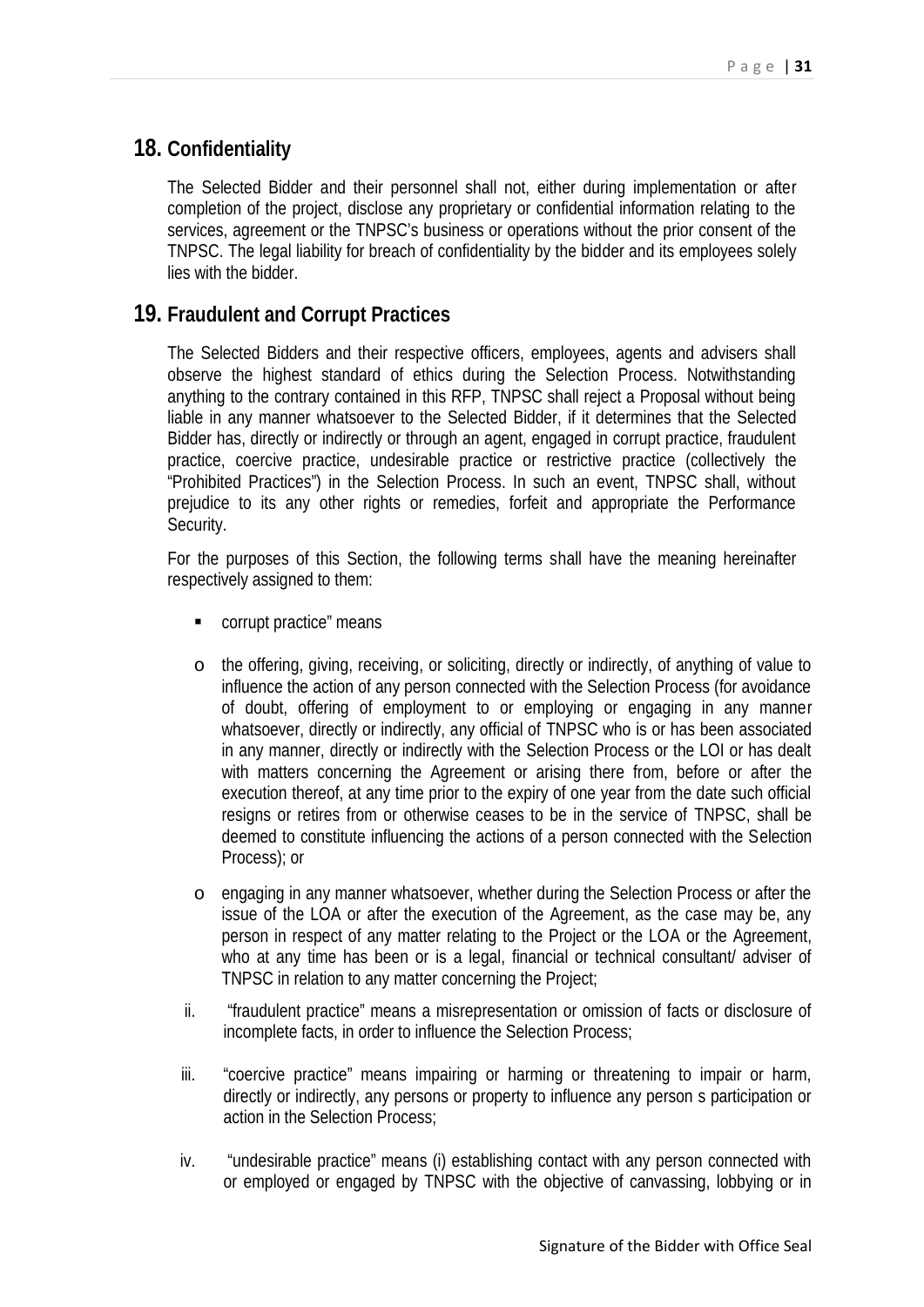any manner influencing or attempting to influence the Selection Process; or (ii) having a Conflict of Interest; and

v. "restrictive practice" means forming a cartel or arriving at any understanding or arrangement among Selected Bidders with the objective of restricting or manipulating a full and fair competition in the Selection Process.

### 20. **Force Majeure**

Notwithstanding anything contained in the Bid Document, the Selected Bidder shall not be liable for forfeiture of security, liquidated damages or termination for default, if and to the extent that, it's delay in performance or other failures to perform its obligations under the agreement is the result of an event of Force Majeure.

For purposes of this clause "Force Majeure" means an event beyond the control of the Selected Bidder and not involving the Selected Bidder's fault or negligence and which was not foreseeable. Such events may include wars or revolutions, fires, floods, earth quakes, epidemics. The preventive majors for fire breakdown must be followed otherwise will not be applicable here. The decision of the TNPSC, regarding Force Majeure shall be final and binding on the Selected Bidder.

If a Force Majeure situation arises, the Selected Bidder shall promptly notify to the TNPSC in writing, of such conditions and the cause thereof. Unless otherwise directed by the TNPSC in writing, the Selected Bidder shall continue to perform its obligations under the agreement as far as reasonably practical, and shall seek all reasonable alternative means for performance not prevented by the Force Majeure event. The TNPSC may, terminate this agreement by giving a written notice of a minimum 15 days to the Selected Bidder, if as a result of Force Majeure; the Selected Bidder is unable to perform a material portion of the services for a period of more than 30 days.

### **21. Resolution of Disputes**

The TNPSC and the Selected Bidder shall make every effort to resolve amicably by direct informal negotiation, any disagreement or dispute that may arise between them under or in connection with the Contract.

If, after 20 days from the commencement of such informal negotiations, the TNPSC and the Selected Bidder are unable to resolve, amicably a contract dispute, either party may require that the dispute be referred for resolution to the formal mechanism In all matters and disputes arising there under, the sole arbitrator shall be mutually agreed upon by the parties in writing, who shall decide the claim and its decision shall be final and binding on both the parties. However, during the period of doubt, disagreement or dispute, both the Selected Bidder and the TNPSC shall ensure that the Project works in a normal way. Such doubts, disputes and disagreement shall not give any reason or freedom to either the TNPSC or the Selected Bidder to interfere in or prevent normal functioning of the Project.

This Agreement shall be governed by the Laws of India for the time being in force and subject to exclusive jurisdiction of Courts at Chennai.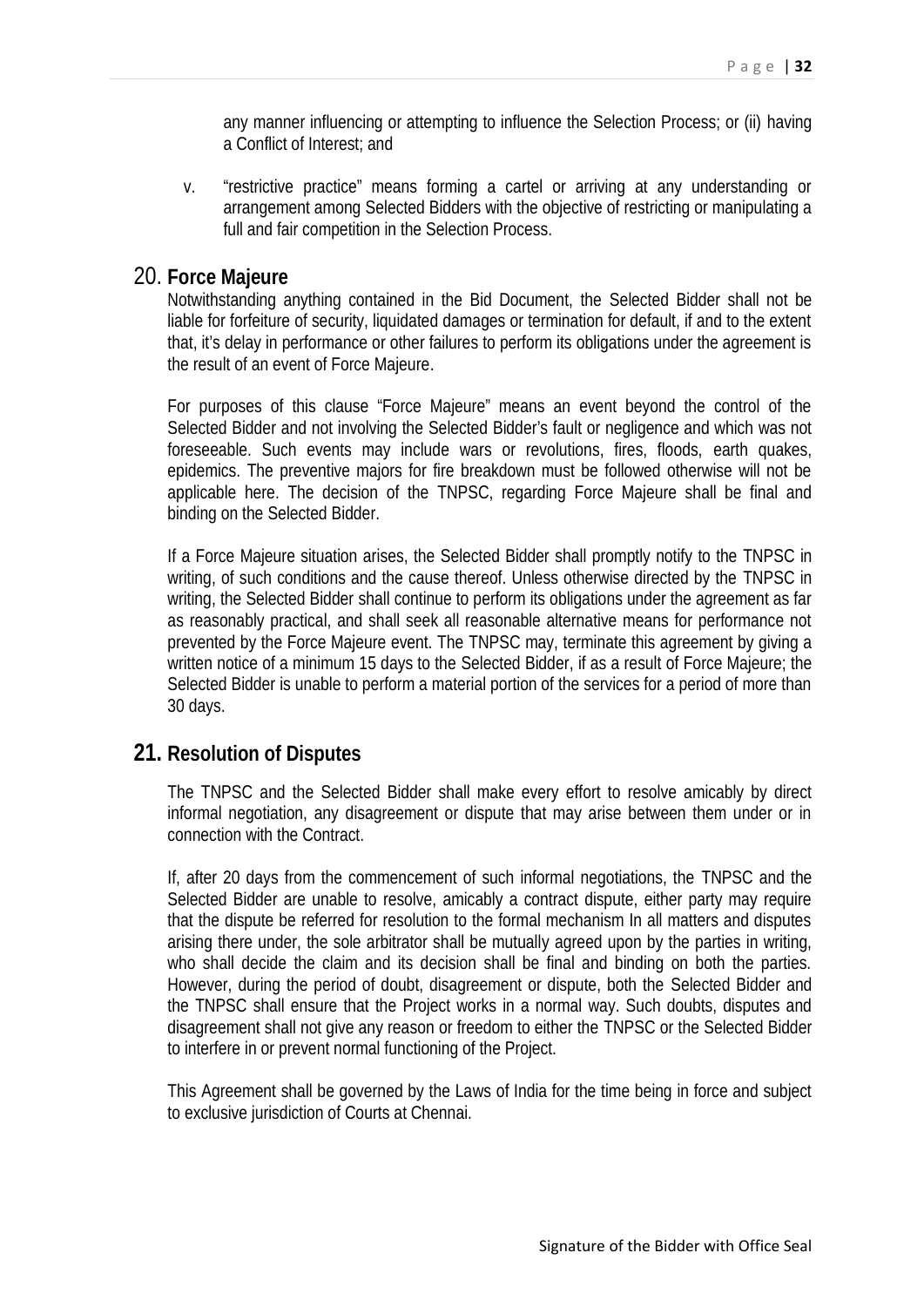# **22. Proprietary Rights**

All rights, title and interests in and to the Services Environment and any other material used by the Selected Bidder in the provision of the Services shall exclusively belong to the Selected Bidder or its licensors ("Selected Bidder Proprietary Material"). Any and all Intellectual Property Rights with respect to the Services, Proprietary Material and all modifications, improvements, enhancements, or derivative works made thereto, shall always belong to the selected bidder or its licensors and TNPSC shall not be entitled to claim any rights therein. All data related to examination process are exclusive property of TNPSC. Selected bidder shall not use the TNPSC logo or marketing material unless until they are specifically authorized by TNPSC to do so.

## 23. **Clarifications to the RFP**

a. A prospective Bidder requiring any clarification in the RFP may send email to tnpsc.mcd@gmail.com 3 days before the pre-bid meeting; Clarifications to the queries (if any) by the bidders and corrigendum's (if any) will be published in the websites https://www.tnpsc.gov.in and http://www.tenders.tn.gov.in. Corrigendum and clarifications will not be published in dailies.

### **24. Amendment to the Tender:**

- 1) A Pre-bid meeting will be held for addressing the clarifications on the date and time mentioned in the Tender Data Sheet or any other date to be decided by TNPSC. The Bidders are requested to participate in the Pre-bid meeting and get the clarifications.
- 2) Before closing of the Tender, clarifications and corrigendum (if any) will be notified in the websites mentioned in the Tender Schedule. The Bidders shall periodically check for the amendments or corrigendum or information in the websites till the closing date of this Tender.
- 3) TNPSC will not make any individual communication and will in no way be responsible for any information missed out by the bidders.
- 4) Before the closing of the Tender, TNPSC may amend the Tender document as per requirements or wherever it feels that such amendments are absolutely necessary. Amendments also may be given in response to the queries by the prospective Bidder(s). Such amendments will be notified in the websites mentioned in the tender schedule. It is bidder responsibility to keep checking the website for any changes or clarifications or corrigendum to the tender document.
- 5) TNPSC at its discretion may or may not extend the due date and time for the submission of bids on account of any amendments.
- 6) TNPSC is not responsible for any misinterpretation of the provisions of this tender document on account of the Bidder failure to update the Bid documents on changes announced through the website.

## **25. Arbitration**

In case of any dispute, the matter will be referred to a sole Arbitrator to be appointed by the Controller of Examinations, TNPSC under the "Arbitration and Conciliation Act 1996". The arbitration shall be held in Chennai, Tamil Nadu, India and the language of arbitration shall be English. The Courts at Chennai alone shall have jurisdiction in the matter.

## **26. TNPSC reserves the right to:**

- 1) Negotiate with Successful (L1) Bidder whose offer is the lowest evaluated price for further reduction of prices.
- 2) Insist on quality
- 3) Modify, reduce or increase the requirements to an extent of tendered quantity (Centers / Candidates/Tests / Examinations etc) as per the provisions of Tamil Nadu Transparency in Tenders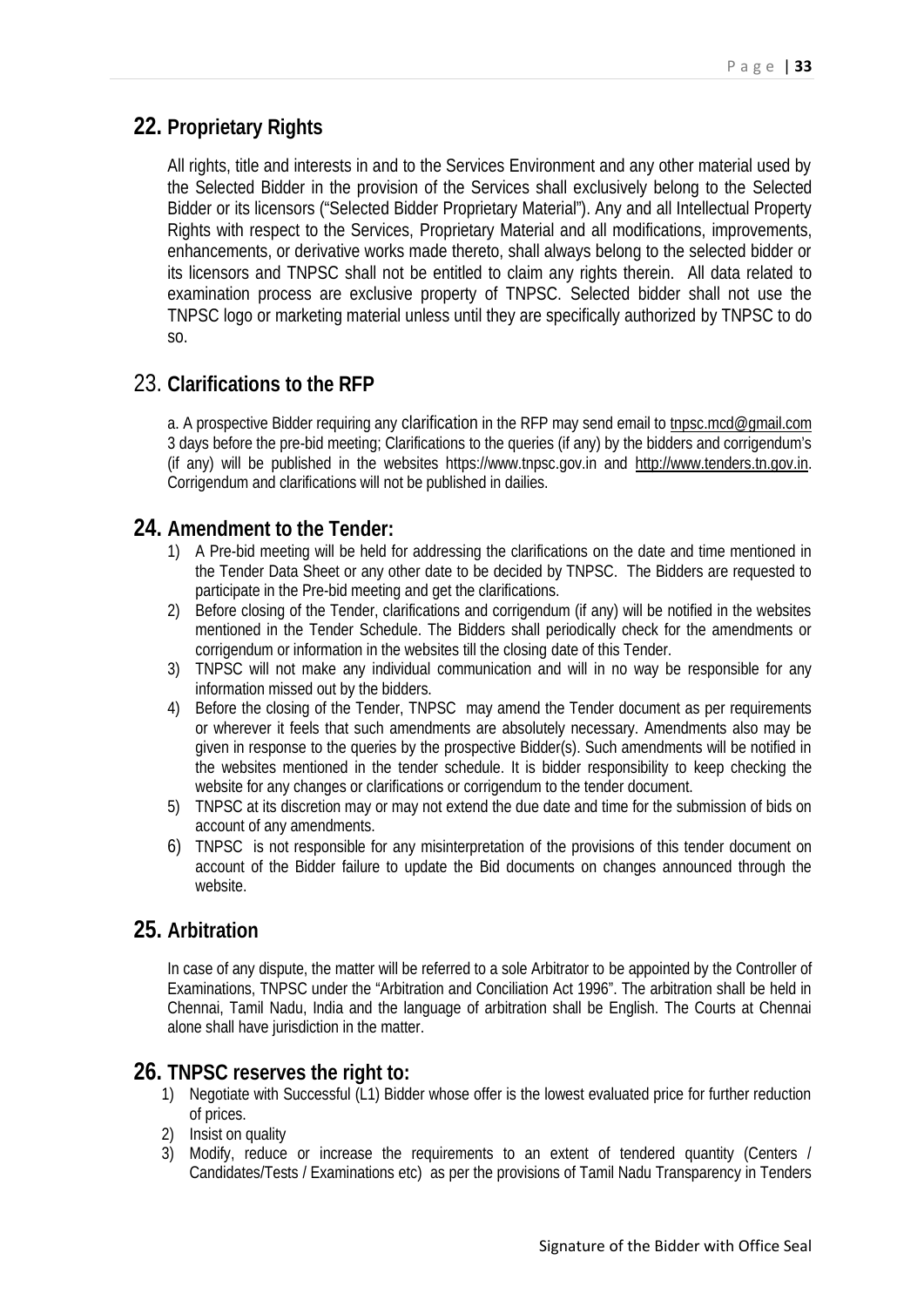Act 1998 and Tamil Nadu Transparency in Tenders Rules, 2000.

- 4) Change the list of locations from time to time based upon the requirement.
- 5) If Performance of the Bidder is not as per the Tender Schedule, then reserves the right to reallocate the quantity to other Bidder/Bidders.
- 6) Reserves its right to inspect the Bidders' Premises/Company before or after placement of orders and based on the inspection.
- 7) Reserves its right to withhold any amount for the deficiency in Quality/Service aspect of the ordered items.

## **27. Execution of Contract**

- 1) The Successful Bidder should execute a Contract in the INR 20 non-judicial Stamp Paper bought in Tamil Nadu only in the name of the Bidder within 10 working days from the date of Letter of Acceptance issued by TNPSC with suchchanges/modifications as may be indicated by TNPSC at the time of execution on receipt of confirmation from TNPSC.
- 2) The Successful Bidder shall not assign or make over the contract, the benefit or burden thereof to any other person or persons or body corporate for the execution of the contract or any part thereof without the prior written consent of TNPSC.
- 3) TNPSC reserves its right to cancel Work order either in part or full, if this condition is violated. If the Successful Bidder fails to execute the agreement within the stipulated period of 10 days, the EMD/Security deposit of the Successful Bidder will be forfeited and their tender will be held as nonresponsive.
- 4) The expenses incidental to the execution of the agreement should be borne by the Successful Bidder.
- 5) The conditions stipulated in the agreement should be strictly adhered to and violation of any of the conditions will entail termination of the contract without prejudice to the rights of TNPSC and also TNPSC have the right to recover any consequential losses from the Successful Bidder.

## **28. Release of Work Order**

After execution of the Contract and payment of Security Deposit, TNPSC will issue the Award of Contract to the Successful Bidder through online mode.

### **29. Refund of EMD**

If the Successful Bidder submits Security Deposit for the stipulated value in full by way of Cash/Bank Guarantee, the EMD will be refunded. The DD submitted by the Unsuccessful Bidder towards EMD will be returned upon finalization and issue of Work Order to the Successful Bidder.

### **30. Release of Security Deposit**

The Security Deposit will be refunded to the Successful Bidder on completion of 3 months after the Contract Period subject to satisfaction of TNPSC. Such completion would be arrived at when the entire Scope of Work is executed by the Bidder as per the Contract Agreement and as per Order(s) issued by TNPSC from time to time.

## **31. Forfeiture of EMD and SD**

If the successful Bidder fails to act according to the tender conditions or backs out, after the tender has been accepted, the EMD will be forfeited.

If the Successful Bidder fails to remit the SD, the EMD remitted by him will be forfeited to TNPSC and the tender will be held void.

If the Successful Bidder fails to act up on to the tender conditions or backs out from the contract, the SD mentioned above will also be forfeited by TNPSC.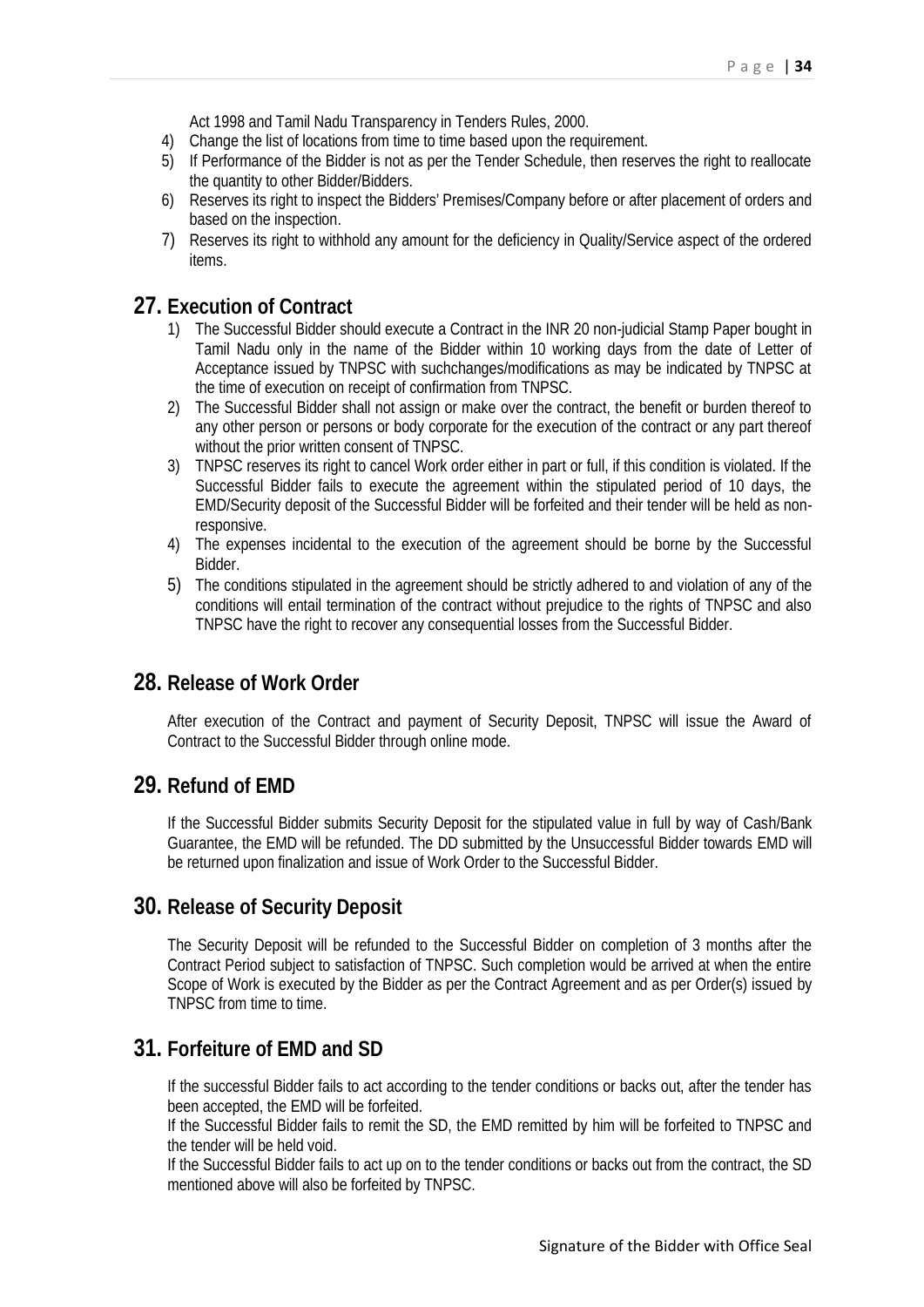### ANNEXURE –I

## CHECK LIST cum QUESTIONER FOR ELIGIBILITY CRITERIA

# (TO BE KEPT IN COVER-I OF TECHNICAL BID)

| SI.No | <b>Eligibility Condition</b>                                                                                                                                                                                 | Yes/No | Remarks/<br>Page Reference |
|-------|--------------------------------------------------------------------------------------------------------------------------------------------------------------------------------------------------------------|--------|----------------------------|
| 1.    | Is the firm registered in India?                                                                                                                                                                             |        |                            |
| 2.    | Completed Number of years of existence in India?                                                                                                                                                             |        |                            |
| 3.    | Is your firm operating in India at least five years with an<br>objective of CBT?                                                                                                                             |        |                            |
| 4.    | Legal status (Attach copies of original document defining the<br>legal statues).<br>An Individual<br>a)<br>b)<br>A Proprietary/Partnership bidder<br>A Public Limited Company or Corporation<br>$\mathbf{C}$ |        |                            |
| 5.    | Gross annual turnover of the Company (Profit)<br>$1.2017 - 2018$<br>$2.2019 - 2019$<br>3. 2019 - 2020                                                                                                        |        |                            |
| 6.    | Gross annual turnover of the Company (loss)<br>$1.2017 - 2018$<br>2. 2019 - 2019<br>3. 2019 - 2020                                                                                                           |        |                            |
| 7.    | Annual turnover similar works (CBT) (Profit)<br>$2017 - 2018$<br>1.<br>$2.2019 - 2019$<br>3. 2019 - 2020                                                                                                     |        |                            |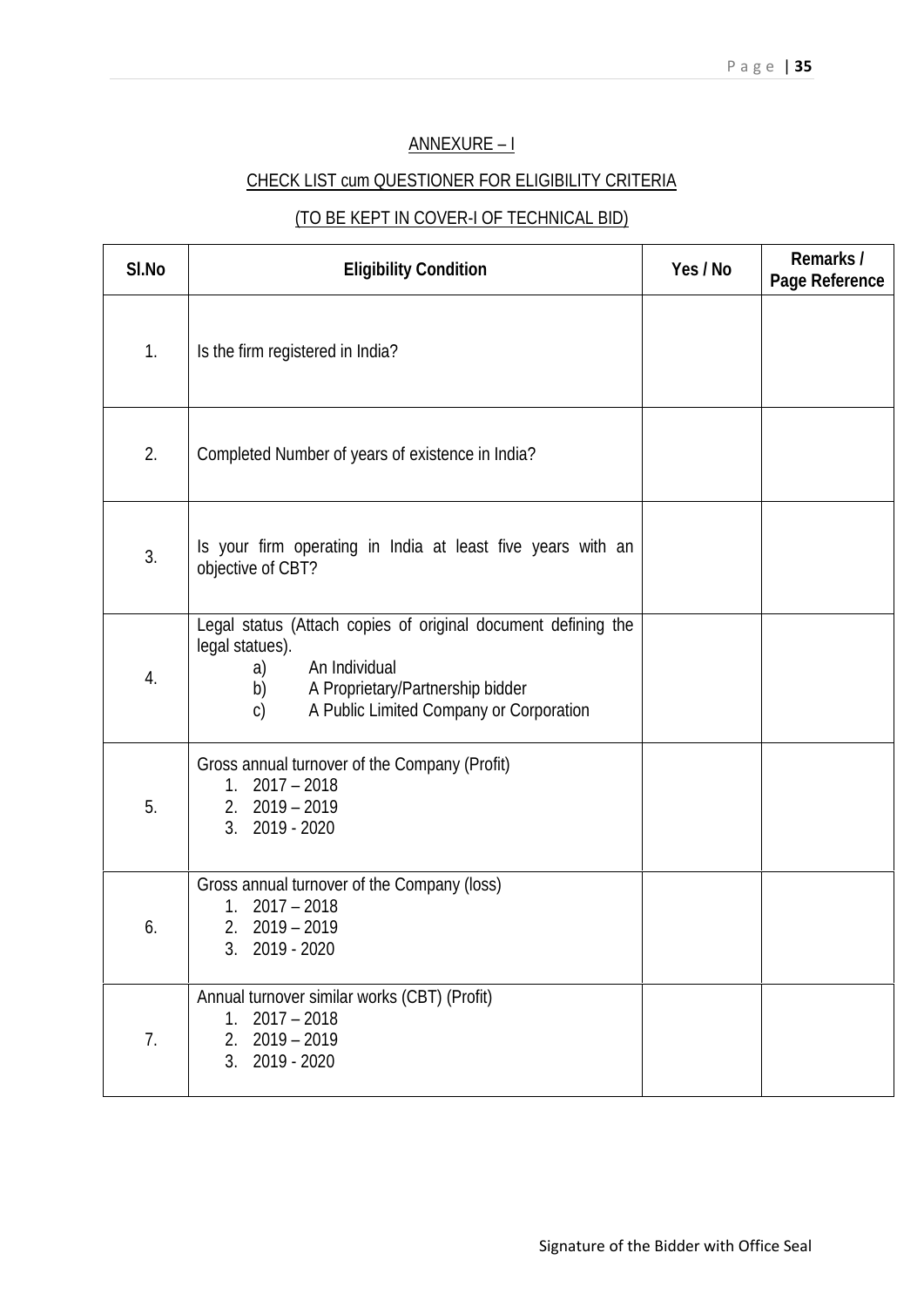| 8.  | Do you need to have any consortium in this project / tender?<br>(Consortium is not allowed)                                       |  |
|-----|-----------------------------------------------------------------------------------------------------------------------------------|--|
| 9.  | Do you have an operating branch office at Chennai?                                                                                |  |
| 10. | Will you be the direct agent to deal with TNPSC and shall be<br>solely responsible for the execution and delivery of the work?    |  |
| 11. | Do you fulfill the turnover conditions of 50 crore and above (after<br>tax) in each of during last 3 consecutive financial years? |  |
| 12. | The above turnover pertains to your firm alone and not of other<br>sister concerns or with consortium                             |  |
| 13. | Do you have average 25 crore turnover in the last three financial<br>year in CBT related item of work?                            |  |
| 14. | Have you incurred any loss during last three years up to<br>financial year ending 31 March 2020?                                  |  |
| 15. | Do you have valid GST Registration Number?                                                                                        |  |
| 16. | Do you have valid PAN / IT Number?                                                                                                |  |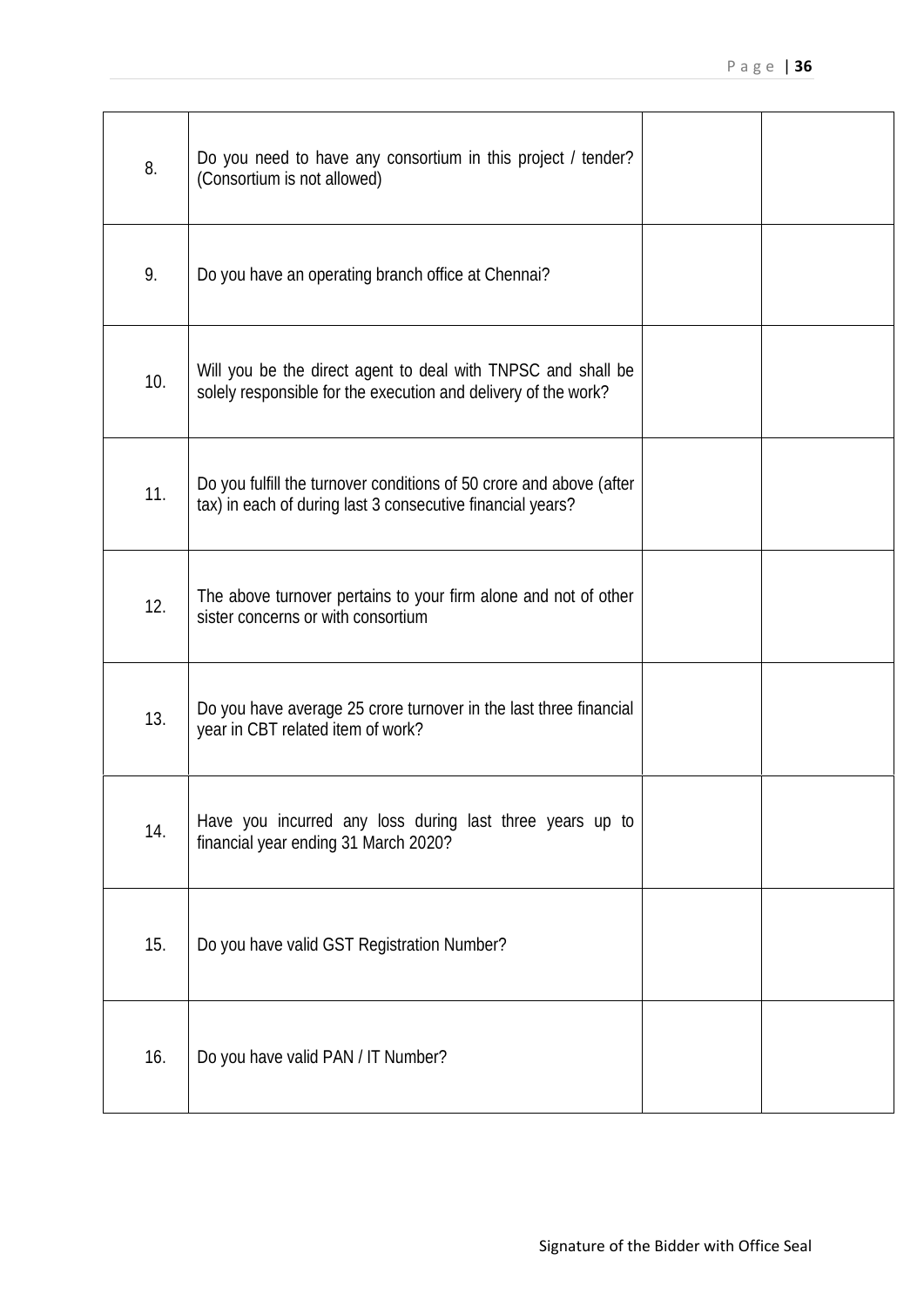| 17. | Have you executed at east 5 CBT in all India bases with the<br>capacity of 20,000 or more candidate in single shift? Without<br>consortium |  |
|-----|--------------------------------------------------------------------------------------------------------------------------------------------|--|
| 18. | Have conducted CBT with TABS W-Fi Mode at lease in two<br>examinations with 5000 candidatesin each                                         |  |
| 19. | What is the device you have proposed to supply to the<br>candidates in the CBT?<br><b>Desktop Computers / TABS</b>                         |  |
| 20. | Do you agree to place the proposed software for the security<br>audit by the third party to be appointed by TNPSC?                         |  |
| 21. | Is your software developed in-house?                                                                                                       |  |
| 22. | Are you the owners of the source code?                                                                                                     |  |
| 23. | Do you have copy right for the software?                                                                                                   |  |
| 24. | Are you ready to make major / minor changes in the software as<br>per the TNPSC's customization requirement from time to time              |  |
| 25. | Do you have atleast 200 regular technical in-house employees<br>in your firm in India for CBT project exclusively?                         |  |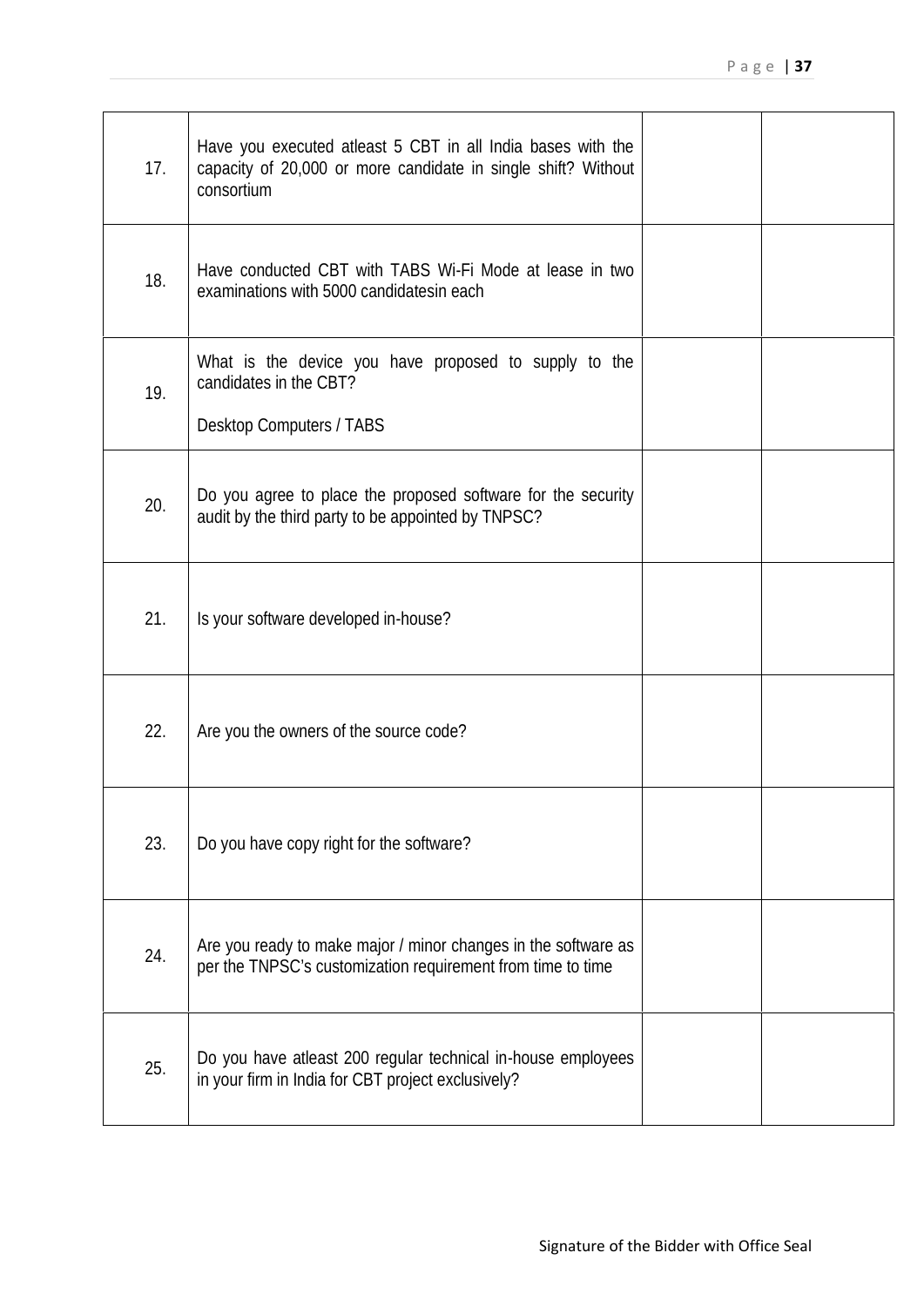| 26. | Have you have enrolled the employees in ESI / EPF?                                                                                                                                      |  |
|-----|-----------------------------------------------------------------------------------------------------------------------------------------------------------------------------------------|--|
| 27. | Do you have the test cases and regression testing code to<br>produce, to prove that you have done necessary testing of the<br>software to scale up to conduct a large scale assessments |  |
| 28. | Is your software is VAPT certified?                                                                                                                                                     |  |
| 29. | Do you have in-house quality assurance group and a strong<br>quality management system to do quality check of the software?                                                             |  |
| 30. | Do you have own Primary data center with DR?                                                                                                                                            |  |
| 31. | If yes, primary data center with DR sites are located in different<br>seismic zones of India?                                                                                           |  |
| 32. | What is the tire rate of your data center?                                                                                                                                              |  |
| 33. | Is your data center ISO certified? Specify the ISO category                                                                                                                             |  |
| 34. | Your data center is in compliance with the guidelines of<br>Government of India?                                                                                                        |  |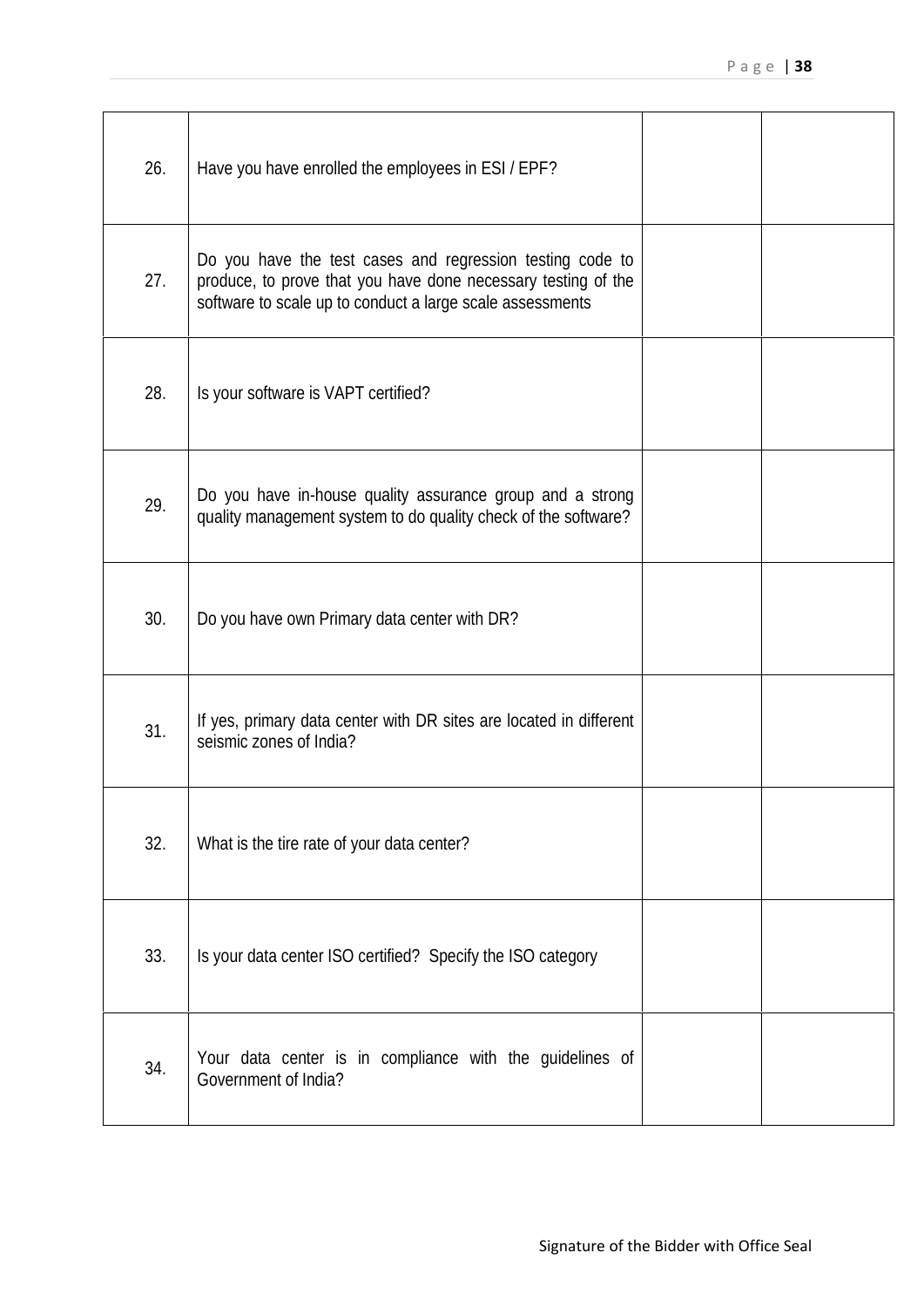| 35. | Are you using 256 AES bit or Better encryption for data transfer?<br>Please specify the type of encryption                                                                                                                                                                              |  |
|-----|-----------------------------------------------------------------------------------------------------------------------------------------------------------------------------------------------------------------------------------------------------------------------------------------|--|
| 36. | Are you capable to conduct CBT in multidisciplinary / multiple<br>subjects as well in bilingual?                                                                                                                                                                                        |  |
| 37. | Is your firm certified; Specify the ISO category                                                                                                                                                                                                                                        |  |
| 38. | Is your firm CMM Certified?                                                                                                                                                                                                                                                             |  |
| 39. | Level of CMM?                                                                                                                                                                                                                                                                           |  |
| 40. | Do you have infrastructure in all the major cities / towns in Tamil<br>Nadu and in New Delhi with validated nodes/computers,<br>appropriate technology, hardware and software, dedicated<br>connectivity, trained proctoring staff, adequate security<br>measures and due diligence etc |  |
| 41. | Are you capable to conduct CBT with in a notice period of 1<br>month for candidate strength of 60,000 in a single session                                                                                                                                                               |  |
| 42. | Do you have all relevant facilities and logistics available to<br>execute the work?                                                                                                                                                                                                     |  |
| 43. | Have you ever been black listed by any Government<br>Organization / Department / PSU / any other agency on the day<br>of bidding?                                                                                                                                                       |  |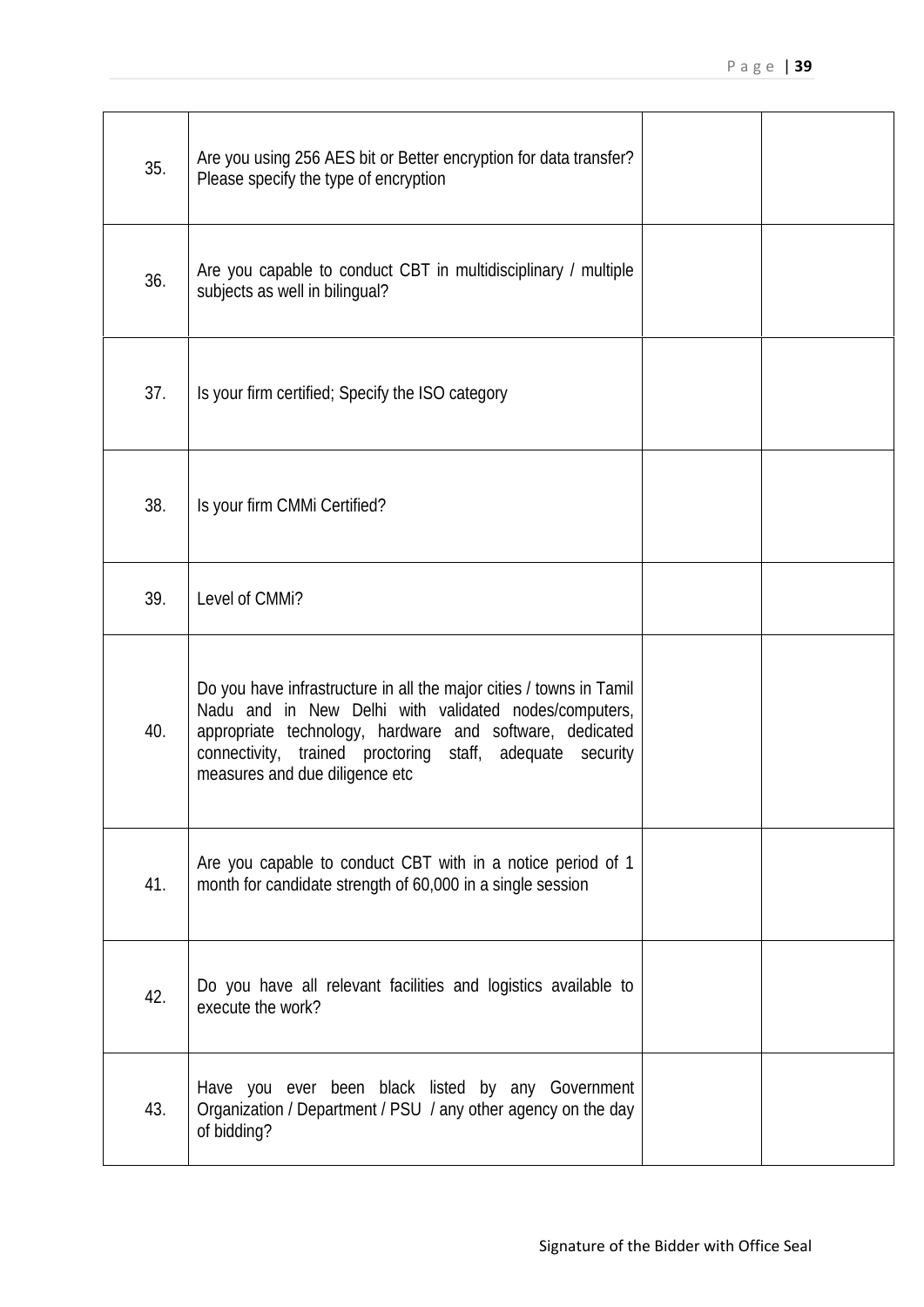| 44. | Any FIR has been registered against your firm or the employee<br>of the Firm for having involved in any malpractice?                                                       |  |
|-----|----------------------------------------------------------------------------------------------------------------------------------------------------------------------------|--|
| 45. | Any court case is pending against your firm / employee of the<br>firm for having involved in any malpractice?                                                              |  |
| 46. | Have you ever been imposed any penalty for non-adherence of<br>the tender conditions or fault / delay in execution of work?                                                |  |
| 47. | Are you aware that TNPSC may amend the tender by issuing an<br>addendum in writing or by standard electronic means? And<br>TNPSC has right to cancel or modify the tender. |  |
| 48. | Are you aware that though you satisfy the eligibility criteria, you<br>may be disqualified for the reason stated in this tender<br>document                                |  |
| 49. | Are you capable to support the entire solution (across INDIA) on<br>a 24 x 7 basis with a maximum response time of 3 hours                                                 |  |
| 50. | Are you aware that the software to be developed for CBT are to<br>be certified by Cert-in and STQC / Other agency identified by<br><b>TNPSC</b>                            |  |
| 51. | Whether the examination venues are well connected with public<br>transport and located at feasible distance from the nearest bus<br>stand/railway station/metro station.   |  |
| 52. | Have you enclosed all supporting document for your claims and<br>eligibilities?                                                                                            |  |
| 53. | Are you ready to show the supporting documents to the<br>technical evaluation committee at the time of technical<br>presentation?                                          |  |
| 54. | Have you enclosed DD for EMD                                                                                                                                               |  |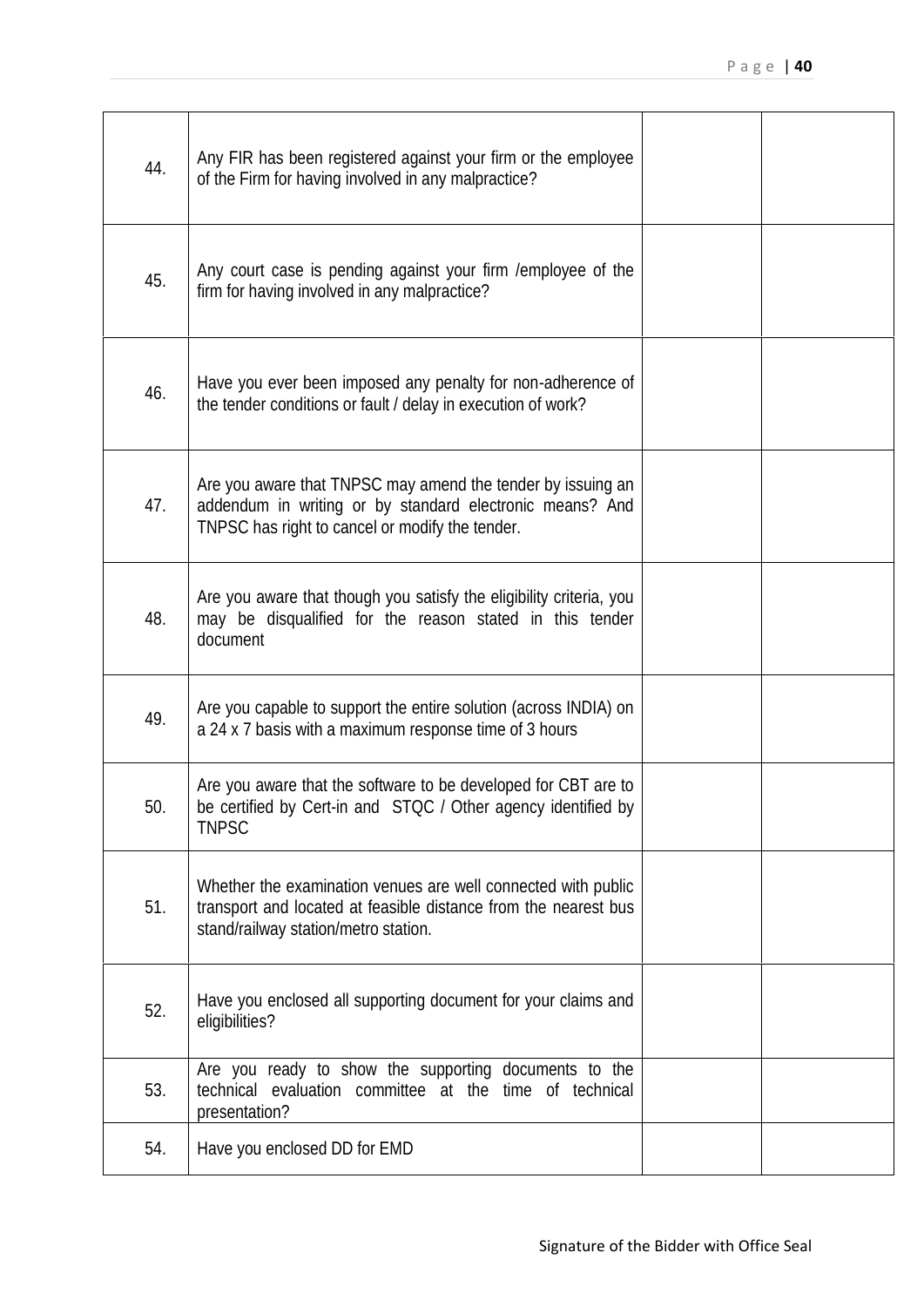| 55. | Have you submitted the financial bid in a separate cover?<br>(Cover-II)                                                                                                                                   |  |
|-----|-----------------------------------------------------------------------------------------------------------------------------------------------------------------------------------------------------------|--|
| 56. | Areall pages of the tender documents signed by the authorized<br>signatory?                                                                                                                               |  |
| 57. | Have you enclosed all forms and annexure required for this<br>tender                                                                                                                                      |  |
| 58. | Overall IT staff Strength (Project Management/Development/<br><b>Quality Assurance/Implementation/Operations)</b>                                                                                         |  |
| 59. | Have you conducted recruitment related CBT for Public Sector<br>Undertaking / Public Service Commission / Staff Selection<br>Commission / Government Recruitment Boards / Academic<br><b>Institutions</b> |  |
| 60. | Maximum number of candidates appeared in CBT in single shift<br>completed in Tamil Nadu in last three years                                                                                               |  |
| 61. | Other relevant information, if any                                                                                                                                                                        |  |

(Copy of Supportive Documents to be enclosed, failing which the tender will be rejected)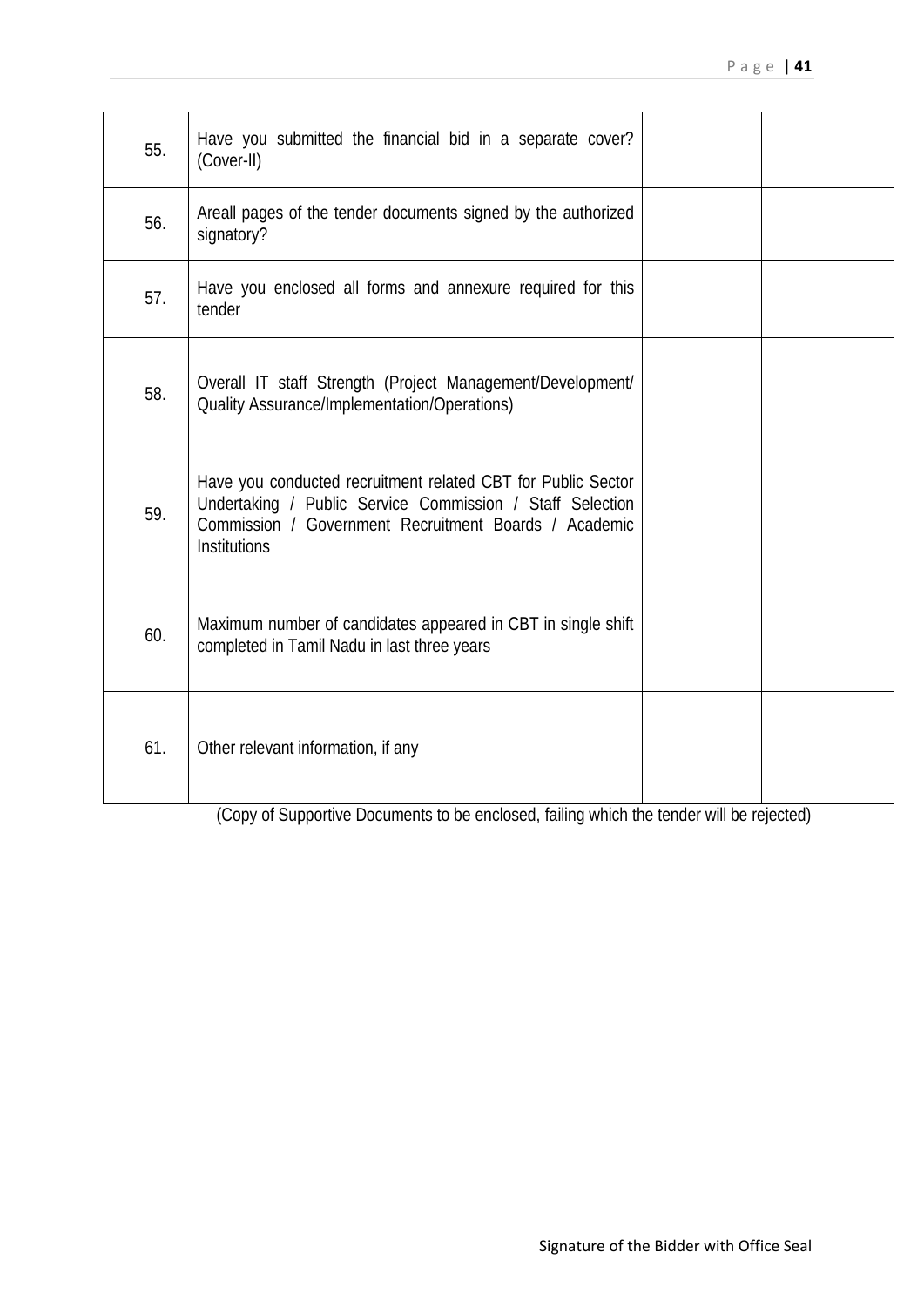#### **Annexure – II ORGANIZATIONAL DETAILS**

| 1.  | Name and address of FIRM                                                                                                                                                                                                          |  |
|-----|-----------------------------------------------------------------------------------------------------------------------------------------------------------------------------------------------------------------------------------|--|
| 2.  | Telephone No. / Fax No./Email address                                                                                                                                                                                             |  |
| 3.  | Legal status (Attach copies of original document defining the legal<br>statues).<br>An Individual<br>a)<br>A Proprietary/Partnership bidder<br>b)<br>A Public Limited Company or Corporation<br>C)                                |  |
| 4.  | Particulars of Registration (attach attested photocopy)<br>A. Registration Number<br>B. Organization/Place of registration<br>C. Date of validity                                                                                 |  |
| 5.  | <b>GST Number</b>                                                                                                                                                                                                                 |  |
| 6.  | <b>PAN Number</b>                                                                                                                                                                                                                 |  |
| 7.  | Overall Employee strength (Project Management / Development /<br>Quality Assurance / Implementation / Operation)                                                                                                                  |  |
| 8.  | Name and titles of Directors & Officers with designation to be<br>concerned with this work with designation of individuals authorized to<br>act for the organization.                                                             |  |
| 9.  | Were you or your company ever required to suspend the work for a<br>period of more than six months continuously after you commenced<br>the works? If so, give the name of the project and reasons for not<br>completing the work. |  |
| 10. | Have you or your constituent partner(s) ever left the work awarded to<br>you incomplete? If so, give name of the project and reasons for not<br>completing the work.                                                              |  |
| 11. | Have you or your constituent partner(s) been debarred /black listed<br>for tendering in any organization at any time? If so, give details.                                                                                        |  |
| 12. | Any other information considered necessary but not induded above.                                                                                                                                                                 |  |
| 13. | Other relevant information, if any                                                                                                                                                                                                |  |

Attach Document proof for all claims and details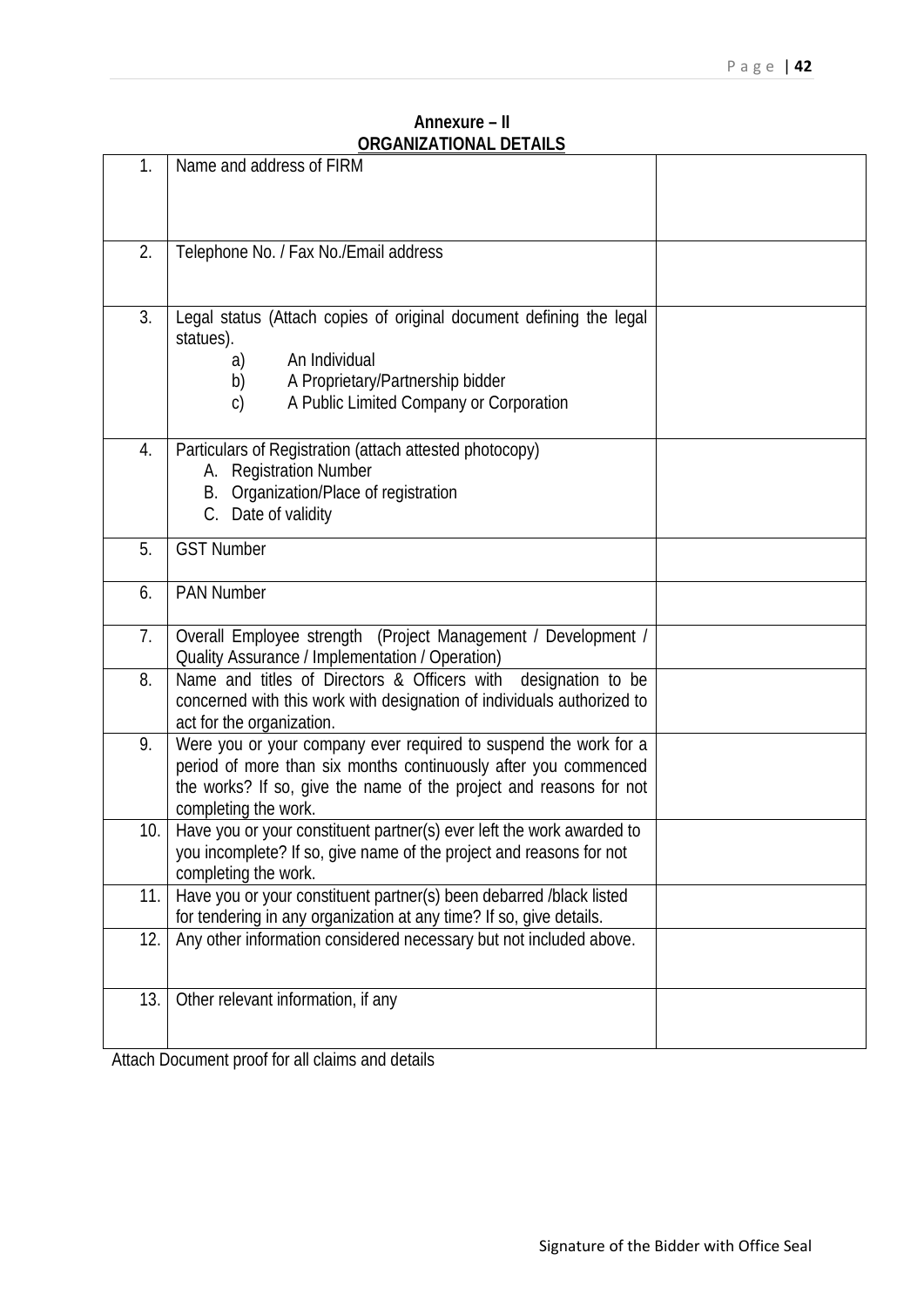#### Annexure - III

#### **FINANCIAL INFORMATION**

Financial Analysis: Details to be furnished duly supported by figures in Balance Sheet/ Profit & Loss Account for the last 3 (three) years and certified by the Chartered Accountant, as submitted by the Bidder to the Income-Tax Department (copies to be attached).

| <b>S. No.</b><br>(1) | <b>Details</b><br>(2)                                                                                                                                                                                                                                 | (3)<br>2017-18 | (4)<br>2018-19 | (5)<br>2019-2020 |
|----------------------|-------------------------------------------------------------------------------------------------------------------------------------------------------------------------------------------------------------------------------------------------------|----------------|----------------|------------------|
| i)                   | Gross annual turnover                                                                                                                                                                                                                                 |                |                |                  |
| ii)                  | Profit/Loss                                                                                                                                                                                                                                           |                |                |                  |
| iii)                 | <b>Financial Position:</b><br>Cash<br><b>Current Assets</b><br>$\bullet$<br><b>Current Liabilities</b><br>$\bullet$<br>Working Capital (b-c)<br>$\bullet$<br><b>Current Ratio: Current</b><br>$\bullet$<br><b>Assets/Current Liabilities</b><br>(b/c) |                |                |                  |
| iv)                  | Turn over from similar project<br>(CBT)                                                                                                                                                                                                               |                |                |                  |

• Up to date Income Tax Clearance Certificate.

Note: Attach additional sheets, if necessary.

(Signature of Bidder)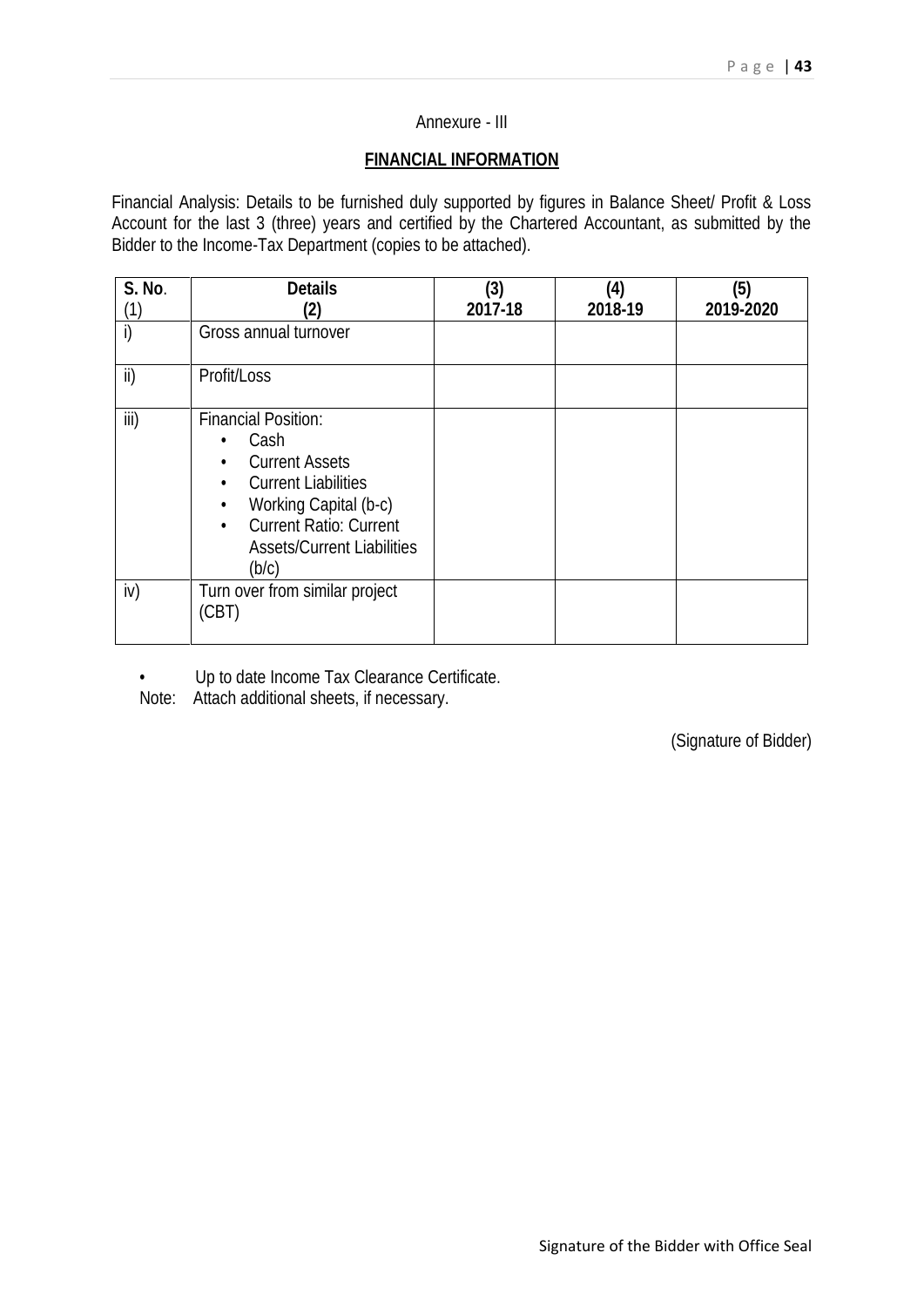|                | <b>Annexure - IV</b><br><b>DETAILS OF SIMILAR WORKS EXECUTED</b> |                                        |                           |                                               |                             |                                            |                                            |                                                                      |                                                                                                     |                                          |
|----------------|------------------------------------------------------------------|----------------------------------------|---------------------------|-----------------------------------------------|-----------------------------|--------------------------------------------|--------------------------------------------|----------------------------------------------------------------------|-----------------------------------------------------------------------------------------------------|------------------------------------------|
| Sr. No.        | Name of Work/<br>Project & Location                              | Owner of<br>sponsoring<br>organization | Total no of<br>candidates | No of<br><b>Candidates in</b><br>single shift | Device used<br>Desktop/Tabs | Date of<br>commencement<br>as per contract | Actual date of<br>completion with<br>proof | FIR / Litigation/<br>Arbitration pending in<br>progress with details | Name, Designation and<br>Address/telephone<br>number of officer to<br>whom reference may be<br>made | Penalty if any /<br><b>Other Remarks</b> |
| $\mathbf{1}$ . |                                                                  |                                        |                           |                                               |                             |                                            |                                            |                                                                      |                                                                                                     |                                          |
| 2.             |                                                                  |                                        |                           |                                               |                             |                                            |                                            |                                                                      |                                                                                                     |                                          |
| 3.             |                                                                  |                                        |                           |                                               |                             |                                            |                                            |                                                                      |                                                                                                     |                                          |
| 4.             |                                                                  |                                        |                           |                                               |                             |                                            |                                            |                                                                      |                                                                                                     |                                          |
| 5.             |                                                                  |                                        |                           |                                               |                             |                                            |                                            |                                                                      |                                                                                                     |                                          |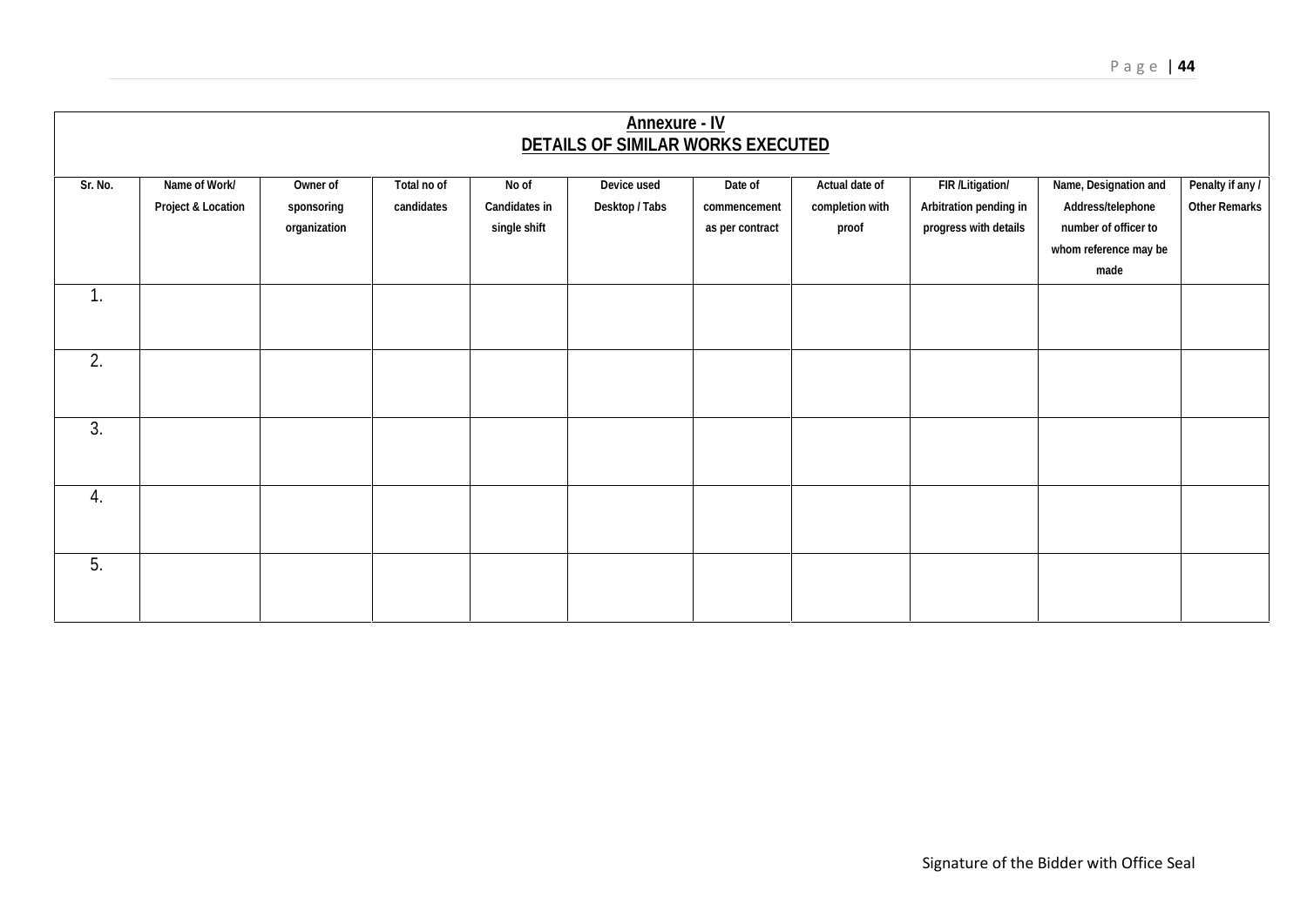### **Annexure - V DETAILS OF TECHNICAL AND ADMINISTRATIVE PERSONNEL TO BE EMPLOYED FOR THE WORK**

### **Table-I**

| Category       | <b>Total No. of Regular</b><br>Employees in each category | Number available for this work | <b>Minimum Qualification</b> | <b>Remarks</b> |
|----------------|-----------------------------------------------------------|--------------------------------|------------------------------|----------------|
| Technical      |                                                           |                                |                              |                |
| Administrative |                                                           |                                |                              |                |

#### **Table - II**

| SI No. | <b>Designation</b> | Total number of Number<br>employees<br>that category | in   available<br>this<br>for<br>work | Qualification | Professional<br>of work carried out | In what capacity these Remarks<br>experience and details   would be involved in this  <br>work |  |
|--------|--------------------|------------------------------------------------------|---------------------------------------|---------------|-------------------------------------|------------------------------------------------------------------------------------------------|--|
|        |                    |                                                      |                                       |               |                                     |                                                                                                |  |
|        |                    |                                                      |                                       |               |                                     |                                                                                                |  |
|        |                    |                                                      |                                       |               |                                     |                                                                                                |  |
|        |                    |                                                      |                                       |               |                                     |                                                                                                |  |
|        |                    |                                                      |                                       |               |                                     |                                                                                                |  |

Authorized Signatory of the bidder with official Seal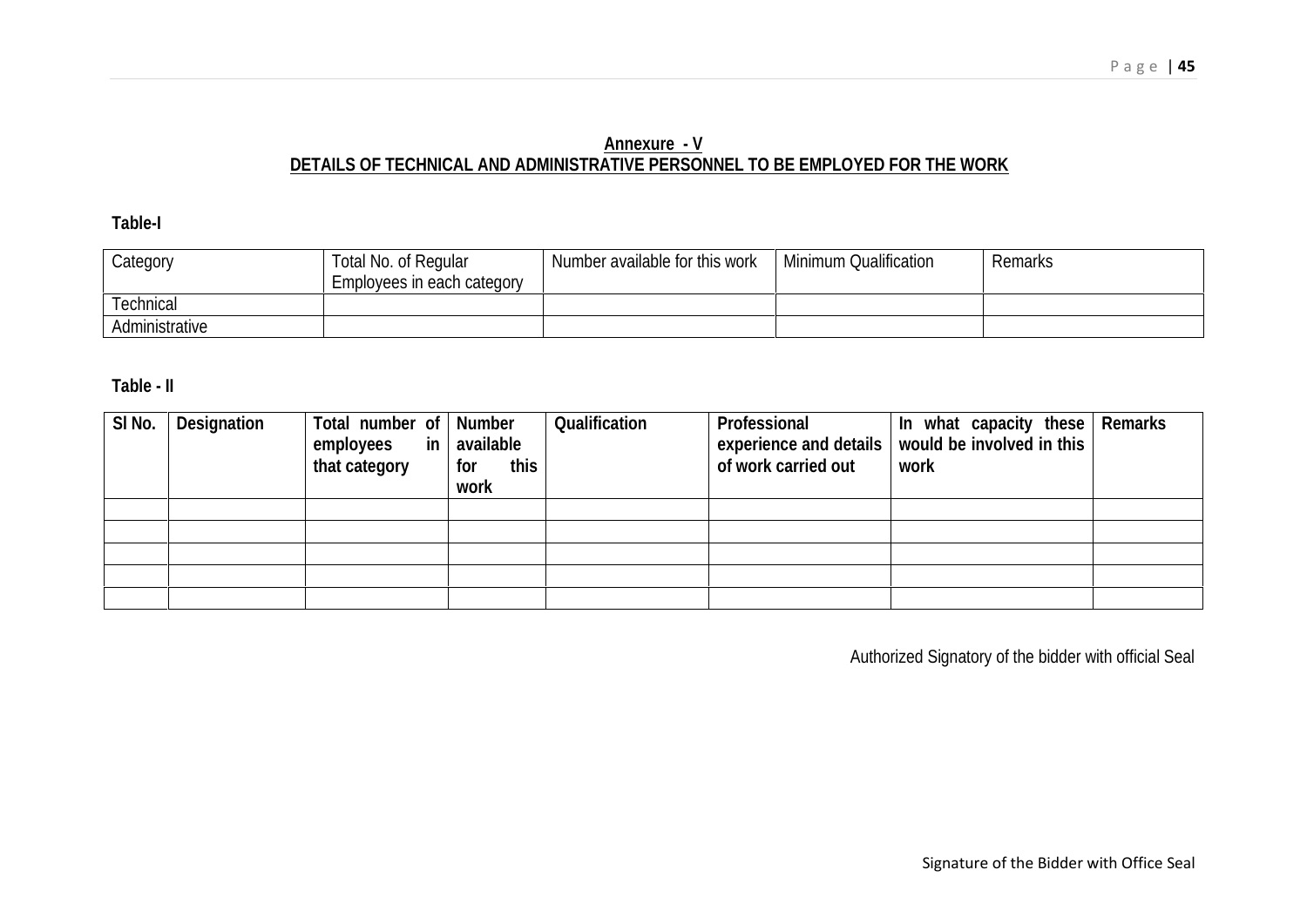#### **Annexure - VI PERFORMANCE SECURITY BOND FORM (to be submitted by the Selected Bidder)**

1. In consideration of Tamil Nadu Public Service Commission, Chennai (here in after called TNPSC) having agreed to exempt \_\_\_\_\_\_\_\_\_\_\_\_\_\_\_\_\_\_ (here in after called the said contractor(s) from the demand of security deposit/earnest money of Rs. <br>
on production of Bank Guarantee for Rs.

For the due fulfilment by the said contractors of the terms & conditions to be contained in an Agreement dated \_\_\_\_ and Tender document No. ………………………… dated ………………… (herein after referred to as Agreement) in connection with the contract for supply of \_\_\_\_\_\_\_\_\_\_\_\_\_\_\_\_\_\_\_\_\_\_\_\_\_\_\_\_\_\_\_\_\_\_\_\_\_\_\_\_ we, (name of the bank) \_\_\_\_\_\_\_\_\_\_\_\_\_\_\_\_\_\_\_\_\_\_\_\_\_\_\_\_\_\_\_\_\_\_\_\_\_\_\_\_\_\_\_ \_\_\_\_\_\_\_\_\_\_\_\_\_\_\_\_\_\_\_\_\_\_\_\_\_\_\_\_\_\_

(Here in after referred to as "the Bank") at the request of

(Contractor (s) do hereby undertake to pay to the TNPSC, an amount of not exceeding

\_\_\_\_\_\_\_\_\_\_\_\_\_\_\_\_\_\_\_\_\_\_\_\_\_\_\_\_\_\_, against any loss or damage caused to or suffered or would be caused to or suffered by the TNPSC, by reason of any breach by the said contractor(s) of any of the terms & conditions contained in the said agreement.

2. We (name of the bank)

do hereby undertake to pay the amounts due and payable under this guarantee without any demur, merely on a demand from the TNPSC, stating that the amount claimed is due by way of loss or damages caused to or would be caused to or suffered by the TNPSC by reason of breach by the said contractor(s) of any of the terms & conditions contained in the said agreement or by reason of the contractor(s) failure to perform the said Agreement or breach of any terms and conditions of contract. Any such demand made on the bank shall be conclusive as regards the amount due and payable by the Bank under this guarantee where the decision of the TNPSC, in these counts shall be final and binding on the bank. However, our liability under this guarantee shall be restricted to an amount not exceeding Rs.\_\_\_\_\_\_\_\_\_\_\_\_\_\_\_\_\_\_\_\_\_\_\_\_\_\_\_\_\_

- 3. We undertake to pay to the TNPSC, any money so demanded not withstanding any disputes raised by the contractor(s)/supplier (s) in any suit or proceeding pending before any court of tribunal relating thereto our liability under the present being absolute and equivocal. The payment so made by us under this bond shall be valid discharge of our liability for payment there under and the contractor(s)/supplier(s) shall have no claim against us for making such payment
	- 4. We (name of the bank) and the same of the bank of the same of the same that the same of the same of the bank guarantee herein contained shall remain in full force and effect initially for a period of one year from the date of acceptance and further agree to extend the same from time to time (one year at each time). It shall continue to be enforceable till all the dues of the TNPSC, under or by virtue of the said agreement have been fully paid and its claims satisfied or discharged or till TNPSC certifies that the terms & conditions of the said agreement have been fully and properly carried out by the said contractor(s) and accordingly discharges this guarantee. Unless a demand or claim under this guarantee is made on us in writing on or before the expiry of …………. YEAR from the date hereof, we shall be discharged from all liabilities under this guarantee thereafter.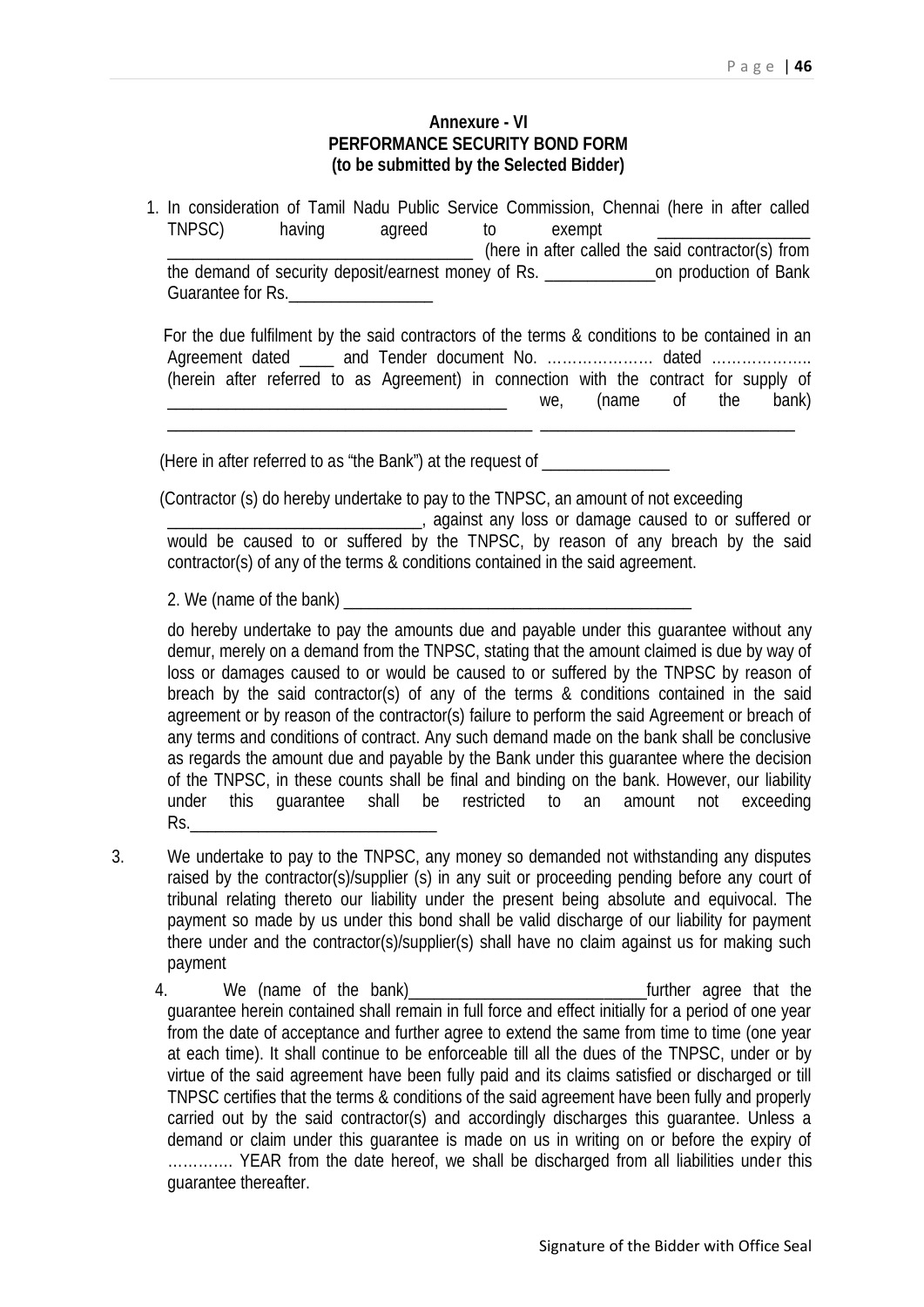- 5. We (name of the bank)
	- further agree with the TNPSC that the TNPSC shall have the fullest liberty without our consent and without affecting in any manner our obligations here under to vary and of the terms & conditions of the said agreement or o extend time of performance by the said contractor(s) from time to time or to postpone for any time to time any of the powers exercisable by the TNPSC against the said contractor(s) and to forbear or enforce any of the terms & conditions relating to the said agreement and we shall not be relieved from our liability by reason of any such variation, or extension being granted to the said contractor(s) or for any forbearance, and or any omission on the part of the TNPSC or any indulgence by the TNPSC to the said contractor(s) or by any such matter or thing whatsoever which under the law relating to sureties would, but for this provision, have effect of so relieving us
- 6. This guarantee will not be discharged due to the change in the constitution of the Bank or the contractor(s)/supplier(s)
- 7. We (name of the Bank) lastly undertake not to revoke this guarantee during its currency except with the previous consent.

This quarantee is valid from **the contract of the contract of the contract of the contract of the contract of the contract of the contract of the contract of the contract of the contract of the contract of the contract of** 

Dated: \_\_\_\_\_\_\_\_\_\_\_\_\_\_\_\_\_\_\_\_\_\_\_\_\_

For  $\Box$ 

(Indicating the name of the bank)

N.B.: this guarantee should be issued on non-judicial stamped paper, stamped in accordance with the stamp act.